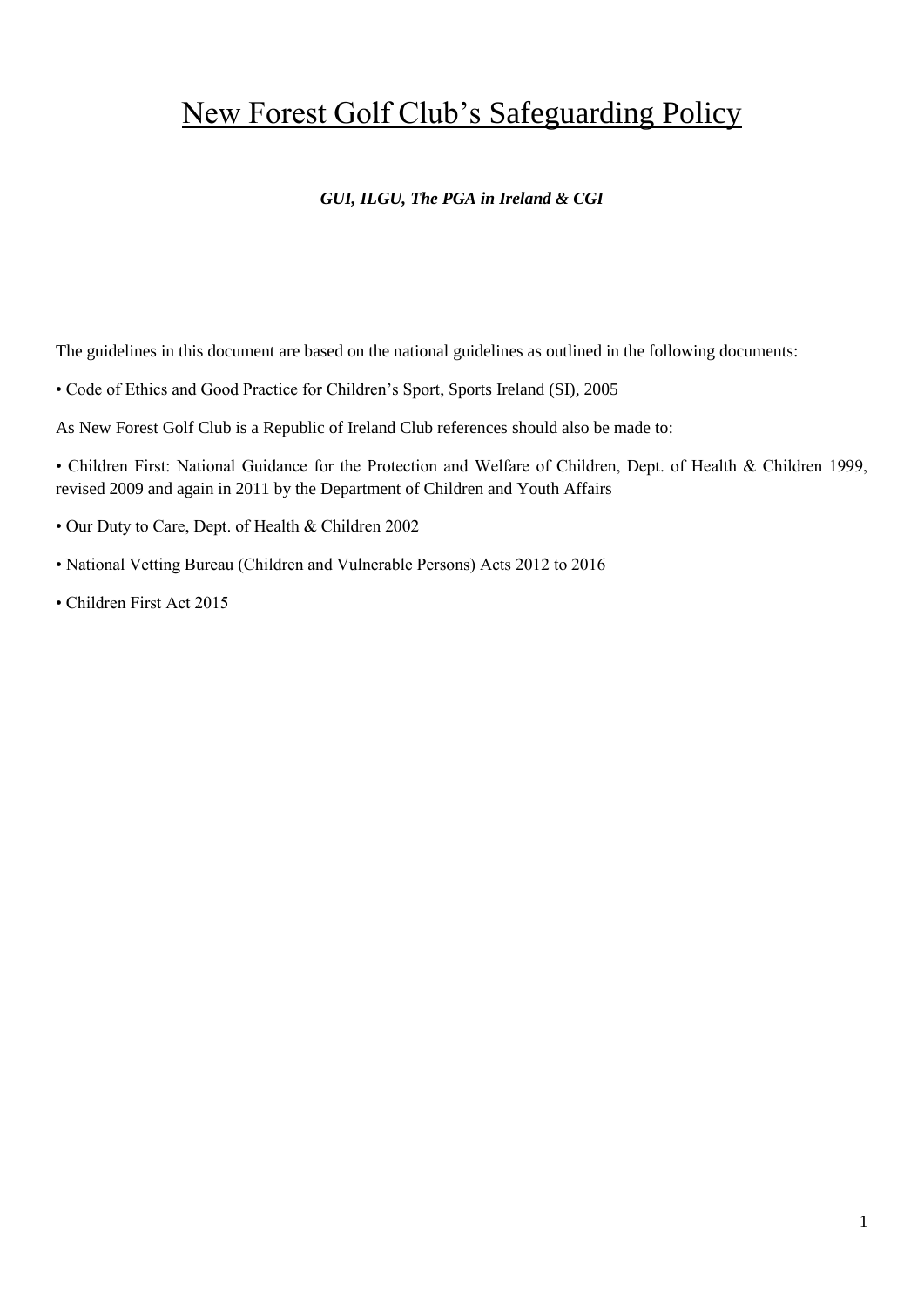#### **Contents**

| Glossary                                                                                                                                                                                                                                                                                                                                                                                                                                                                                                                                                                          | 3                |
|-----------------------------------------------------------------------------------------------------------------------------------------------------------------------------------------------------------------------------------------------------------------------------------------------------------------------------------------------------------------------------------------------------------------------------------------------------------------------------------------------------------------------------------------------------------------------------------|------------------|
| Acknowledgements                                                                                                                                                                                                                                                                                                                                                                                                                                                                                                                                                                  | $\overline{4}$   |
| <b>Core Values</b>                                                                                                                                                                                                                                                                                                                                                                                                                                                                                                                                                                | 5                |
| <b>Policy Statement</b>                                                                                                                                                                                                                                                                                                                                                                                                                                                                                                                                                           | 6                |
| <b>Policies</b>                                                                                                                                                                                                                                                                                                                                                                                                                                                                                                                                                                   |                  |
| Disciplinary, Complaints and Appeals Procedure<br>٠<br>Recruitment and Supervision Policy for Golf Leaders/Volunteers<br>٠<br><b>Anti-Bullying Policy Statement</b><br>$\bullet$<br><b>Guidelines and Codes of Conduct</b>                                                                                                                                                                                                                                                                                                                                                        | 7<br>8<br>8<br>9 |
| Code of Conduct for Juniors<br>٠<br>Guidelines for Parents/Guardians<br>٠<br>Code of Conduct for Golf's Leaders<br>٠<br>Guidelines for Golf's Leaders (including professional, coach, convenor, etc.)<br>٠<br>Guidelines on use of Photographic and Filming Equipment<br>٠<br>General Guidelines with Juniors<br>٠<br>Travelling, Supervision and Away Trips<br>Safety and Physical Contact<br>п<br>Late Collection<br>٠<br>Adults and Juniors Playing Together<br>Juniors playing on the Course Without Adults<br>Guidelines on Changing Rooms<br>٠<br><b>Mobile Phones</b><br>٠ | 11<br>12         |
| <b>Child Welfare and Protection Procedures</b>                                                                                                                                                                                                                                                                                                                                                                                                                                                                                                                                    | 15               |
| Response to a Junior Disclosing Abuse<br>$\bullet$<br>Reporting Suspected or Disclosed Child Abuse<br>٠<br>Allegations against Golf Leaders<br>٠<br>Confidentiality, Anonymous Complaints and Rumours                                                                                                                                                                                                                                                                                                                                                                             |                  |
| Appendix                                                                                                                                                                                                                                                                                                                                                                                                                                                                                                                                                                          | 19               |
| Volunteer/Coach Application Form<br>1.<br>2.<br><b>Confidential Reference Form</b><br>Leaders Code of Conduct<br>3.<br>Juniors/Players Code of Conduct<br>4.<br>Parental/Guardian Consent Form<br>5.                                                                                                                                                                                                                                                                                                                                                                              |                  |

- 6. Guidelines for Parents/Guardian
- 7. Players selected to represent golf agreement<br>8. Golf's Anti Bullying Policy and Guidance
- 8. Golf's Anti Bullying Policy and Guidance
- 9. Photographic Guidelines
- 10. Standard Report Form for the Republic of Ireland
- 11. Useful Contacts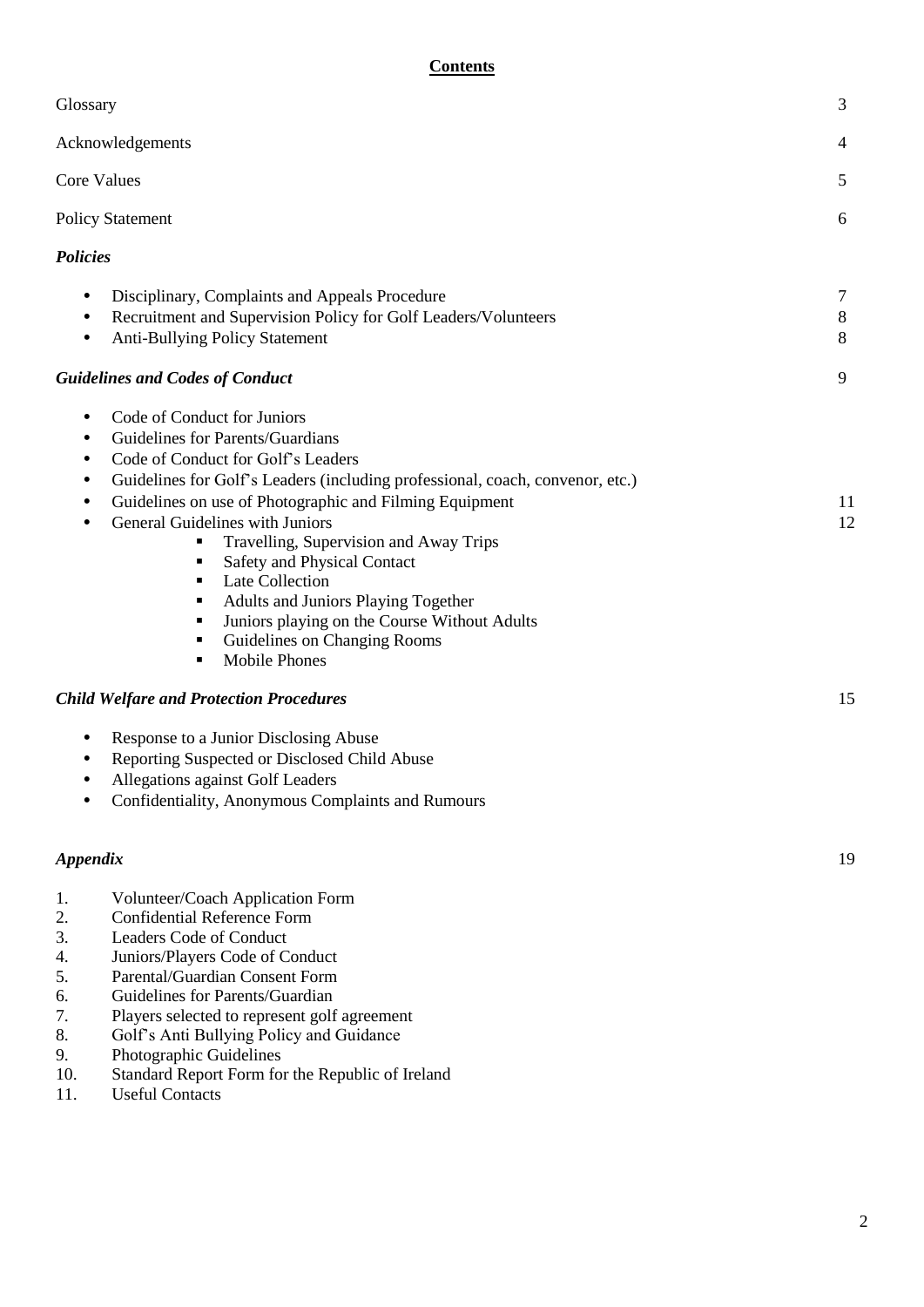#### **Golf**

#### **Glossary**

Golf, when referred to as a collective authority, shall mean the GUI, ILGU, The PGA in Ireland and CGI.

#### **GUI**

The Golfing Union of Ireland, founded in 1891, the administrative authority for men's amateur golf in Ireland.

#### **ILGU**

The Irish Ladies' Golf Union, founded in 1893, the administrative authority for ladies' amateur golf in Ireland.

#### **The PGA in Ireland**

The Professional Golfers' Association in Ireland, originally founded in 1911 by the GUI at the request of the Professional Golfers of Ireland and then known as the Irish Professional Golfers' Association, the Governing Authority for Professional Golf in Ireland.

#### **CGI**

The Confederation of Golf in Ireland (CGI) was established to support, promote and develop the game of golf on the island of Ireland. A not for profit organisation, the CGI was established by the Golfing Union of Ireland (GUI), the Irish Ladies Golf Union (ILGU) and the Professional Golfers Association in Ireland(PGA) to complement the work of the three associations in advancing the game of golf in Ireland.

#### **Ireland**

The island of Ireland.

#### **Branch**

A provincial branch of the GUI

#### **District**

A district of the ILGU Unions Referring to both the GUI and ILGU

#### **Affiliated organisation**

Any GUI or ILGU affiliated member golf clubs. SI & SNI Sport Ireland and Sport NI.

#### **Junior Convenor**

The individual(s) in the club/organisation who heads the Junior Golf Committee or oversees the development of junior programmes.

#### **Designated Liaison Person (DLP)**

The Designated Liaison Person is responsible for ensuring that reporting procedures within an organisation are followed so that child welfare and protection concerns are referred promptly to the Statutory Authorities. The Designated Liaison Person should record all concerns or allegations of child abuse brought to his/her attention, and the actions taken following receipt of a concern or allegation of child abuse.

#### **Club Children's Officer (CCO)**

Club Children's Officers should be junior centred in focus and have as the primary aim, the establishment of a junior centred environment within the club. S/he is the link between children and the adults in the club. S/he also takes responsibility for monitoring and reporting to the Club Management Committee on how club policy impacts on young people and Golf Leaders.

#### **Leader**

A volunteer, PGA Professional or qualified coach who works with and/or facilitates juniors to learn and compete in golf. A volunteer includes, but is not limited to, Junior Convenors, Teachers, Coaches, Golf Professionals and members of the Junior Golf Committees and those appointed to positions of trust with juniors.

#### **Parent**

Parent shall mean parent, guardian or carer

#### **Juniors/Junior members**

The terms "junior member, juniors, young people and children" will be used interchangeably in the text to refer to those under 18 years of age. **Golf's Policy** 

Golf's Safeguarding Policy– this document, which is based on guidelines of the SI and those listed at the front of this document.

#### **Statutory Authorities**

Refers to those who have statutory responsibility for the welfare and protection of juniors in Ireland, namely An Garda Síochána / PSNI and Tusla Child and Family Agency / Health and Social Care Trust.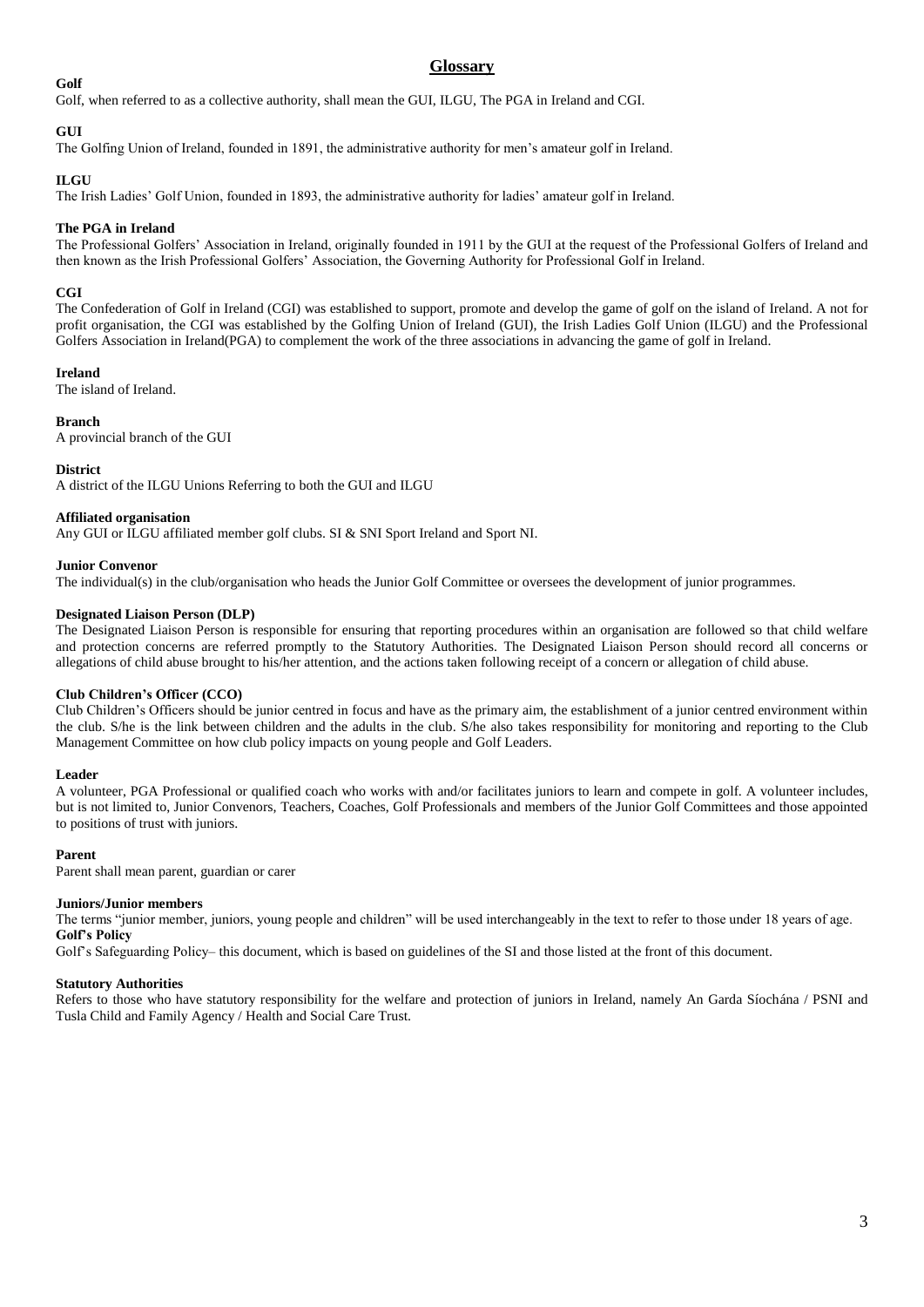#### **Acknowledgements**

New Forest Golf Club would particularly like to mention the following organisations who gave kind permission for the use and adaptation of materials: ISPCA Swim Ireland CPSU (Child Protection in Sport Unit) The PGA in Ireland

New Forest Golf Club received advice from several individuals and organisations during the completion of this policy including: Sport Ireland NSPCC – Child Protection in Sport Unit Confederations of Golf Ireland (CGI) The PGA in Ireland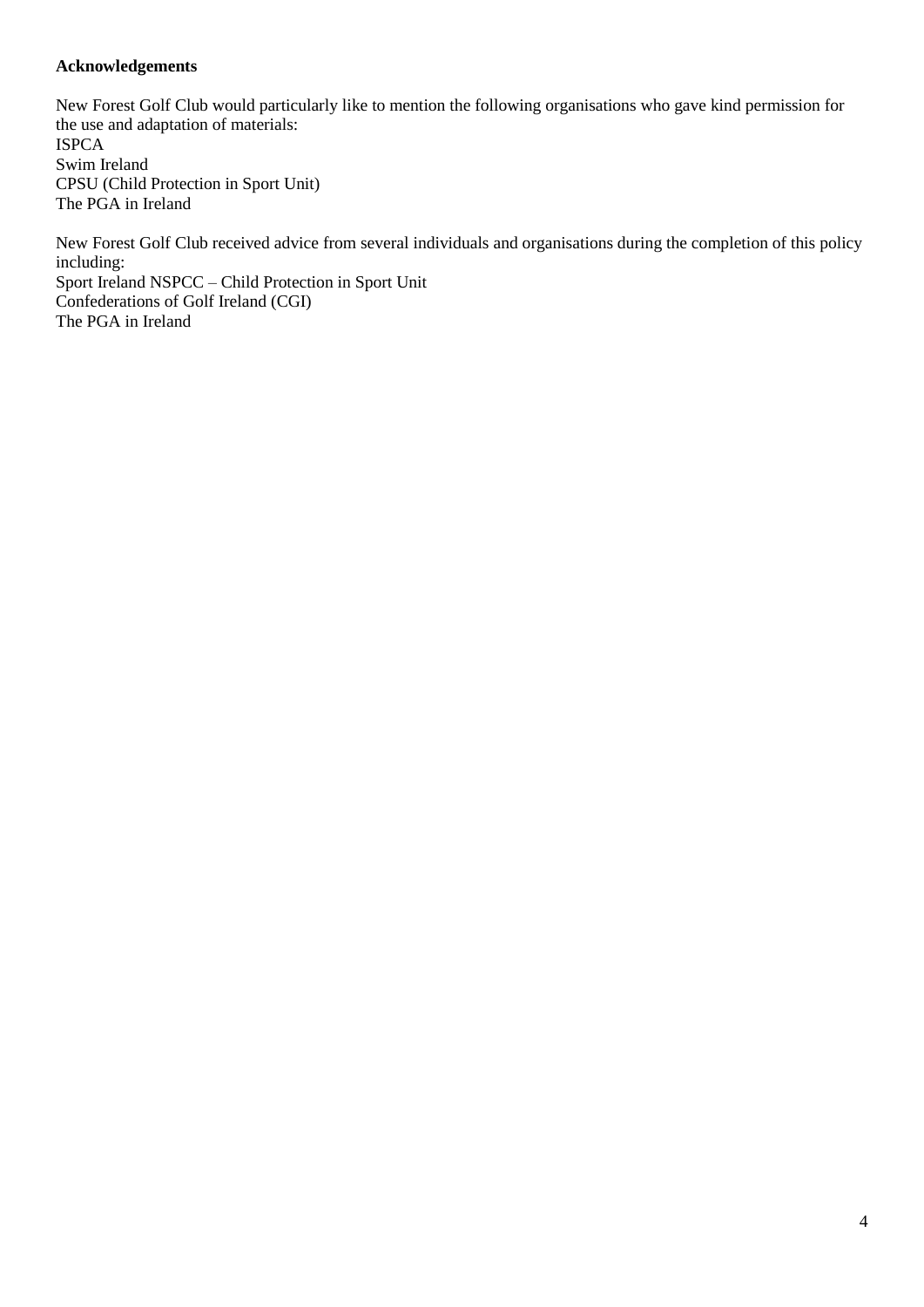#### **Core Values in Sport for all Juniors**

Junior golf is based on the following principles that will guide the development of juniors within golf, as outlined in the *Code of Ethics* and *Good Practice for Children's Sport*. A junior's experience of sport should be guided by what is best for the junior. The stages of development and the ability of the junior should guide the types of activity provided within the club/organisation. Adults will need to have a basic understanding of the needs of juniors, including physical, emotional and personal.

#### **Integrity in relationships:**

Adults interacting with juniors in sport should do so with integrity and respect for the child. There is a danger that sporting contexts can be used to exploit or undermine children. All adult actions in sport should be guided by what is best for the junior and in the context of quality, open working relationships. Verbal, physical, emotional or sexual abuse of any kind is unacceptable within sport.

#### **Quality atmosphere and ethos**

Sport for juniors should be conducted in a safe, positive and encouraging atmosphere. A child-centred ethos will contribute to a safe and enjoyable atmosphere within the organisation.

#### **Equality**

All children should be treated in an equitable and fair manner regardless of age, ability, sex, race, religion or belief, gender reassignment, social and ethnic background or political persuasion. Children with disabilities should be involved in sports activities in an integrated way, thus allowing them to participate to their potential alongside other juniors.

#### **Equality Statement**

New Forest Golf Club is committed to the principle of equality of opportunity. The club aims to ensure that all present and potential participants, members, instructors, coaches, competitors, officials, volunteers and employees are treated fairly and on an equal basis, irrespective of sex, age, disability, race, religion or belief, sexual orientation, pregnancy and maternity, marriage and civil partnership, gender reassignment or social status.

#### **Fair Play**

Fair play is the guiding principle of the *Code of Ethics* and *Good Practice for Children's Sport*. All sport for juniors should be conducted in an atmosphere of fair play. Ireland has contributed and is committed to the *European Code of Sports Ethics*, which defines fair play as: "much more than playing within the rules". It incorporates the concepts of friendship, respect for others and always playing with the right spirit. Fair play is defined as a way of thinking, not just behaving. It incorporates issues concerned with the elimination of opportunities, excessive commercialisation and corruption. *(European Sports Charter and Code of Ethics, Council of Europe, 1993).*

#### **Competition**

A balanced approach to competition can make a significant contribution to the development of juniors, while at the same time providing fun, enjoyment and satisfaction. However, competitive demands are often placed on children too early, which results in excessive levels of pressure on them. This can contribute to a high level of drop out from sport. Golf Leaders should aim to put the welfare of the young person first and competitive standards second. A childcentred approach will help to ensure that competition and specialisation are kept in their appropriate place.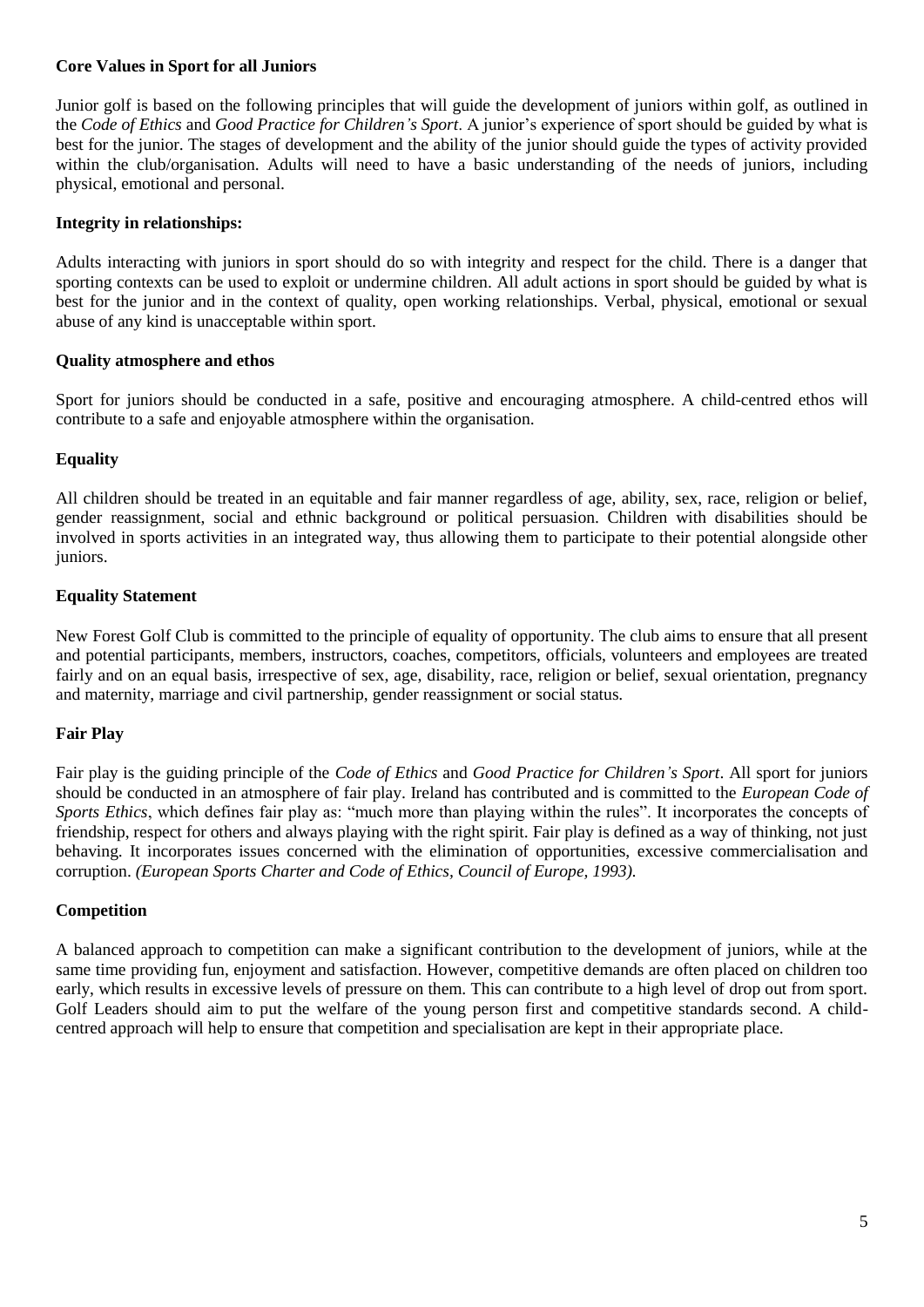#### **Policy Statement**

#### **New Forest Golf Club**

New Forest Golf club staff and volunteers are fully committed to safeguarding the wellbeing of their members. Every individual in golf should at all times, show respect and understanding for member's rights, safety and welfare and conduct themselves in a way that reflects the principles of the organisation and the guidelines contained in the *Code of Ethics* and *Good Practice for Children's Sport* and *Golf's Safeguarding Policy*.

In working with young people in golf our priority is the welfare of the young people and we are committed to providing an environment that will allow participants to perform to the best of their ability, free from bullying and intimidation.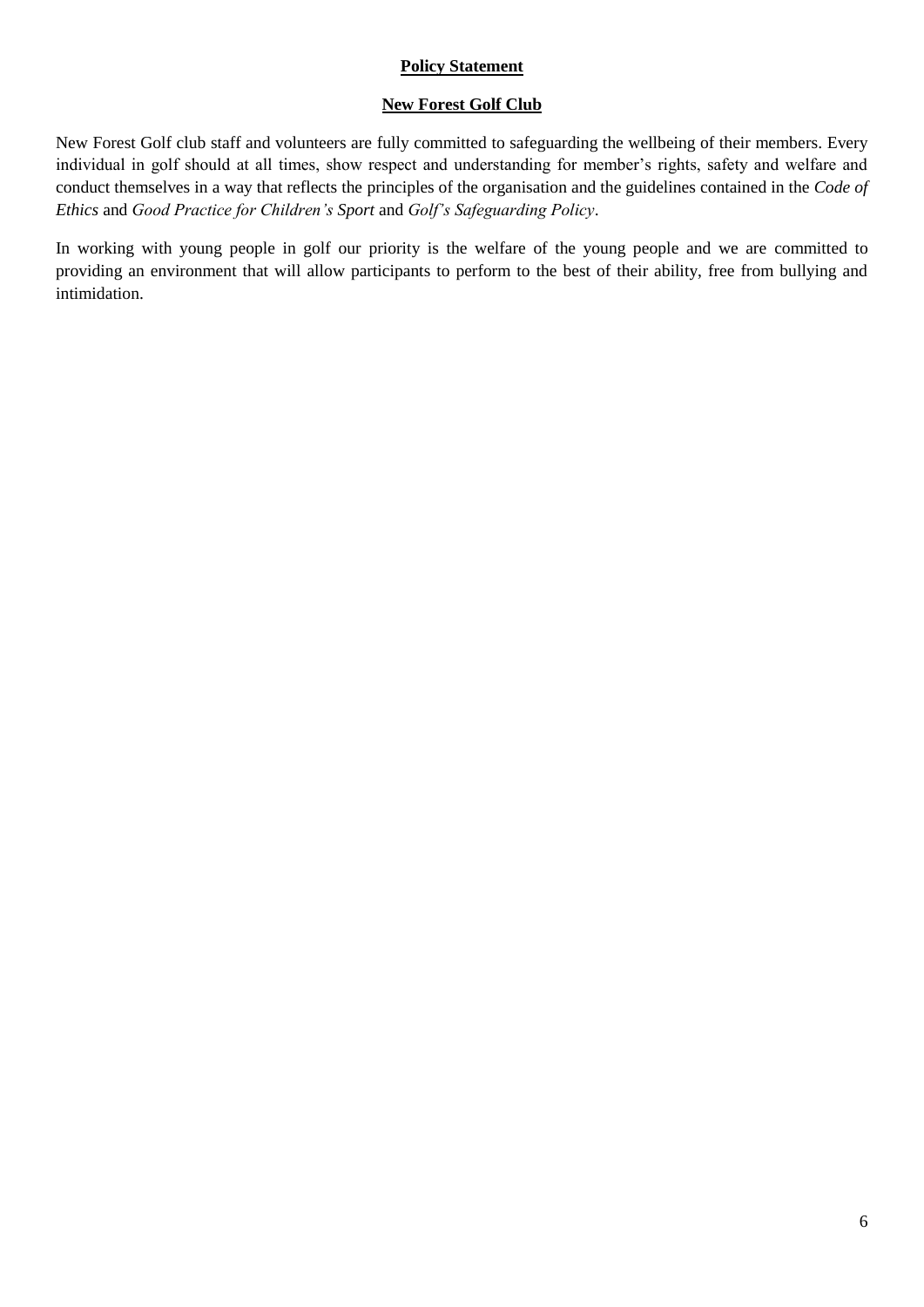#### **Disciplinary, Complaints & Appeals Procedure for New Forest Golf Club**

Any safeguarding concerns within New Forest Golf Club should be made to the Children's Club Officer or Designated Liaison Person. The Designated Liaison Person is responsible for reporting any allegations to the statutory authorities.

#### **Disciplinary, Complaints & Appeals Procedure for GUI, ILGU, PGA & CGI**

Non-safeguarding concerns may be dealt with under the 'disputes' rule contained within the Union's Constitution. Any such complaints received in relation to PGA members will be referred to the PGA for consideration.

• If any party does not agree with the disciplinary finding the appropriate appeals process can be invoked.

• The appeals committee shall have the power to confirm, set aside or change any sanction imposed by the disciplinary committee.

• The appropriate disciplinary committee should hear the case of all parties involved and decide if a rule or regulation has been infringed.

• They should, in writing, inform those involved of the sanctions to be imposed. Written notification should be given to parents if the complaint is against a junior member.

#### **Safeguarding Complaints**

The majority of concerns will be poor practice issues and should be dealt with by the club, but for those complaints that cause serious grounds for concern (contact National DLP for further advice) the Golf Safeguarding Policy reporting procedures will be followed.

• Complaints should be received in writing/email by the National DLP of the union, CGI or the PGA Lead Compliance Officer. (see appendix 11 for contact details)

• The complaint should outline all relevant details about the parties involved.

• If the complaint involves the possibility of a criminal offence, the National DLP will follow the Policy's reporting procedure. The Statutory Authorities will then be informed.

• The DLP may convene a disciplinary committee (including 3 members involved with junior golf at Provincial/District or National level).

• While maintaining confidentiality the appropriate disciplinary committee with safeguarding knowledge should hear the case of all parties involved and decide if behaviour has breached Golf's Safeguarding Policy.

• They should, in writing inform those involved of the sanctions to be imposed. Written notification should be given to parents if the complaint is against a junior member.

• Records of poor practice complaints should be kept on file by the Unions until the young person concerned becomes a full member within golf. The PGA will hold appropriate case management records in relation to their own members and staff at their national headquarters in accordance with data protection legislation and UK Child Protection legislation.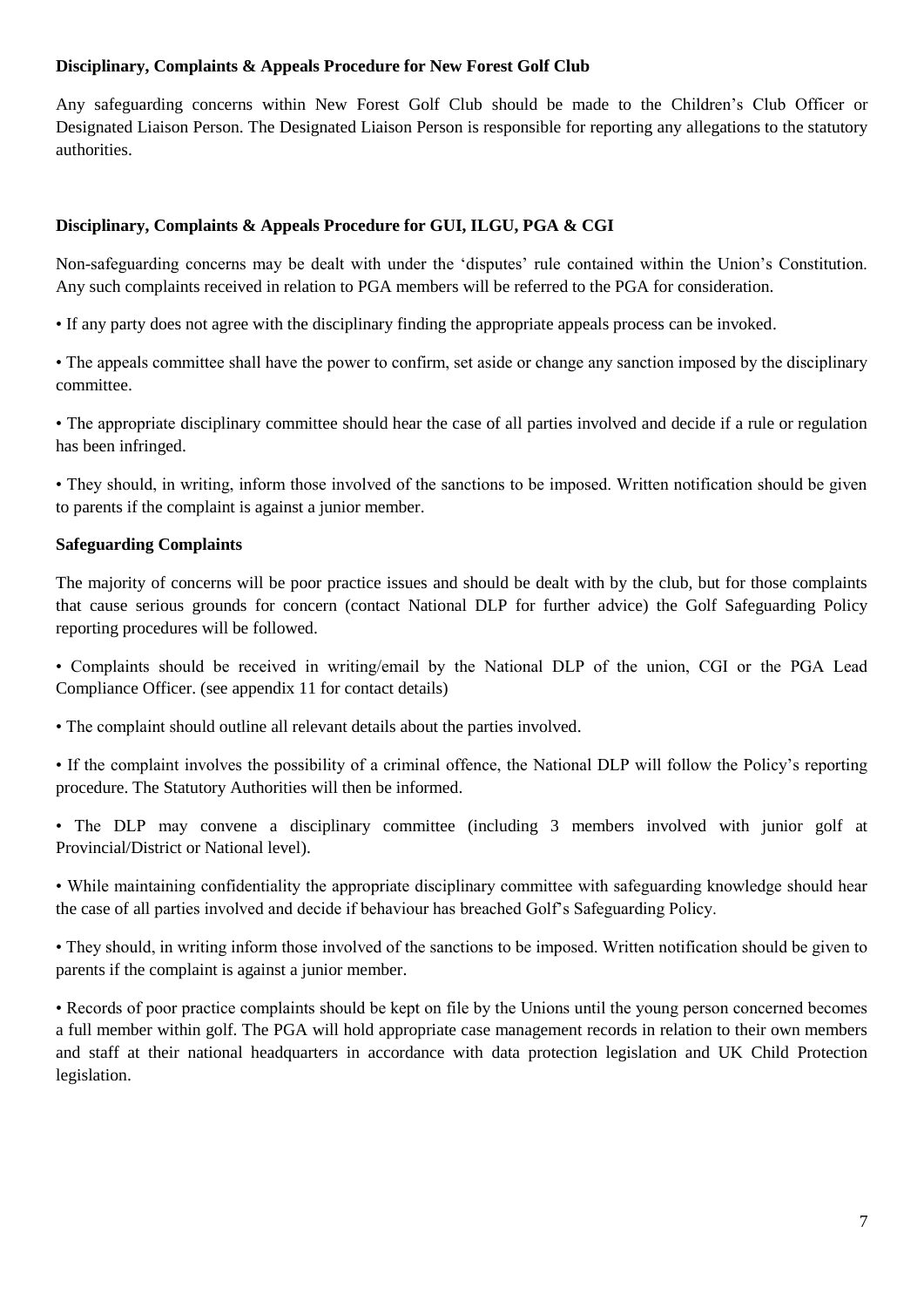#### **Recruitment & Supervision Policy for Golf Leaders/Volunteers**

New Forest Golf Club will take all reasonable steps to ensure that adults representing them and working with juniors are suitable to do so and are appropriately qualified, experienced and motivated.

Recruitment and / or supervision procedures will apply to all persons with substantial access to juniors, whether paid or unpaid. The following are recommendations for appointment.

• The responsibilities of the role and the level of experience/qualifications required shall be clearly stated.

• Once voted / nominated to an elected position the Leader should be made aware of the code of conduct as it relates to juniors and any related guidelines within this document. This involves newly recruited volunteers and all volunteers assigned by New Forest Golf Club for that season. Existing Leaders will sign the appropriate code of conduct, including the self- declaration questions, (see appendix 3). Leaders will also be requested to undergo Garda Vetting in the Republic of Ireland.

• Safeguarding 1 course must be completed, firstly on a face to face basis and then an online refresher course every 3 year until the 9<sup>th</sup> year which will require the face to face course being completed again.

• New Leaders should fill in an information form, giving names of two referees that can be contacted and answering the self-declaration questions. (See appendix 1). For regulated position (i.e. working directly with children) you will also be asked to undergo Garda vetting checks.

• There will be an induction of each volunteer with the clubs junior committee, perhaps on a junior competition day. Following this, a probationary period will commence.

• Adequate supervision should always be provided; a Leader should not have to work alone. Every effort should be made to manage and support appointed Leaders. Coaching courses and workshops will be provided; codes of conduct will be made available to ensure correct practice for all leaders.

#### **Golf's Anti-Bullying Policy Statement**

Bullying can occur between an adult and young person and young person to young person. In either case, it is not acceptable within Golf. The competitive nature of golf can create an environment that provides opportunities for bullying. The bully may be a parent who pushes too hard, a coach who adopts a win-at-all costs philosophy, a young player who intimidates another or an official who places unfair pressure on a person.

Golf's Anti-Bullying Policy and Guidance (appendix 8) applies to all – juniors, adults, parents, coaches and any others who help and assist within golf and golf activities.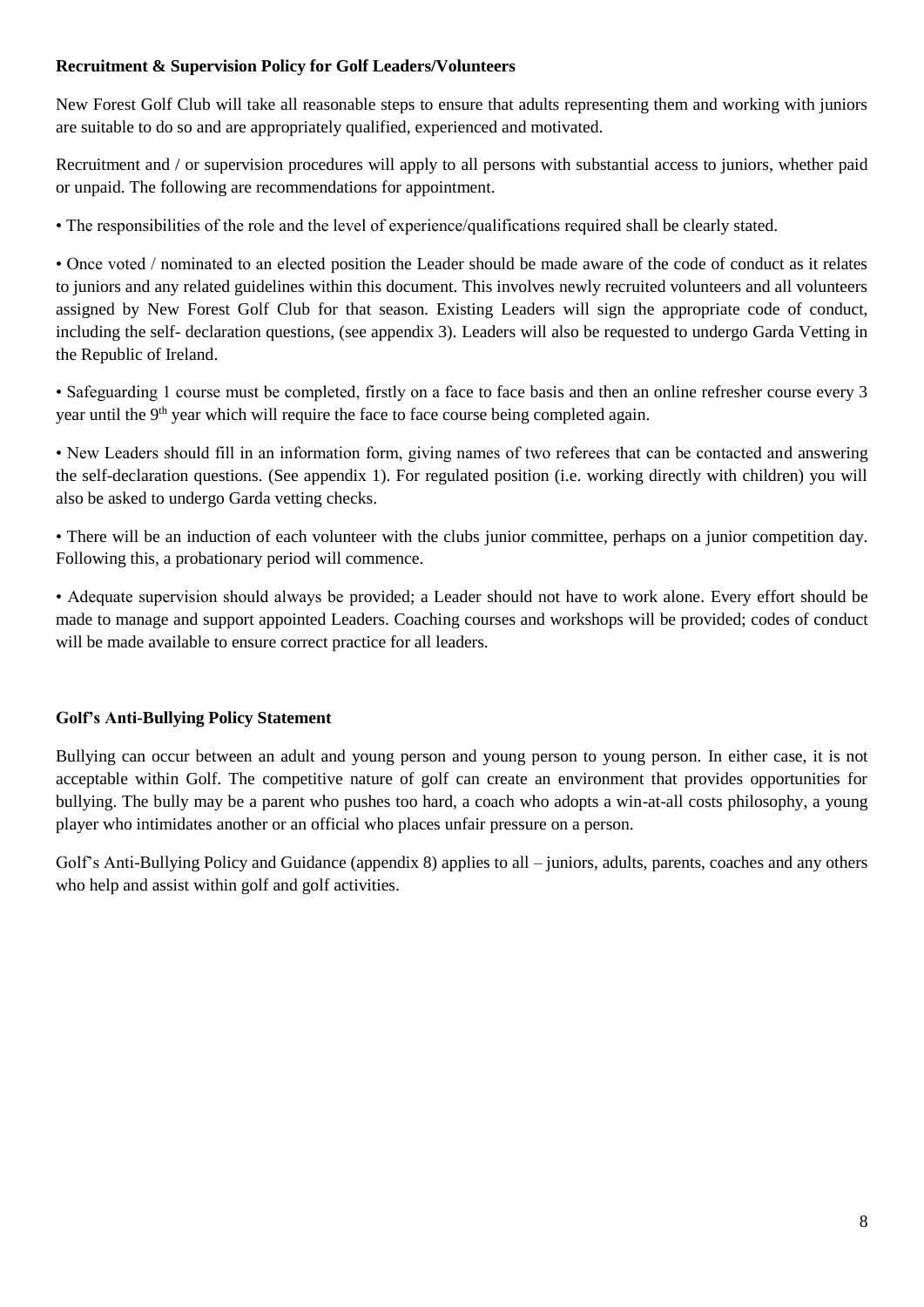#### **Juniors Code of Conduct**

New Forest Golf Club wishes to provide the best possible environment for all juniors involved in the sport. Juniors deserve to be given enjoyable, safe sporting opportunities, free of abuse of any kind. These participants have rights, which must be respected, and responsibilities that they must accept. Juniors have responsibilities to treat other participants and Golf Leaders with fairness and respect.

#### **Guidelines for Parents**

To help your child have a positive experience remember to:

- Focus on what your child wants to get out of golf.
- Be the best role model you can be.
- Help your child achieve their potential.
- Be respectful of other children and coaches.

• Communicate with the coach and club Parents are expected to co-sign their child's code of conduct form (appendix 4 and the specific parental code of conduct form/guidelines for parent's appendix 6) Leaders Code of Conduct Leaders should familiarise themselves with Golf's Safeguarding Policy, in particular this code of conduct. Leaders should read and agree to abide by these terms. Leaders must complete this Code of Conduct (appendix 3) annually.

#### **Guidelines for Golf Leaders**

New Forest Golf Club recognises the key role leaders (professionals, coaches, convenors, captains, selectors and team managers, etc.) play in the lives of juniors in sport. Leaders in golf should strive to create a positive environment for the children in their care. They have an overall responsibility to take the necessary steps to ensure that positive and healthy experiences are provided. All Leaders should have as their first priority the children's safety and enjoyment of golf and should adhere to the guidelines and regulations set out in the *Golf's Safeguarding Policy*.

Leaders should respect the rights, dignity and worth of every junior and must treat everyone equally, regardless of gender reassignment, age, sex, race, ability, religion or belief, social and ethnic background or political persuasion etc.

Leaders working with juniors in golf should have the appropriate experience or hold the necessary qualifications. Leaders will be expected to go through an appropriate recruitment and a selection procedure, whether paid or unpaid. Vetting checks must be undertaken to comply with legislation, Garda Vetting should be successfully completed every 3 years for all those working with or in contact with juniors on a regular and continuous basis. For those 'new' to the organisation references will be required and will be followed up.

There will be a 'sign-up' procedure, whereby the appointed/reappointed leaders agree to abide by *Golf's Safeguarding Policy*. The Leaders Code of Conduct must be completed annually. You should know and understand the junior protection policies and procedures in *Golf's Safeguarding Policy*.

Once appointed the Leader should act as a role model and promote the positive aspects of golf and maintain the highest standards of personal conduct. Leaders should develop an appropriate relationship with juniors, based on mutual trust and respect. Remember your behaviour to players, other officials, and opponents will influence the players in your care. You should report any concerns you have to the clubs Designated Liaison Person.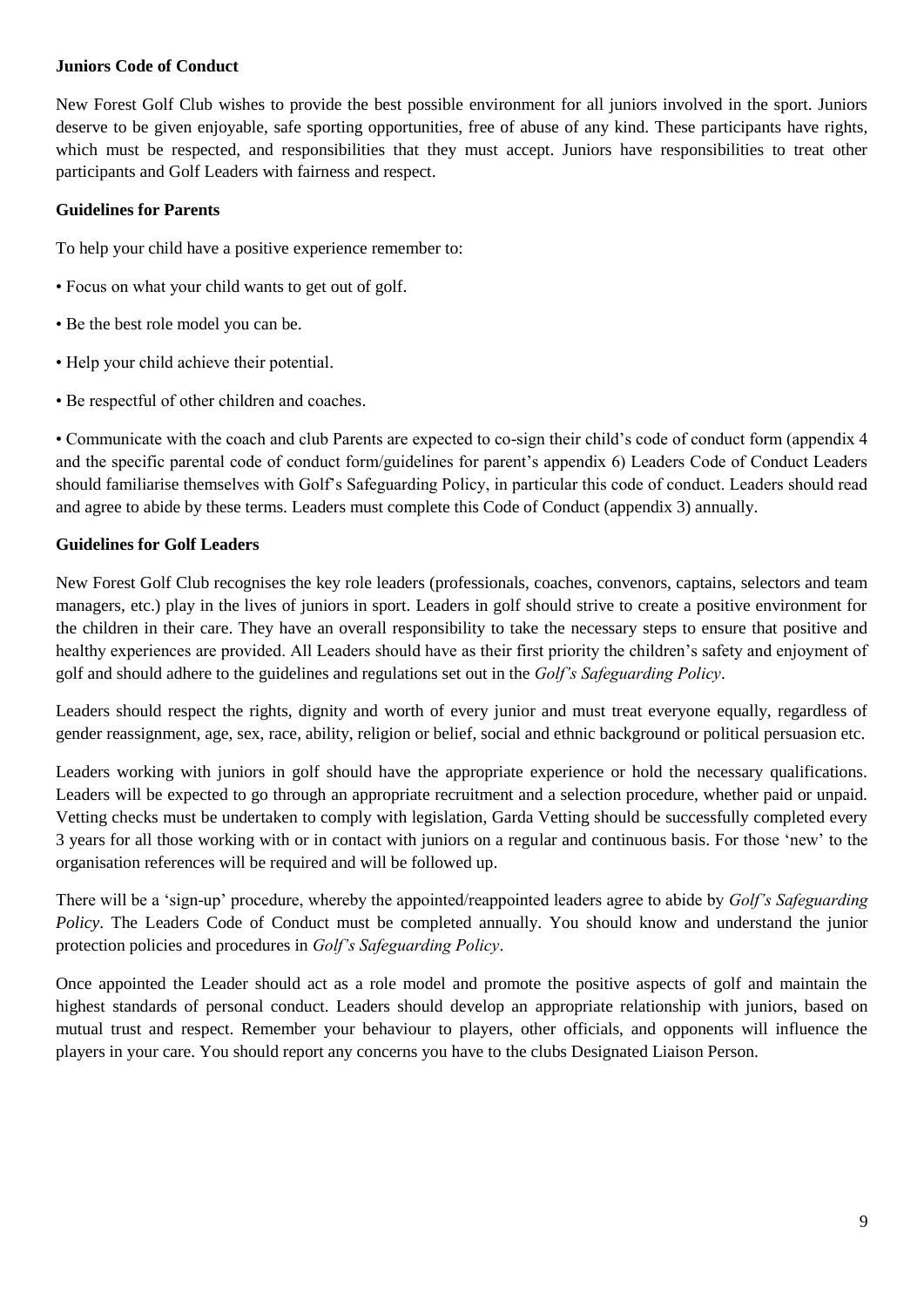#### Being A Role Model

• You will be required to display high standards of language, manner, punctuality, preparation and presentation.

• Ensure that players in your care respect the rules of the game. Insist on fair play and ensure players are aware you will not tolerate cheating or bullying behaviour.

• Encourage the development of respect for opponents, officials, selectors and other leaders and avoid criticism of fellow professionals and coaches. Do not criticise other leaders.

• The use of illegal drugs, alcohol and tobacco must be actively discouraged as they are incompatible with a healthy approach to sporting activity. Leaders should avoid the use of alcohol and illegal substances before coaching, during events, while supervising trips with juniors and providing a duty to care.

#### Reducing Risk

It is important that leaders build a good working relationship with juniors they are coaching but ensure this relationship remains professional and in accordance with *Golf's Safeguarding Policy* and the *Leaders Code of Conduct.* (appendix 3)

• Leaders are responsible for setting and clearly stating the boundaries between a working relationship and friendship with players. It is advisable for leaders not to involve juniors in their personal life i.e. visits to leaders' homes to ensure that they reduce the risk of their behaviour being misinterpreted by the participant or others.

• Avoid working alone and ensure there is adequate supervision for all activities.

• Where possible work in an open environment and ensure that physical contact is appropriate and has the permission or understanding of the junior.

• Care must be taken not to expose a junior intentionally or unintentionally to embarrassment or disparagement by use of sarcastic or flippant remarks about the junior or his/her family.

• Physical punishment or physical force must never be used. Never punish a mistake – by verbal means, physical means, or by exclusion

#### A Positive Environment

• Be generous with praise and never ridicule or shout at players for making mistakes or for losing a game. All juniors are entitled to respect.

• Be careful to avoid the "star system". Each junior deserves equal time and attention.

- Remember that juniors play for fun, enjoyment and competition. Never make winning the only objective.
- Set realistic goals for the participants and do not push juniors. Create a safe and enjoyable environment.

• When approached to take on a new player, ensure that any previous coach- participant relationship has been ended in a professional manner.

• When juniors are invited into adult groups/squads, it is advisable to get agreement from a parent/guardian. Boundaries of behaviour in adult groups are normally different from the boundaries that apply to junior groups/squads.

• Leaders who become aware of a conflict between their obligation to their players and their obligation to the club/organisation must make explicit to all parties concerned the nature of the conflict and the loyalties and responsibilities involved.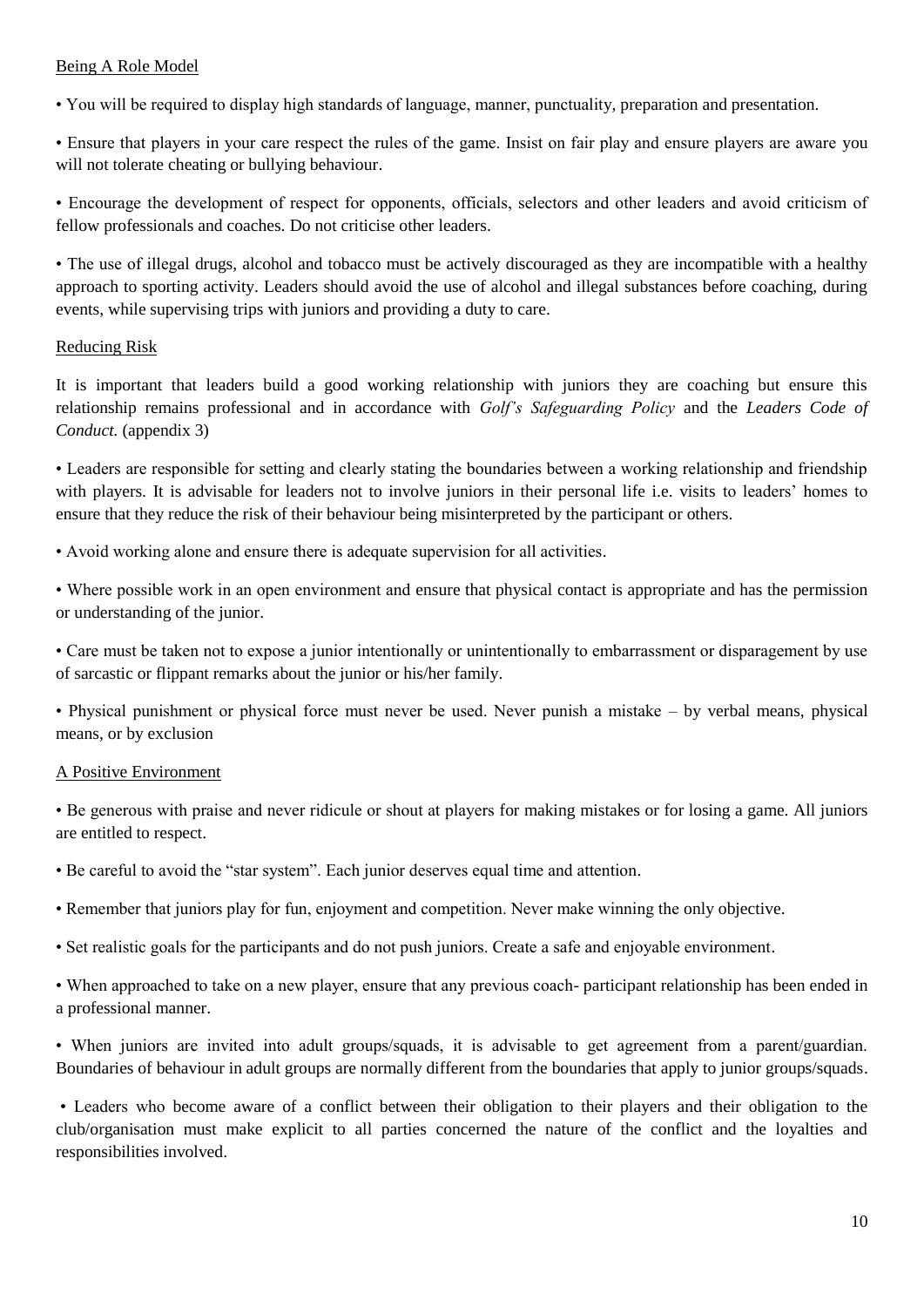• Leaders should communicate and co-operate with medical and ancillary practitioners in the diagnosis, treatment and management of their players' medical or related problems. Avoid giving advice of a personal or medical nature if you are not qualified to do so. Any information of a personal or medical nature must be kept strictly confidential unless the welfare of the junior requires the passing on of this information.

• The nature of the relationship between leader and a participant can often mean that a leader will learn confidential information about a player or player's family. This information must be regarded as confidential and, except where abuse is suspected, must not be divulged to a third party without the express permission of the player/family.

#### **Photographic Image Guidelines**

New Forest Golf Club has adopted guidelines (appendix 9) for consideration in relation to the use of images of athletes on their websites and in other publications as part of its commitment to providing a safe environment to juniors. New Forest Golf Club will take all necessary steps to ensure that juniors are protected from the inappropriate use of their images in resource and media publications, on the internet and elsewhere.

This guidance is for anyone with responsibility for the publication of official photography (including videos) of children involved in golfing activities or events. New Forest Golf Club benefits from using images of young participants to promote and celebrate activities, events and competitions. Parents and children generally welcome opportunities to celebrate or publicise their achievements. Some leaders / coaches may want to use photographs or videos as a tool to support a young athlete's skill development.

However, the use of photos and videos on websites and social media, and in posters, the press or other publications, can pose direct and indirect risks to children and young people if not managed correctly.

New Forest Golf Club must follow the good practice guidelines outlined in appendix 9 to safeguard children.

What are the risks?

- Children may be identified, located, groomed or contacted.
- Taking or producing inappropriate or illegal images of children.

Video recording as a coaching aid: Video equipment can be used as legitimate coaching aid. However, permission should first be obtained from the player and the player's parent.

Anyone concerned about any photography taking place at events or training sessions can contact Club's Children's Officer or the Designated Liaison Person and ask them to deal with the matter.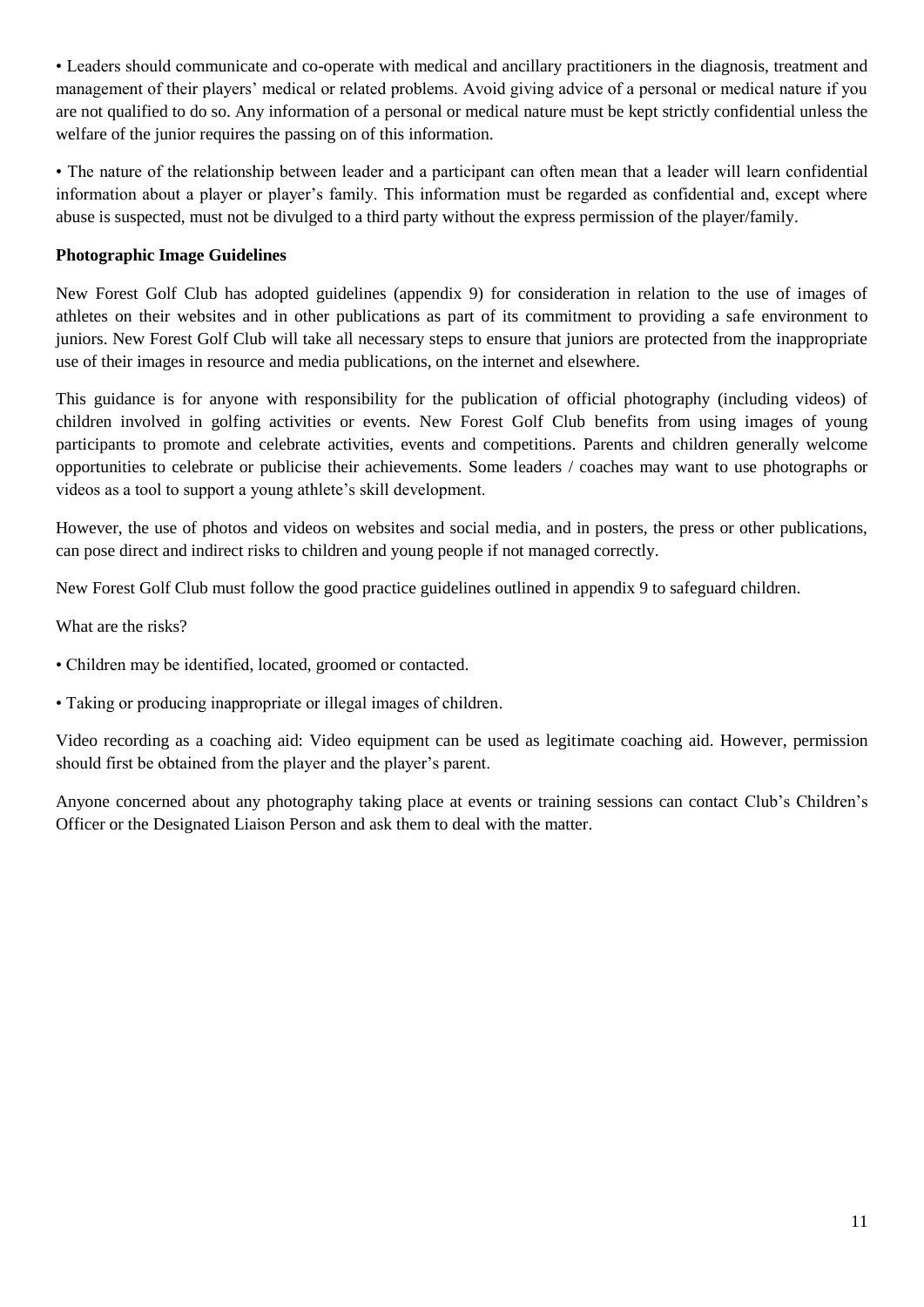#### **General Guidelines with Juniors**

#### **Travelling**

There is extra responsibility taken on by leaders when they travel with juniors to events. When travelling with juniors you should:

- Inform parents who will be transporting their child, why and how long the journey will take.
- Attempt to have more than one child in the car.
- Alternate drivers if possible and which child is dropped off last.
- Ensure the driver has a point of contact/mobile phone.

• Have a person other than the planned driver talk to the child about transport arrangements to check they are comfortable about the plans.

• Ensure that they have insurance to carry others.

• Parents and coaches can also download Sport Ireland's Safeguarding App.

#### **Supervision**

• Make sure there is an adequate adult: child ratio. This will depend on the nature of the activity, the age of the participants and any special needs of the group. As a guide a ratio of 1:8 for under 12 years of age and 1:10 for participants over 12 years of age. This is only a guide and will change depending on the circumstances, e.g. players with special needs or away trips.

• Where there are mixed groups there should be leaders of both genders.

• Avoid being alone with one participant, if you need to talk separately do so in an open environment, in view of others.

• Leaders should not need to enter the changing rooms unless juniors are very young or need special assistance, where supervision should be in pairs of appropriate gender.

• Clearly state time for start and end of training sessions or competitions, leaders should remain in pairs until all participants have been collected.

• Keep attendance records and records of any incidents / injuries that arise.

• Facilitate parents who wish to stay and supervise sessions, (for safety and supervision, not necessarily for their 'technical' expertise)

#### **Safety**

New Forest Golf Club has a procedure in place to ensure the safety of their junior members. There will be specific risk assessments linked to all activities. There are procedures in place for safeguarding against such risks.

All Leaders will adhere to the following:

- Ensure activities are suitable for age and stage of development of participants.
- Keep a record of any specific medical conditions of the participants.
- Keep a record of emergency contact numbers for parents / guardians.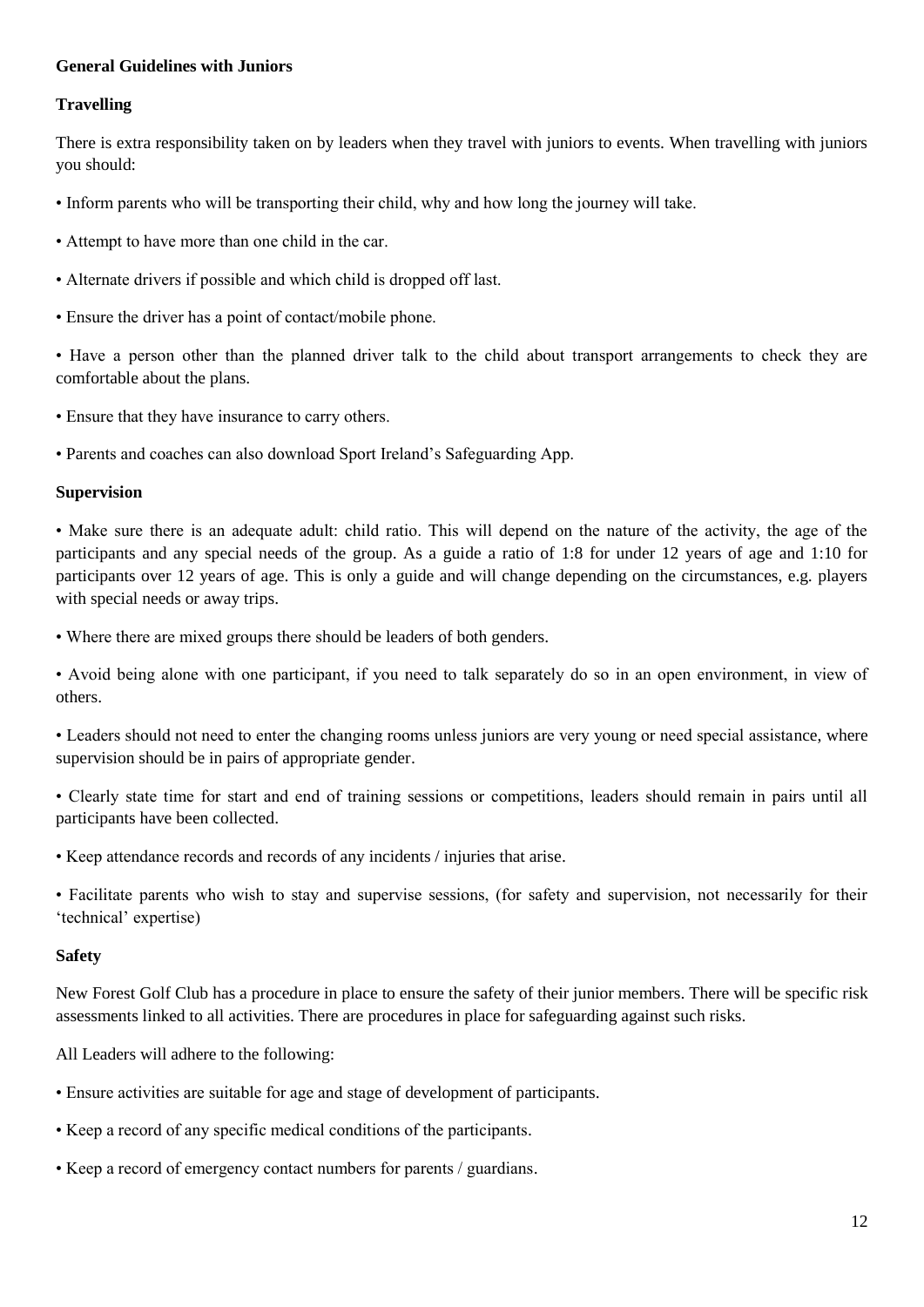- Ensure any necessary protective gear is used.
- Ensure First Aid kit is close at hand with access to qualified first-aider.
- Know the contact numbers of emergency services.
- Keep first aid kit appropriately stocked.
- Ensure easy access to medical personnel if needed and have an emergency plan.

• If an incident occurs, make a brief record of injury and action taken. Make a brief record of the problem/action/outcome. Contact the participant's parents and keep them informed of all details

• Officials (convenors and referees, etc.) should ensure the conduct of the game.

• Participants should know and keep the etiquette guidelines of golf, keeping in mind that many rules are there for safety.

- Leaders should hold appropriate qualifications required by the governing body.
- Ensure there is adequate insurance cover for all activities.
- Ensure parents / guardians are present at finishing time of sessions or events.

#### **Physical Contact**

Golf on occasion requires a 'hands on approach', especially in a teaching or coaching situation, e.g., it may be necessary to assist a junior when learning how to grip the club for the first time, but the following should be taken into consideration

- Avoid unnecessary physical contact.
- Any necessary contact should be in response to the needs of the junior and not the adult.
- It should be in an open environment with the permission and understanding of the participant and parent/guardian.

• It should be determined by the age and developmental stage of the participant – Don't do something that a child can do for themselves.

• Never engage in inappropriate touching.

#### **Late Collection**

Remind parents of the policy in relation to good practice and supervision. If a parent is late to collect a junior, contact the parent using the emergency contact number. If there is no answer, ask the junior if there is another family member to contact. Wait with the junior at the club or venue, preferably with other staff or volunteers.

#### **Adults and Juniors Playing Together**

One of the reasons for the popularity of golf is that the game is not restricted either competitively or socially by skill, age or gender. Golf can be enjoyed and keenly contested by players from and between any number and / or apparently diverse groups. That this diversity, almost unique to golf, is encouraged is essential to ensure the continuity of one of the most endearing traditions of the game. Every effort must be made to promote this mix of physical and technical ability. Responsible interaction between adults and juniors helps bring mutual respect and understanding and helps the standards of the club to be understood and maintained.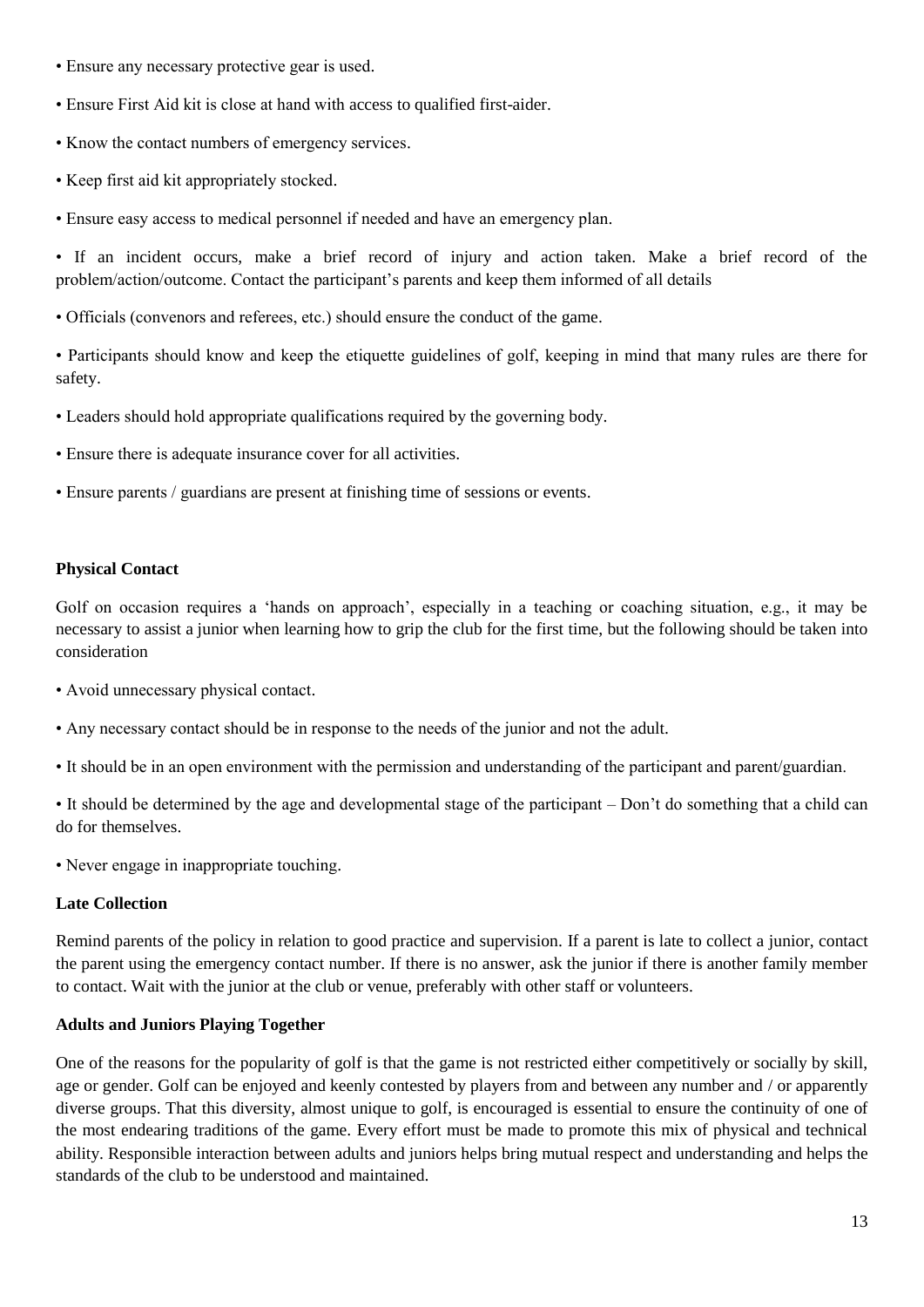#### **Juniors playing on the course without adults**

Here at New Forest Golf Club there are a number of unmanned access points which limit the control of juniors playing alone or with another junior, but this in itself should not preclude the club from attempting to minimise potential problems involving juniors playing together. New Forest juniors will register in and out when using the golf club. This is to help ensure that the club is aware when juniors are playing or on club premises. Permission should be gained from parents for their children to be on the club's premises. This is included in the parents Code of Conduct. (appendix 4) New Forest Golf Club is not responsible for providing adult supervision of juniors, except for formal junior golf coaching, matches and competitions.

#### **Changing Rooms**

As New Forest Golf Club is seen as a recreational facility, members, visitors and juniors are entitled to the use of the changing rooms, this means that often people of all ages regularly need to change and shower during the same period. Therefore, the following guidance in relation to adults and juniors using the changing rooms should be followed:

• Adults should exercise care when in the changing rooms at the same time as juniors.

• Parents/guardians should be made aware that adults and juniors may need to share the changing facility. The parent/guardian should discuss this with their child ensuring their child is aware of who to talk to if any issues arise in unsupervised areas.

• Parents can choose to supervise their child while they change.

• If juniors are uncomfortable changing or showering in public, no pressure should be placed on them. Encourage them to do this at home.

#### **Mobile Phones**

Young people value their mobile phones as it gives them a sense of independence and they can often be given to young people for security to enable parents to keep in touch. However, technology has given direct personal contact between adults and juniors and in some cases, adults have used this to cross personal boundaries placing themselves and young people at risk. The following guidelines should be followed:

#### As a Leader

• Use group texts for communication among players and teams and inform parents of this at the start of the season, tournament or event.

• It is not appropriate or acceptable to have constant contact with an individual athlete.

• Don't use your phone in inappropriate locations, such as changing rooms, especially if your phone has a camera.

• Do not send messages late at night

• Remember the principles of the Leaders Code of Conduct apply to social media communication as well and consider your digital footprint before posting.

#### As a Junior golfer

• If you receive an offensive message, email or photo don't reply to it, save it, make note of times and dates and tell a parent, children's officer or responsible adult you trust.

- Don't use your phone in inappropriate locations, such as changing rooms, especially if your phone has a camera.
- Treat your phone as you would any valuable item so that you can guard against theft.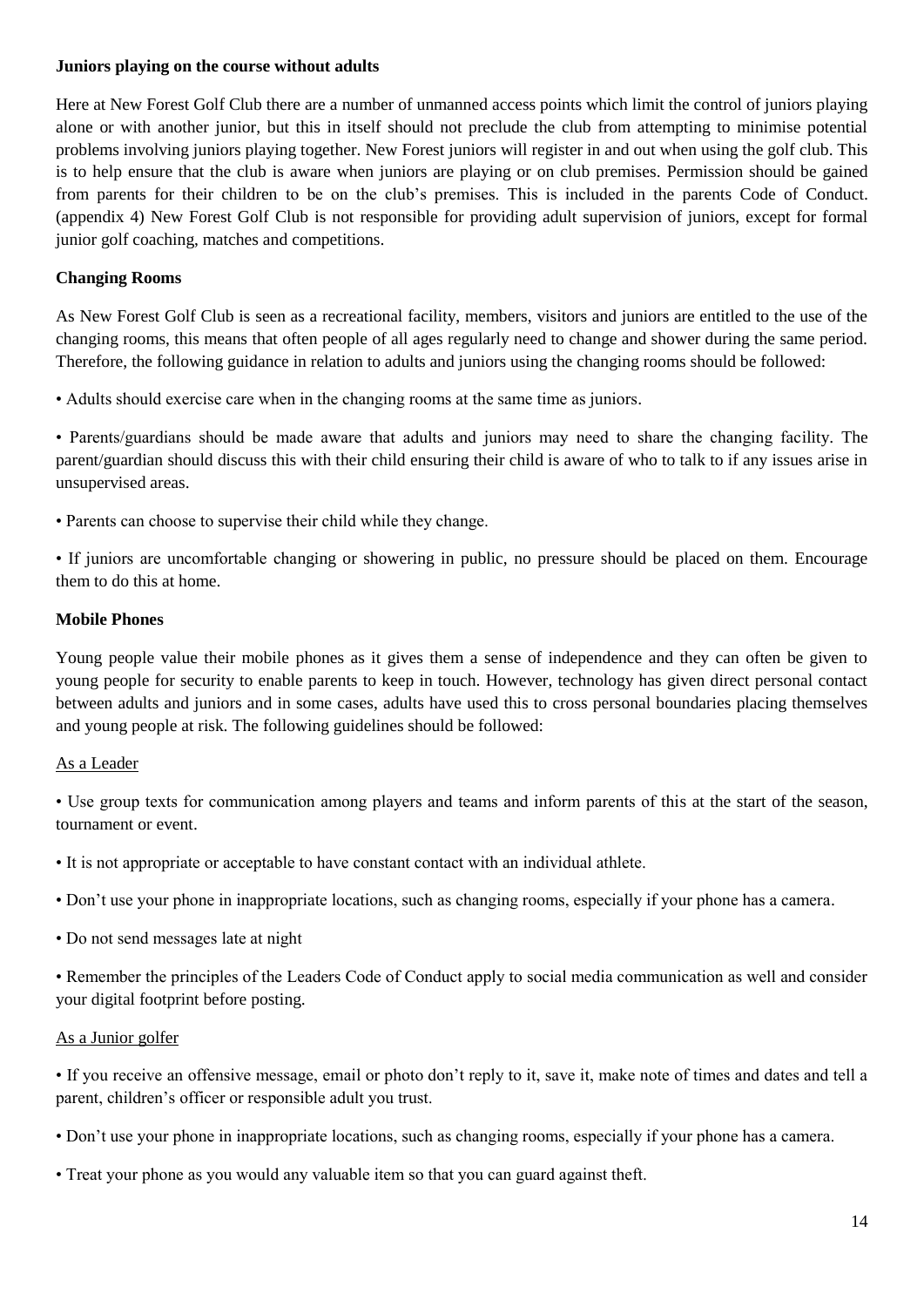#### C**hild Welfare and Protection Procedures**

The following are the procedures for dealing with any welfare or protection issue that may arise. Child welfare and the protection of juniors is the concern of all adults at all times, irrespective of their role within the organisation.

If there are grounds for concern about the safety or welfare of a junior, you should react to the concern. Persons unsure about whether or not certain behaviours are abusive and therefore reportable, should contact the duty social worker in the local health services executive or Statutory Authorities department where they will receive advice. Reasonable Grounds for concern the TUSLA-Health Board or Health and Social Care Trust (HSCT) should always be informed when there are reasonable grounds for concern that a child may have been abused, or is being abused, or is at risk of abuse.

The following examples would constitute reasonable grounds for concern:

- A specific indication from the child that he or she was abused (disclosure)
- An account by a person who says the child is being abused.

• Evidence, such as an injury or behaviour that is consistent with abuse and unlikely to be caused in another way.

• An injury or behaviour that is consistent both with abuse and with an innocent, explanation, but where there are corroborative indicators supporting the concern that it may be a case of abuse e.g. a pattern of injuries, an implausible explanation, and other indications of abuse and/or dysfunctional behaviour.

• Consistent indication, over a period of time that a child is suffering from emotional or physical neglect.

A report may be made by any member in the organisation but should be passed on to the Designated Liaison Person, who may in turn have to pass the concern to the local Statutory Authorities. It is not the responsibility of anyone working within g New Forest Golf Club, in a paid or voluntary capacity, to take responsibility or decide whether or not child abuse is taking place. That is the job of the local Statutory Authorities. However, there is a responsibility to protect juniors by assisting the appropriate agencies so that they can then make enquiries and take any necessary action to protect the junior.

Everyone should follow both procedures outlined below, firstly the procedure for responding to a junior in distress and secondly the procedure for reporting the concern.

#### **Response to a Child Disclosing Abuse**

When a junior discloses information of suspected abuse you should:

(a) Deal with any allegation of abuse in a sensitive and competent way through listening to and facilitating the junior to tell you about the problem, rather than interviewing the junior about details of what happened.

(b) Stay calm and don't show any extreme reaction to what the junior is saying. Listen compassionately and take what the junior is saying seriously.

(c) Understand that the junior has decided to tell something very important and has taken a risk to do so. The experience of telling should be a positive one so that the junior will not mind talking to those involved in the investigation.

(d) Be honest with the junior and tell them that it is not possible to keep information a secret, but you will maintain confidentiality.

(e) Make no judgmental statements against the person whom the allegation is made.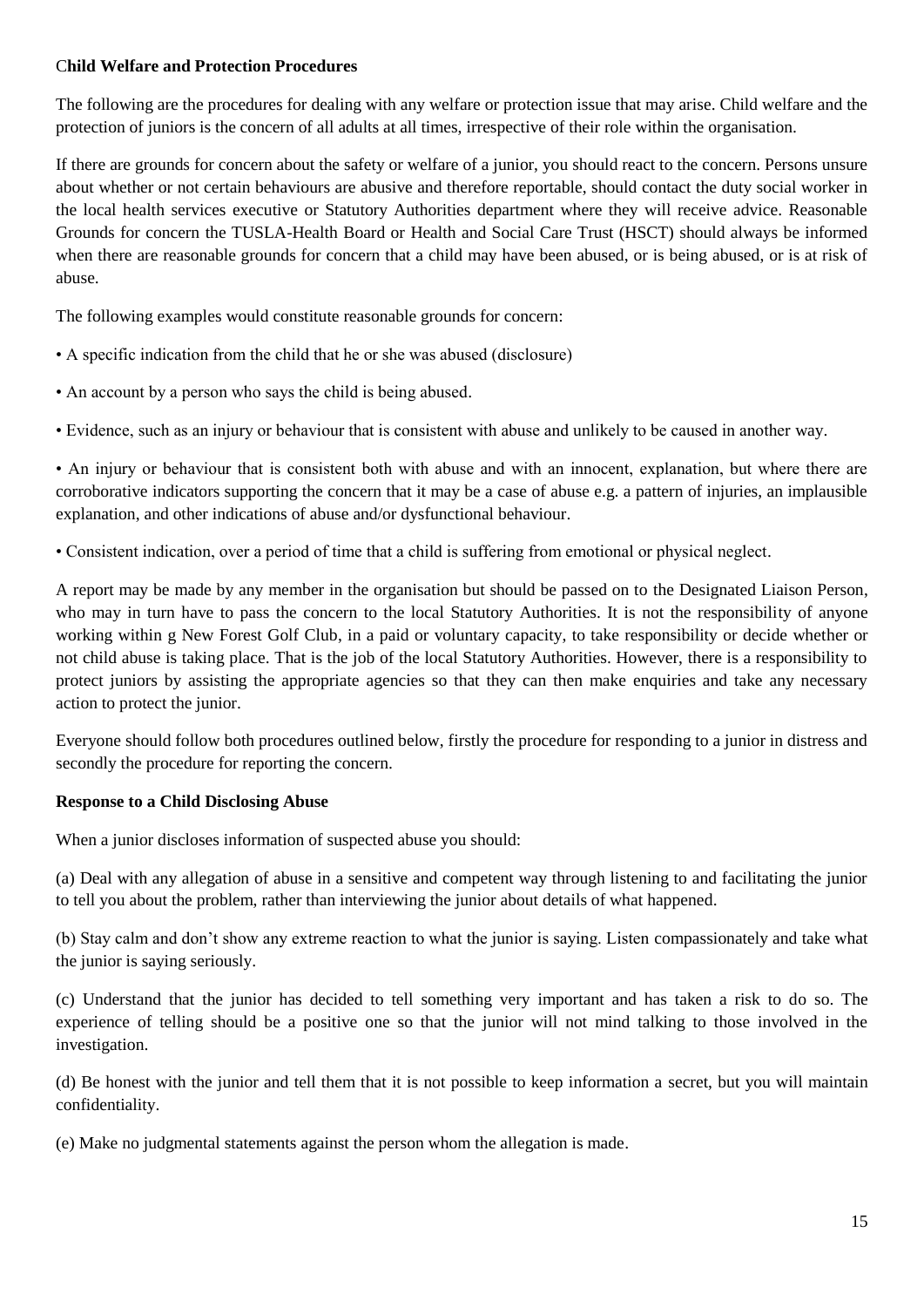(f) Do not question the junior unless the nature of what s/he is saying is unclear. Do not use leading questions. Open, non-specific questions should be used such as "Can you explain to me what you mean by that"

(g) Check out the concerns with the Golf DLP and then advise the parents/guardians you are contacting the statutory authorities unless doing so would possibly place the child at any further risk.

(h) Give the junior some indication of what would happen next, such as informing parents/guardians, or Statutory Authorities. It should be kept in mind that the junior may have been threatened and may feel vulnerable at this stage.

(i) Carefully record the details.

(j) Pass on this information to the Designated Liaison Person.

(k) Reassure the junior that they have done the right thing in telling you.

#### **Reporting Suspected or Disclosed Child Abuse**

The following steps should be taken in reporting child abuse to the Statutory Authorities:

(a) Observe and note dates, times, locations and contexts in which the incident occurred, or suspicion was aroused, together with any other relevant information.

(b) Report the matter as soon as possible to the Designated Liaison Person at New Forest Golf Club, who has responsibility for reporting abuse. If there are reasonable grounds for believing that the junior has been abused or is at risk of abuse, s/he will make a report to local Statutory Authorities who have statutory responsibility to investigate and assess suspected or actual child abuse.

(c) In cases of emergency, where a junior appears to be at immediate and serious risk and the Designated Liaison Person is unable to contact a duty social worker, An Garda Síochána/Police authorities should be contacted. Under no circumstances should a junior be left in a dangerous situation pending intervention by the Statutory Authorities.

(d) If the Designated Liaison Person is unsure whether reasonable grounds for concern exist s/he can informally consult with the local health board/Statutory Authorities. S/he will be advised whether or not the matter requires a formal report.

A Designated Liaison Person reporting suspected or actual child abuse to the Statutory Authorities will first inform the family of their intention to make such a report, unless doing so would put the child at further risk or undermine an investigation.

The Protection for Persons Reporting Child Abuse Act, 1998 (ROI only) provides immunity from civil liability to persons who report child abuse 'reasonably and in good faith' to the Tusla Child and Family Agency or An Garda Síochána. The act also covers the offence of 'false reporting'.

The main provisions of the Act are:

1. The provision of immunity from civil liability to any person who reports child abuse "reasonably and in good faith" to designated officers of Tusla Child and Family Agency or any member of An Garda Síochána.

2. The provision of significant protections for employees who report child abuse. These protections cover all employees and all forms of discrimination up to and including, dismissal.

3. The creation of a new offence of false reporting of child abuse where a person makes a report of child abuse to the appropriate authorities "knowing that statement to be false". This is a new criminal offence designed to protect innocent persons from malicious reports.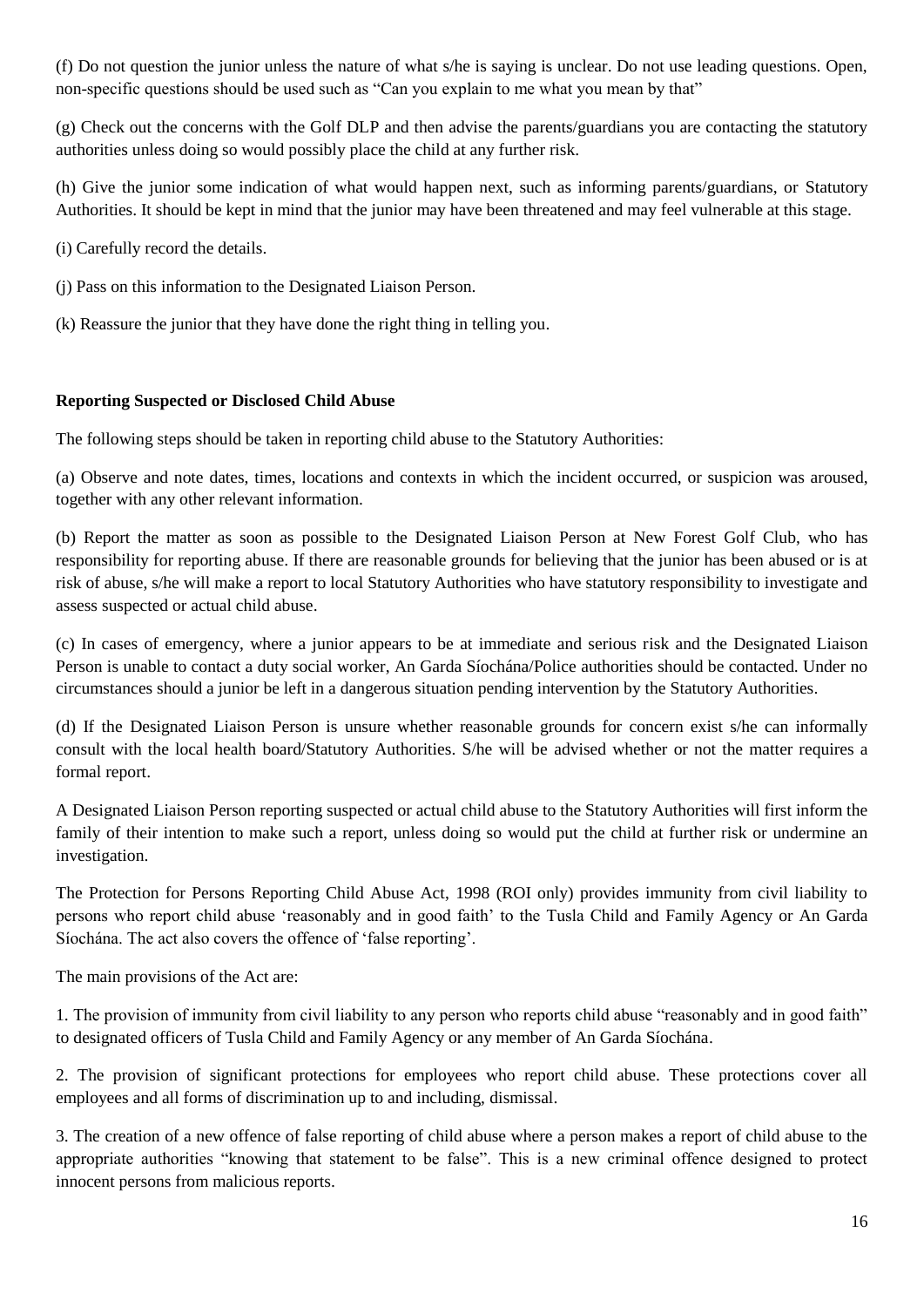#### **Allegations against Golf Leaders**

New Forest Golf Club has agreed procedures to be followed in cases of alleged child abuse made against Golf Leaders. If such an allegation is made against a Golf Leader working within the club, two procedures should be followed:

• The reporting procedure in respect of suspected child abuse (reported by the Designated Liaison Person), see previous page

• The procedure for dealing with the Golf Leader

The safety of the child making the allegation should be considered and the safety of any other children who may be at risk. The organisation will take any necessary steps that may be needed to protect children in its care.

The issue of confidentiality is important. Information is on a need to know basis and the Golf Leader should be treated with respect and fairness.

#### **The Reporting Procedure**

If the Designated Liaison Person has reasonable grounds for concern, the matter should be reported to the Statutory Authorities, following the standard reporting procedure. See appendix 10.

#### **The Procedure for Dealing with New Forest Golf Club's leader**

The Designated Liaison Person makes the report to the Statutory Authorities and seeks advice about how and when to inform the person the allegation is made against.

- In golf, the Unions following advice from statutory agencies will inform the Leader that
- (a) An allegation has been made against him / her and

(b) The nature of the allegation. He / she should be afforded an opportunity to respond. His / her response should be noted and passed on to the Statutory Authorities

• The Leader may be asked to step aside pending the outcome of the investigation. When a person is asked to step aside it should be made clear that it is only a precautionary measure and will not prejudice any later disciplinary proceedings

Disciplinary action on the Leader should be considered but only if this does not interfere with the investigation of the Statutory Authorities. It is important to consider the outcome of the investigation and any implications it might have. The fact that someone an allegation has been made against has not been prosecuted or been found guilty does not automatically mean that they are appropriate to work with juniors in the future.

Irrespective of the findings of the Statutory Authorities, the Golf Unions & PGA Disciplinary Committees will assess all individual cases to decide whether a member of staff or volunteer should be reinstated and if so how this can be sensitively handled. This may be a difficult decision, especially where there is insufficient evidence to uphold any action by the Statutory Authorities. In such case the Golf Disciplinary Committees must reach a decision based upon the available information which could suggest that on the balance of probability, it is more likely than not that the allegation is true, and the implications of this for the safety of juniors. The welfare of the junior should remain of paramount importance throughout. The Unions and PGA may need to disclose information to ensure the protection of juniors in its care.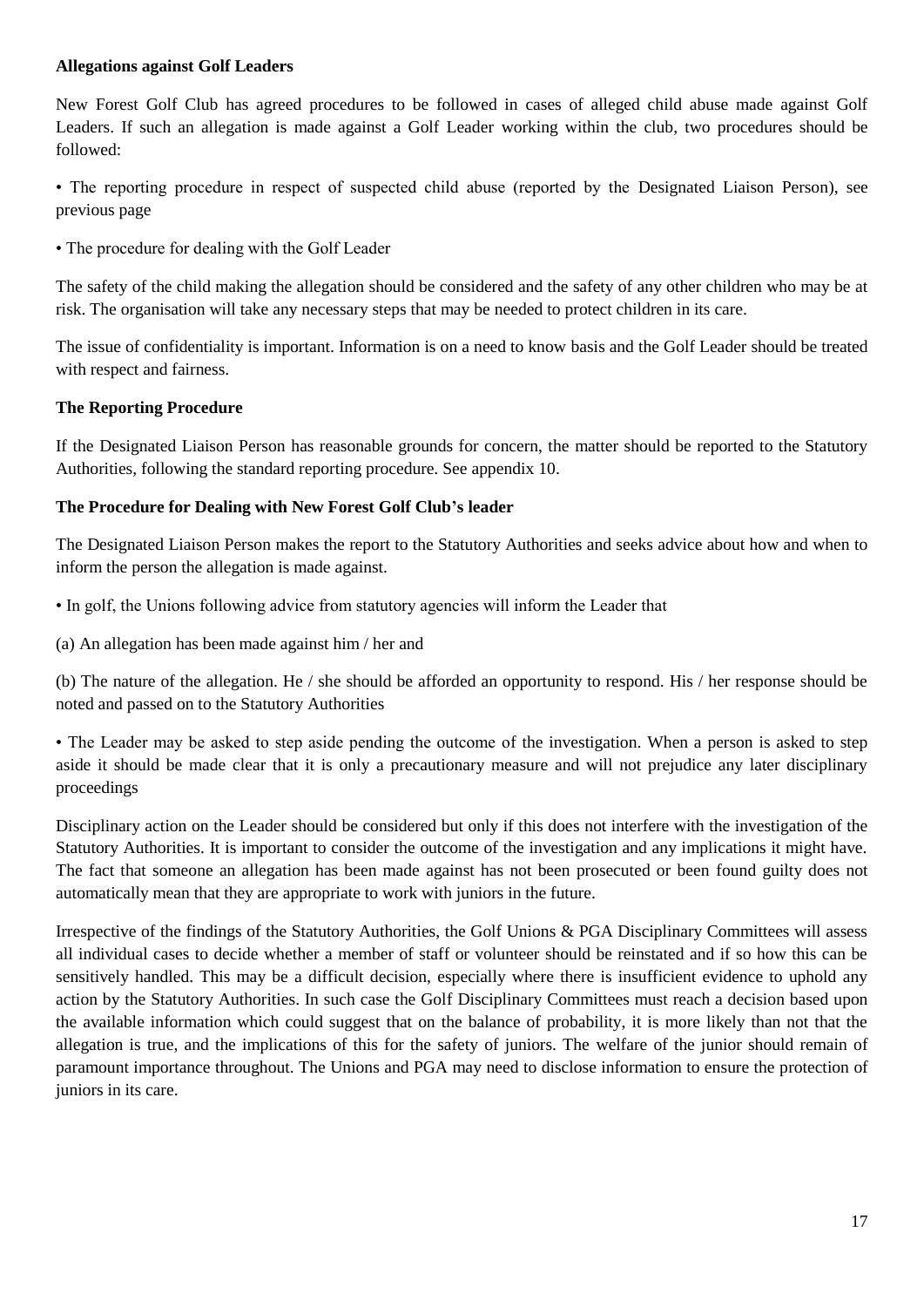#### **Confidentiality**

Confidentiality will be maintained in respect of all issues and people involved in cases of abuse, welfare or poor practice. It is important that the rights of both the junior and the person about whom the complaint has been made are protected.

The following points should be kept in mind:

• A guarantee of secrecy cannot be given, as the welfare of the junior will supersede all other considerations, but confidentiality will be maintained.

• All information should be treated in a careful and sensitive manner and should be discussed only with those who need to know.

• Information should be conveyed to the parents / guardians of the child in a sensitive way following consultation with the Designated Liaison Person and statutory agencies.

• Giving information to others on a 'need to know' basis for the protection of a junior is not a breach of confidentiality.

• All persons involved in a child protection process (the child, his/her parents/guardians, the alleged offender, his/her family, Leaders) should be afforded appropriate respect, fairness, support and confidentiality at all stages of the procedure

- Information should be stored in a secure place, with limited access only to designated people.
- The requirements of the Data Protection laws should be adhered to.
- Breach of confidentiality is a serious matter.

#### **Anonymous Complaints**

Anonymous complaints can be difficult to deal with but should not be ignored. In all cases the safety and welfare of the junior/juniors is paramount. Any such complaints relating to inappropriate behaviour should be brought to the attention of the Designated Liaison Person. The information should be checked out and handled in a confidential manner.

#### **Rumours**

Rumours should not be allowed to hang in the air. Any rumours relating to inappropriate behaviour should be brought to the attention of the Designated Liaison Person and checked out without delay.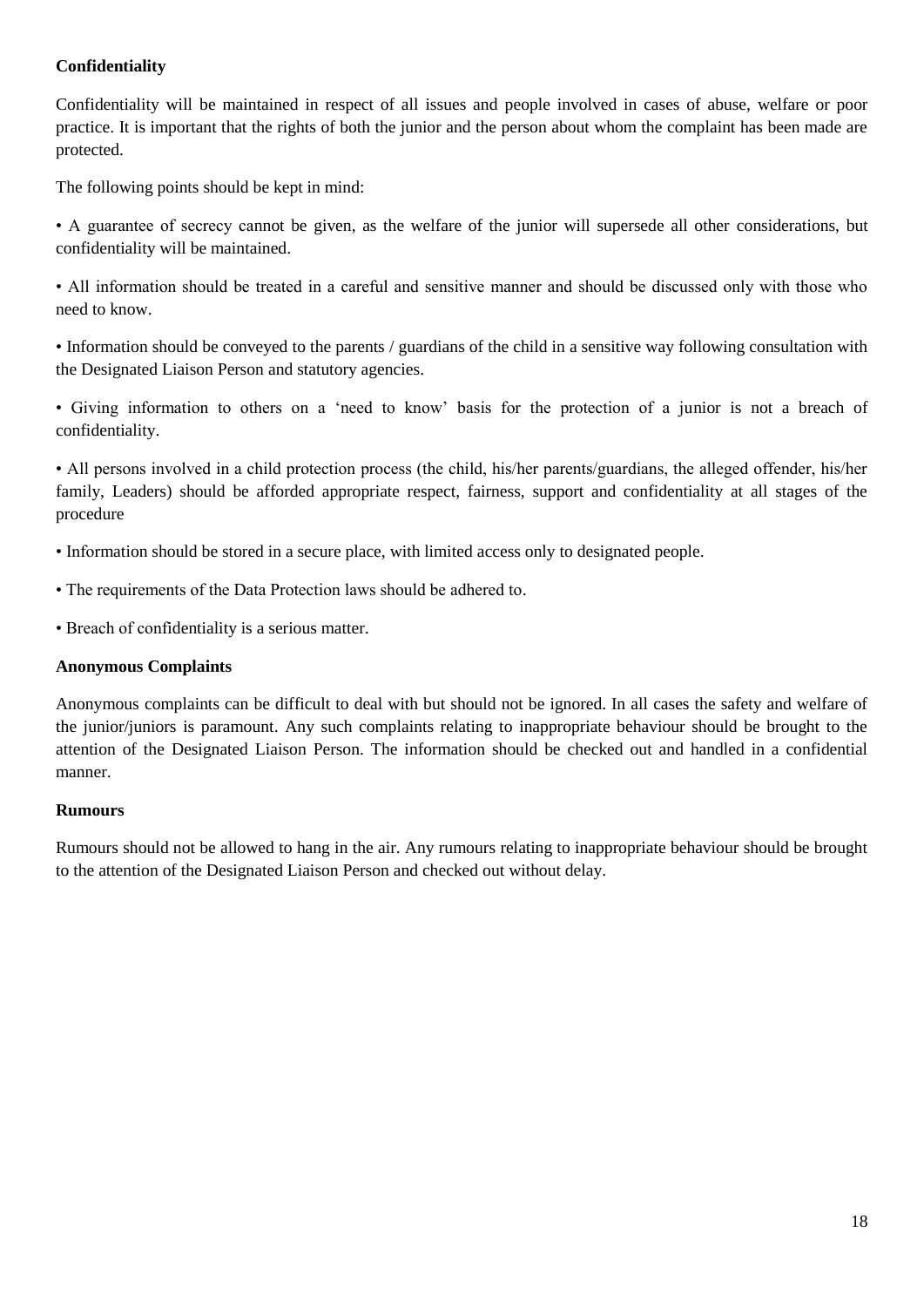#### Appendix

### **Appendix 1**

### **Section 1**

### **VOLUNTEER / COACH APPLICATION FORM**

## **(FOR THOSE WITH SUBSTANTIAL ACCESS TO CHILDREN)**

All information received in this form will be treated confidentially Name:

Maiden Name (if applicable):

Telephone No:

Mobile:

D.O.B:

Current Address:

**Are you** (Please tick):

| Employed         | Unemployed $\Box$ | Student □    |
|------------------|-------------------|--------------|
| Homemaker $\Box$ | Retired           | <b>Other</b> |

### **Previous work/voluntary experience & relevant qualifications:**

**Have you previously been involved in voluntary work?** YES □ / NO □

If yes, give details:

## **Do you agree to abide by the Leaders Code of Conduct?**

Yes [] No [ ]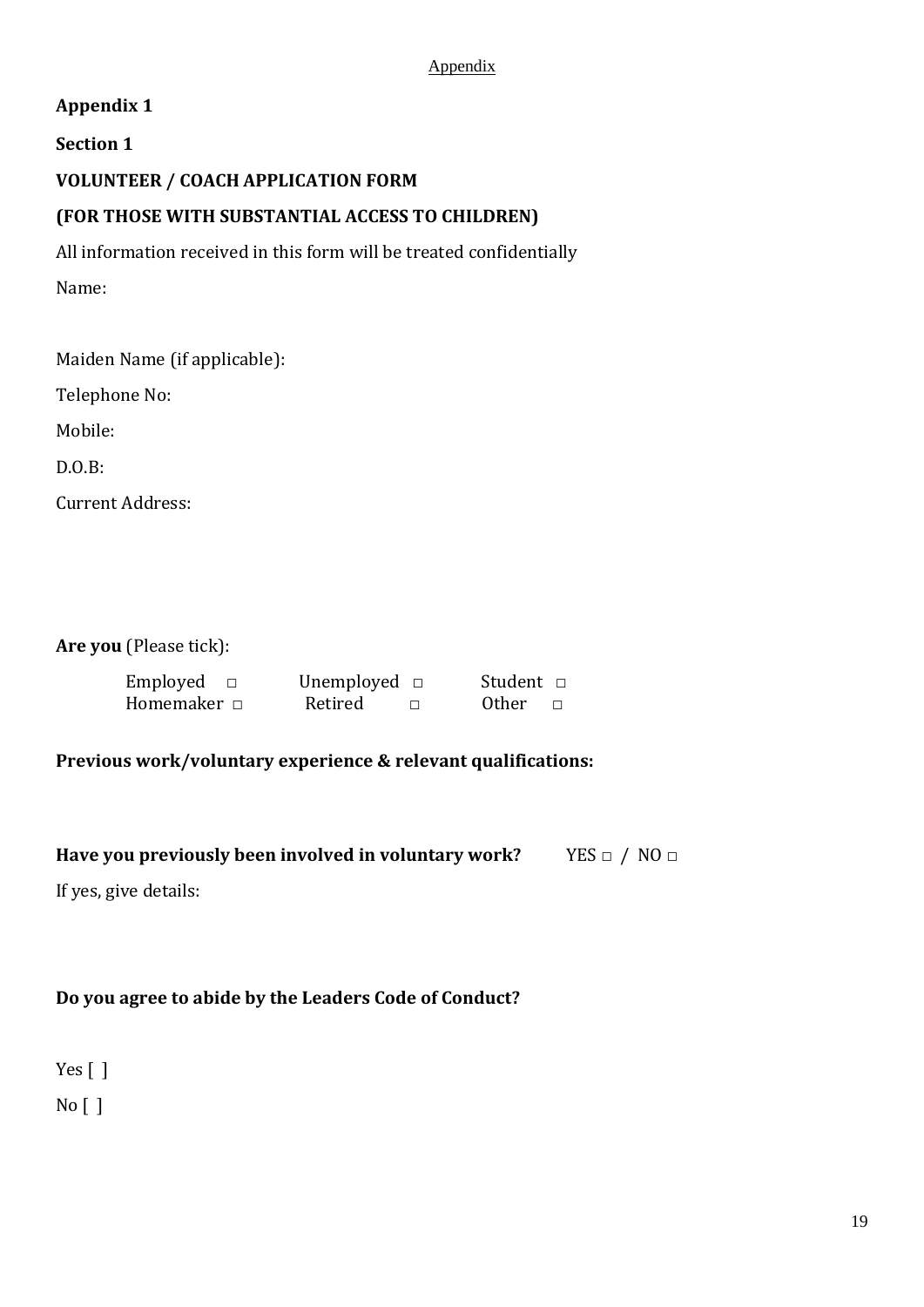Please supply the names of two responsible people (not relatives) whom we can contact and who fro m personal knowledge are willing to

\_\_\_\_\_\_\_\_\_\_\_\_\_\_\_\_\_\_\_\_\_\_\_\_\_\_\_\_\_\_\_\_\_\_\_\_\_\_\_\_\_\_\_\_\_\_\_\_\_\_\_\_\_\_\_\_\_\_\_\_\_\_\_\_\_\_\_\_\_\_\_\_\_\_\_\_\_\_\_\_\_\_\_\_\_\_\_\_\_\_\_\_\_\_\_\_\_\_\_\_\_

endorse your application. If you have had a previous involvement in a sports club one of these names should be that of an administrator /

leader in your last club / place of involvement.

Name:

Name:

Address:

Address:

Tel:

Position:

Tel:

Position: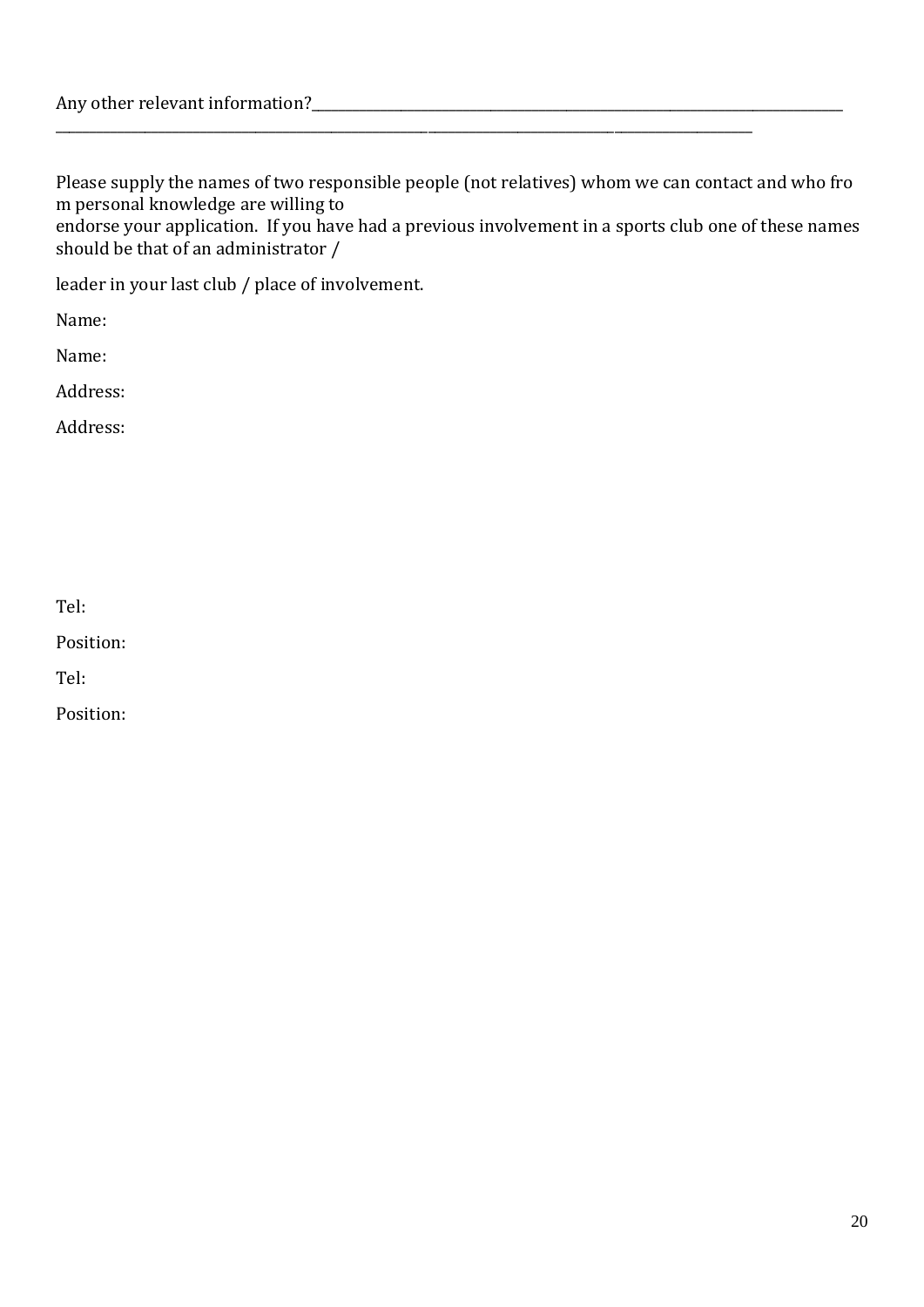### **Section 2**

### **DISCLOSURE OF CRIMINAL CONVICTIONS FOR ELIGIBLE POSITIONS**

#### **Statement of non-discrimination**

This club is affiliated to Name Governing Body and is committed to equal opportunity for all applicants including those with

criminal convictions. Information about criminal convictions is requested to assist the selection process and will be taken into account only when the conviction is considered relevant to the post. Any disclosure will be seen i n the context of the

job criteria, the nature of the offence and the responsibility for the care of existing members, voluntee rs and employees.

This organisation will adhere to NVB and Access NI guidance on the recruitment of ex-offenders.

For the purpose of your application for the post of:

We require all coaches/volunteers in positions of responsibility for managing the safety and development of young people

to consent to a NVB or

Access NI disclosure process and sign the declaration and return in marked confidential to *(Name Governing Body Designated Liaison Person (DLP) to clarify who to return this form to in your sport)*

Should you require further information, please contact Name Governing Body DLP

This organization will adhere to NVB or Access NI's Code of Practice

| Name of Applicant: |  |
|--------------------|--|
|                    |  |

Home Address: **with a strategies** of the strategies of the strategies of the strategies of the strategies of the strategies of the strategies of the strategies of the strategies of the strategies of the strategies of the s

| <b>Contact Telephone Number:</b> |  |
|----------------------------------|--|
|                                  |  |

 $\text{Club:}$ 

\_\_\_\_\_\_\_\_\_\_\_\_\_\_\_\_\_\_\_\_\_\_\_\_\_\_\_\_\_\_\_\_\_\_\_\_\_\_\_\_\_\_\_\_\_\_\_\_\_\_\_\_\_\_\_\_\_\_\_\_\_\_\_\_\_\_\_\_\_\_\_\_\_\_\_\_\_\_\_\_\_\_\_\_\_\_\_\_\_\_

Please read this information carefully

The purpose of the check is to make sure that people are not appointed who might be a risk to childre n or vulnerable adults.

The check will tell us whether you have a criminal record, caution, or whether any other information about you held on barred lists may have a bearing on your suitability. Any information which we receive will be treated confidentially, and will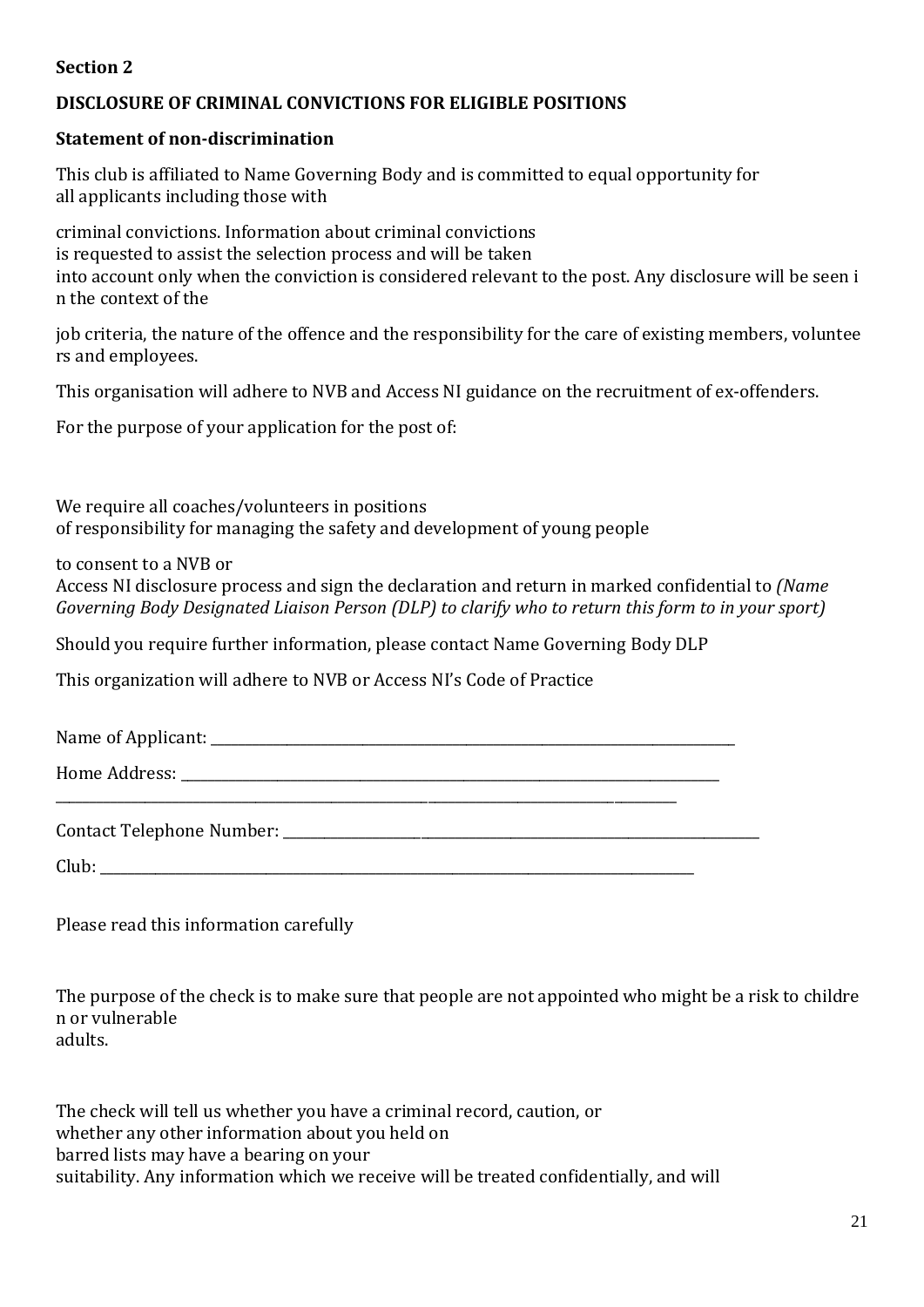be discussed with you before we make a final decision. After that decision is made the information ret urned from Access

NI will be destroyed.

## **Advice to Applicants**

**Northern Ireland applicants:** You have applied for a role which falls within the definition of an "exce pted" position as

provided by the Rehabilitation of Offenders (Exceptions) Order (NI) 1979: therefore, ALL convictions i ncluding SPENT

convictions that are not protected by the 2014 amendments MUST be disclosed. The disclosure of a cri minal history

information will not debar you from participating as a volunteer unless the Name Governing Body cas e management group

considers that the information renders you unsuitable for the role applied for. In making this decision the Name Governing

Body case management group will consider the nature of the offence/caution, how long ago it was co mmitted and what age

you were at the time and other factors which may be relevant. This information will be verified throug h an appropriate

Access NI Enhanced Disclosure check. If you are currently facing prosecution for a criminal offence yo u should also bring this to our attention given the "excepted" nature of the role.

Thank you for your co-operation.

Do you have any convictions/caution that are not "protected" as defined by the Rehabilitation of Offenders (Exception)?

(amendment) Order (Northern Ireland) Order 2014. Been barred by the Disclosure and Barring Servic e (formally the

Independent Safeguarding Authority) which would prevent you from working with children and/or v ulnerable adults or the

subject of an investigation alleging that you were the perpetrator of adult or child abuse?

\_\_\_\_\_\_\_\_\_\_\_\_\_\_\_\_\_\_\_\_\_\_\_\_\_\_\_\_\_\_\_\_\_\_\_\_\_\_\_\_\_\_\_\_\_\_\_\_\_\_\_\_\_\_\_\_\_\_\_\_\_\_\_\_\_\_\_\_\_\_\_\_\_\_\_\_\_\_\_\_\_\_\_\_\_\_\_\_\_\_

\_\_\_\_\_\_\_\_\_\_\_\_\_\_\_\_\_\_\_\_\_\_\_\_\_\_\_\_\_\_\_\_\_\_\_\_\_\_\_\_\_\_\_\_\_\_\_\_\_\_\_\_\_\_\_\_\_\_\_\_\_\_\_\_\_\_\_\_\_\_\_\_\_\_\_\_\_\_\_\_\_\_\_\_\_\_\_\_\_\_

Yes

No

If so, please state below the nature, date(s) and sentence of the offence(s), date prevented from worki ng in this area or

allegations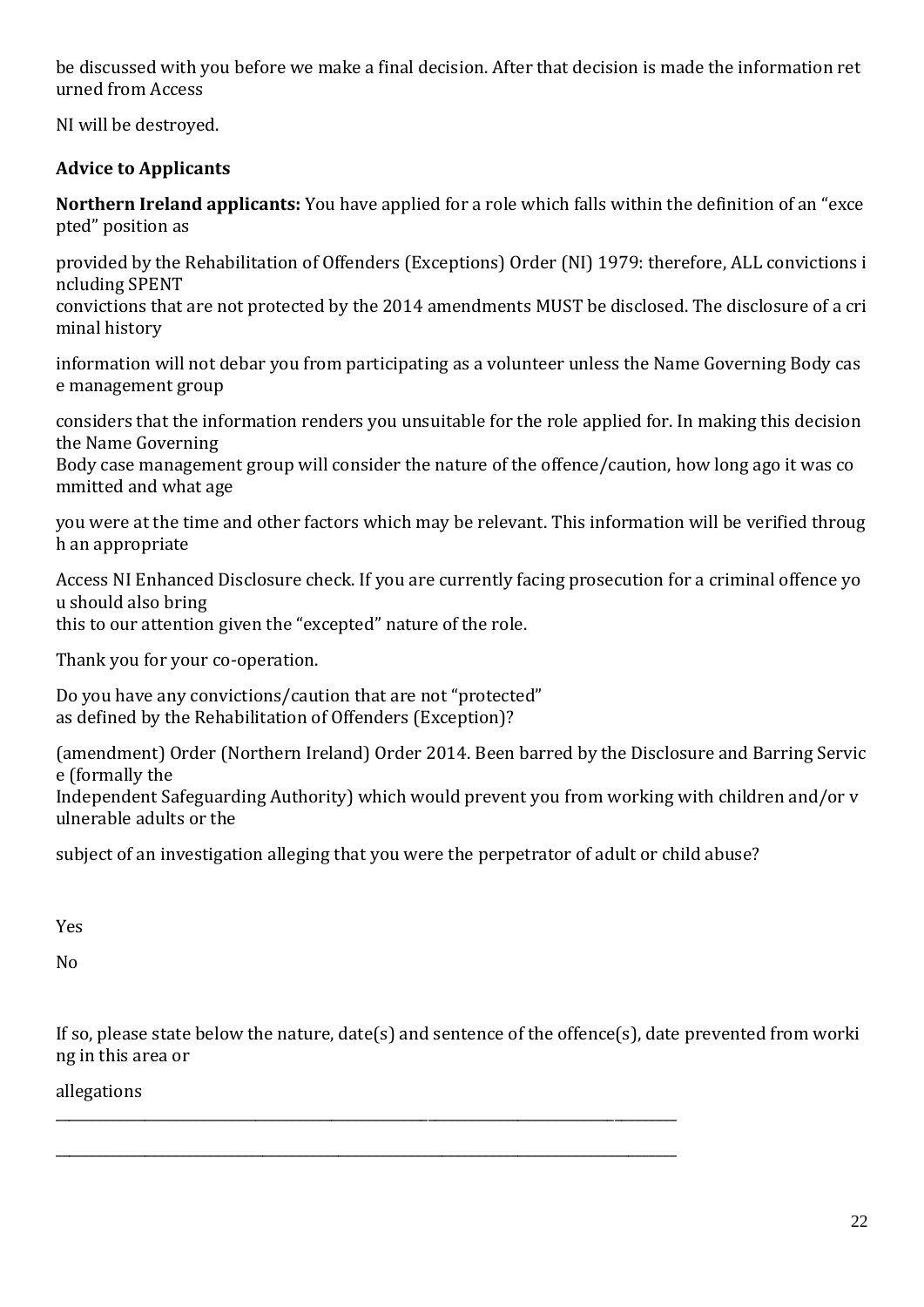Please provide any other information you feel may be of relevance such as:

\_\_\_\_\_\_\_\_\_\_\_\_\_\_\_\_\_\_\_\_\_\_\_\_\_\_\_\_\_\_\_\_\_\_\_\_\_\_\_\_\_\_\_\_\_\_\_\_\_\_\_\_\_\_\_\_\_\_\_\_\_\_\_\_\_\_\_\_\_\_\_\_\_\_\_\_\_\_\_\_\_\_\_\_\_\_\_\_\_\_ \_\_\_\_\_\_\_\_\_\_\_\_\_\_\_\_\_\_\_\_\_\_\_\_\_\_\_\_\_\_\_\_\_\_\_\_\_\_\_\_\_\_\_\_\_\_\_\_\_\_\_\_\_\_\_\_\_\_\_\_\_\_\_\_\_\_\_\_\_\_\_\_\_\_\_\_\_\_\_\_\_\_\_\_\_\_\_\_\_\_

- The circumstances of the offence/cautions/incident
- A comment on the sentence received
- Any relevant developments in your situation since then
- Whether or not you feel the conviction has relevance to this post

*Please continue a separate page if necessary.*

(If you require further information on what information to disclose please contact NIACRO Helpline T el: 028 90 320157)

Declaration

I understand that I must also complete a NVB or Access NI Disclosure Certificate Application Form and that this check

must be carried out before my application for registration/appointment can be confirmed. This has been explained to me and I am aware that spent convictions/cautions may be disclosed. I declare that the information I have given is accurate.

\_\_\_\_\_\_\_\_\_\_\_\_\_\_\_\_\_\_\_\_\_\_\_\_\_\_\_\_\_\_\_\_\_\_\_\_\_\_\_\_\_\_\_\_\_\_\_\_\_\_\_\_\_\_\_\_\_\_\_\_\_\_\_\_\_\_\_\_\_\_\_\_\_\_\_\_\_\_\_\_\_\_\_\_\_\_\_\_\_\_

\_\_\_\_\_\_\_\_\_\_\_\_\_\_\_\_\_\_\_\_\_\_\_\_\_\_\_\_\_\_\_\_\_\_\_\_\_\_\_\_\_\_\_\_\_\_\_\_\_\_\_\_\_\_\_\_\_\_\_\_\_\_\_\_\_\_\_\_\_\_\_\_\_\_\_\_\_\_\_\_\_\_\_\_\_\_\_\_\_\_

\_\_\_\_\_\_\_\_\_\_\_\_\_\_\_\_\_\_\_\_\_\_\_\_\_\_\_\_\_\_\_\_\_\_\_\_\_\_\_\_\_\_\_\_\_\_\_\_\_\_\_\_\_\_\_\_\_\_\_\_\_\_\_\_\_\_\_\_\_\_\_\_\_\_\_\_\_\_\_\_\_\_\_\_\_\_\_\_\_\_

\_\_\_\_\_\_\_\_\_\_\_\_\_\_\_\_\_\_\_\_\_\_\_\_\_\_\_\_\_\_\_\_\_\_\_\_\_\_\_\_\_\_\_\_\_\_\_\_\_\_\_\_\_\_\_\_\_\_\_\_\_\_\_\_\_\_\_\_\_\_\_\_\_\_\_\_\_\_\_\_\_\_\_\_\_\_\_\_\_\_

Have you ever been known to any Social Service department as being a risk or potential risk to childre n?

Yes

(*if yes, please provide further information below):* No

Have you been the subject of any disciplinary investigation and/or sanction by any organisation due t o concerns about your

behavior towards children?

Yes

(*if yes, please provide further information)* 

No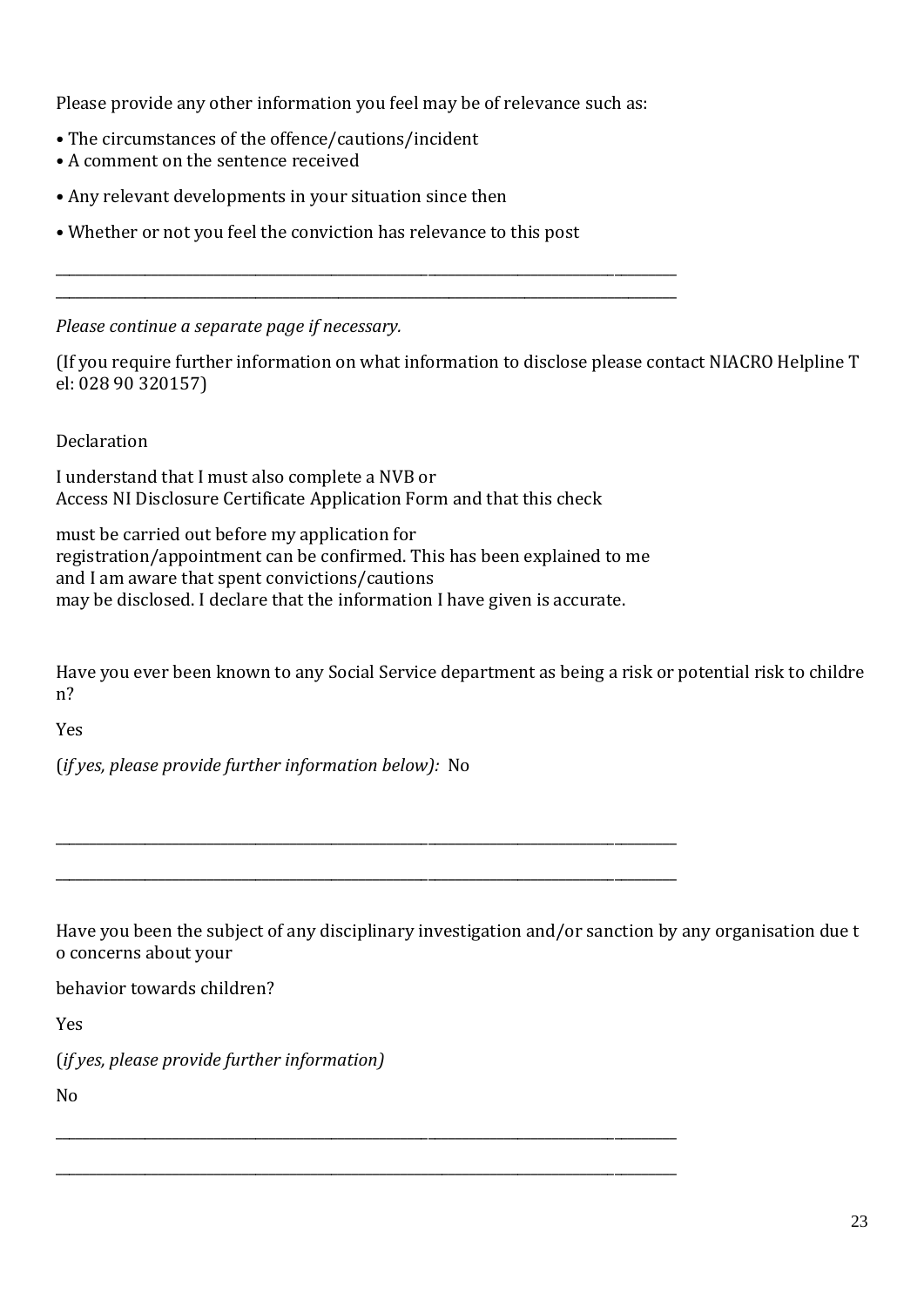Confirmation of Declaration *(tick box below)*

I agree that the information provided here may be processed in connection with my volunteer/paid ro le and I

understand that any role may be withdrawn, or dismissal may result if information is not disclosed by me and subsequently come to the organization's attention.

I agree to inform the organisation within 24 hours if I am subsequently investigated by any agency or organisation in

relation to concerns about my behaviour towards children or young people.

I understand that the information contained on this form and information supplied by third parties m ay be supplied

by the Name of Governing Body to other persons or organisations in circumstances where this is consi dered

necessary to safeguard other children.

I declare that any answers are complete and correct to the best of my knowledge and I will inform the ORGANISATION

of any future convictions or charges.

Signature:

Print Name: \_\_\_\_\_\_\_\_\_\_\_\_\_\_\_\_\_\_\_\_\_\_\_\_\_\_\_\_\_\_\_\_\_\_\_\_\_\_\_\_\_\_\_\_\_\_\_\_\_\_\_\_\_\_\_\_\_\_\_\_\_\_\_\_\_\_\_\_\_\_\_\_\_\_\_\_\_\_\_\_\_

Date: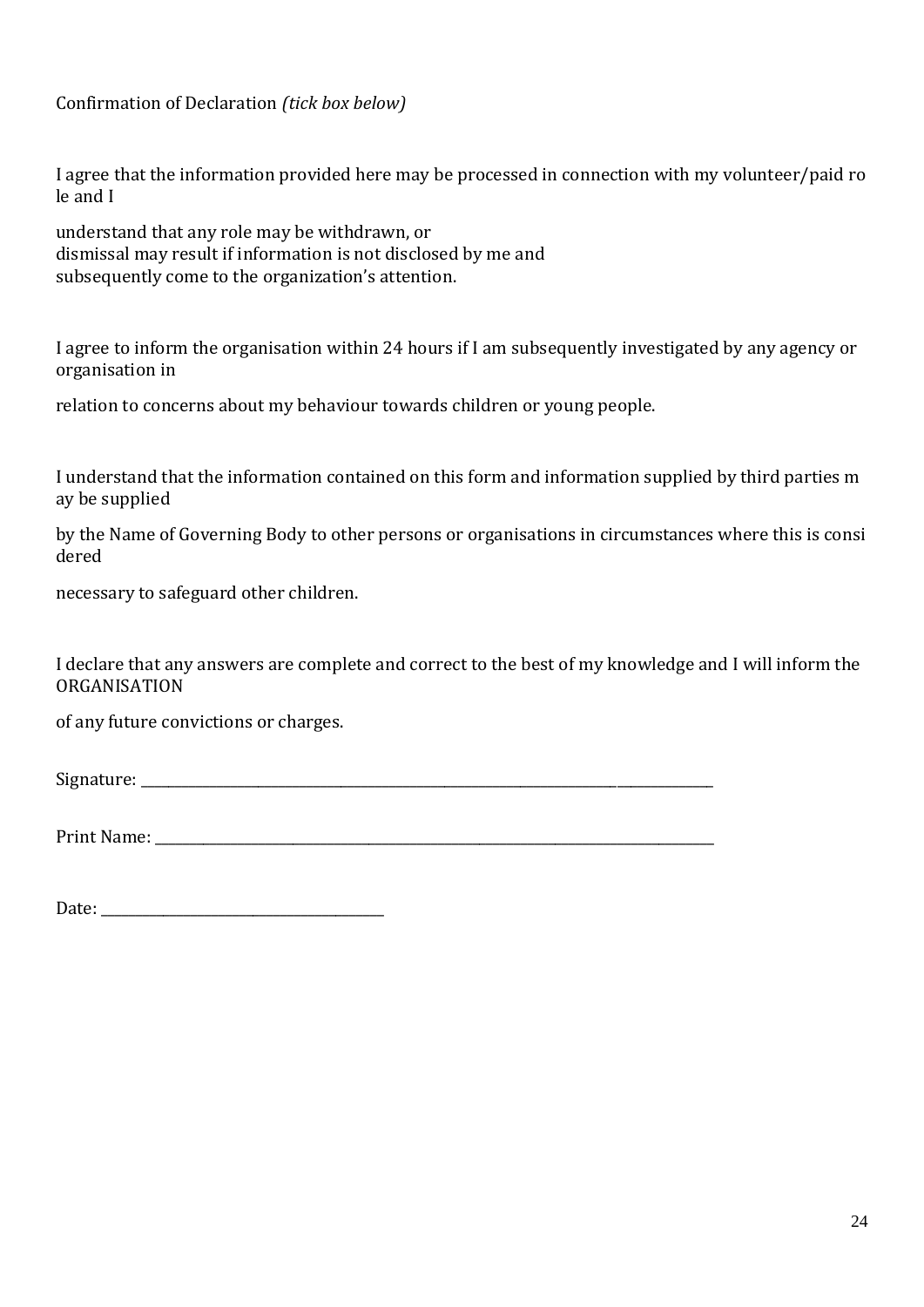### **Reference form – Appendix 2**

*(Name of applicant)* is a Leader/Volunteer within golf at (*Club/Organisations)* and has given your name as a referee.

As this post involves substantial access to children and as an organisation committed to safeguarding children, it is

important that if you have any reason to be concerned about this applicant that you do not complete t he following form,

but please contact us on:

CGI – Fiona Power, National Children's Officer and Designated Liaison Person +3531 5052070

GUI – Barbara Creggy, National Children's Officer and Designated Liaison Person +3531 5054000

ILGU – Audrey Quinn, National Children's Officer and Designated Liaison Person +3531 2934833

PGA – Andy

Wright, Lead Compliance and Safeguarding Officer +44 (0) 1675 477897

Any information disclosed in this reference will be treated in confidence and in accordance with relev ant legislation and

guidance, and will only be shared with the person conducting the assessment of a candidate's suitabili ty for a post, if he or

she is offered the position in question.

How long have you known this person?

In what capacity

Do you know of any reason why this?

person should not work with children?

(If Yes, please contact the number above)

Name

**Occupation** 

Address

Telephone Number Signature Date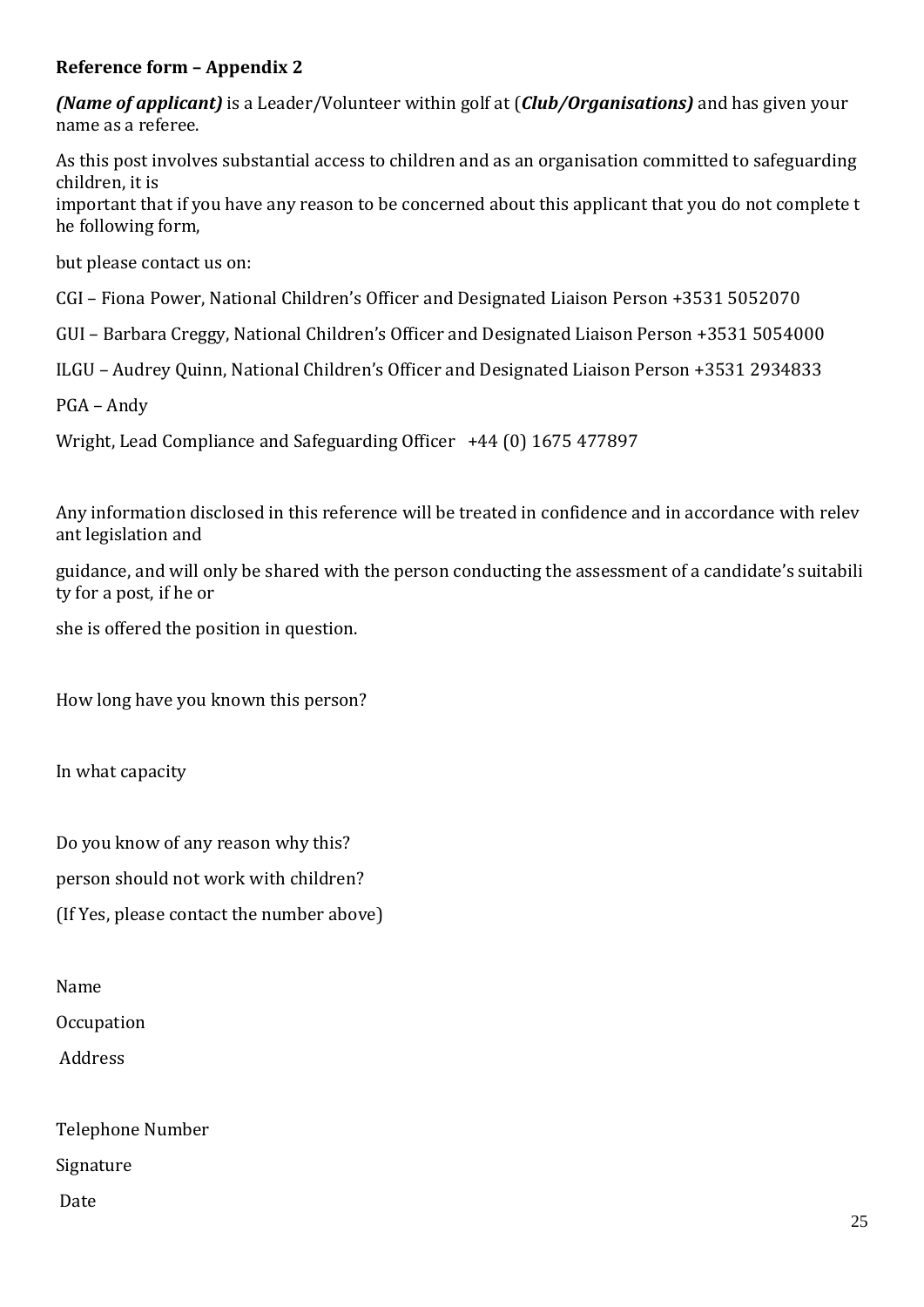### **Appendix 3**

### **Leaders Code of Conduct**

Leaders should familiarize themselves with Golf's Safeguarding Policy, in this code of conduct. Leaders should read and agree to abide by these terms. Leaders must complete this Code of Conduct annually.

### **As a leader in golf I agree that I should:**

•

Be positive during sessions and competitions, praise and encourage effort as well as results

•

Put the welfare of young person first, strike a balance between this and winning / results

•

Encourage fair play and treat participants equally

•

Recognize developmental needs, ensuring activities are appropriate for the individual

•

Plan and prepare appropriately

•

Have experience relevant to working with juniors or hold up-to-date qualifications and be committed to the guidelines in the Safeguarding Policy

•

Involve parents where possible and inform parents of progress as well as when problems arise

•

Keep a record of attendance at training and competitions

•

Keep a brief record of injury(s) and action taken

•

Keep a brief record of problem/action/outcomes, if behavioral problems arise

•

Report any concerns in accordance with this Code's reporting procedures

## **Where possible I will avoid:**

•

Spending excessive amounts of time with children away from others

•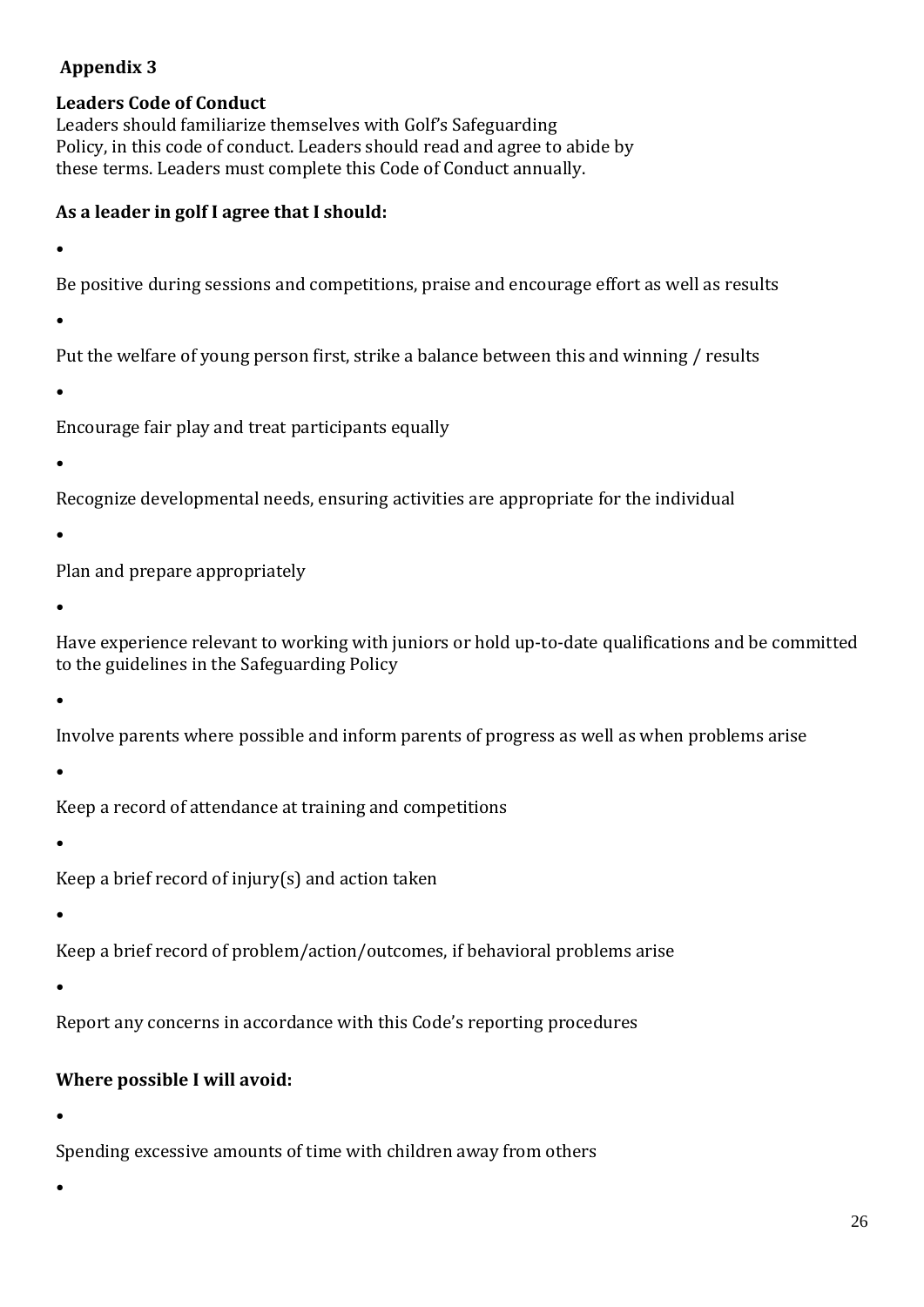Taking sessions alone

•

Taking children to my home

•

Taking children on journeys alone in my car

### **Sports Leaders should not:**

•

Use any form of physical punishment or physical force on a child

•

Use any form of abusive language

•

Exert undue influence over a participant in order to obtain personal benefit or reward

•

Engage in rough physical games, sexually provocative games or allow or engage in inappropriate touching of any kind, and /or make sexually suggestive comments about, or to a child. This includes innuendo, flirting or inappropriate gestures and terms

•

Take measurements or engage in certain types of fitness testing without the presence of another adult

•

Undertake any form of therapy (hypnosis etc.) in the training of children

## **Communication with Parents**

To continue to ensure a

child reaches their full potential and enjoys their time at the club officials/coaches need to encourage parents to consider;

• What do they want their child to get out of golf? Is it the same as what the parent wants?

• Does the parent understand what their child is trying to achieve and what support they need to achieve it?

• Is the parent being the best role model they can be to help their child enjoy their golfing experience?

• Is the parent focused on their child's development and enjoyment?

## **Emergency Action/First Aid**

All officials/coaches, leaders working directly with juniors should be prepared with an action plan in the event of an emergency and be aware of our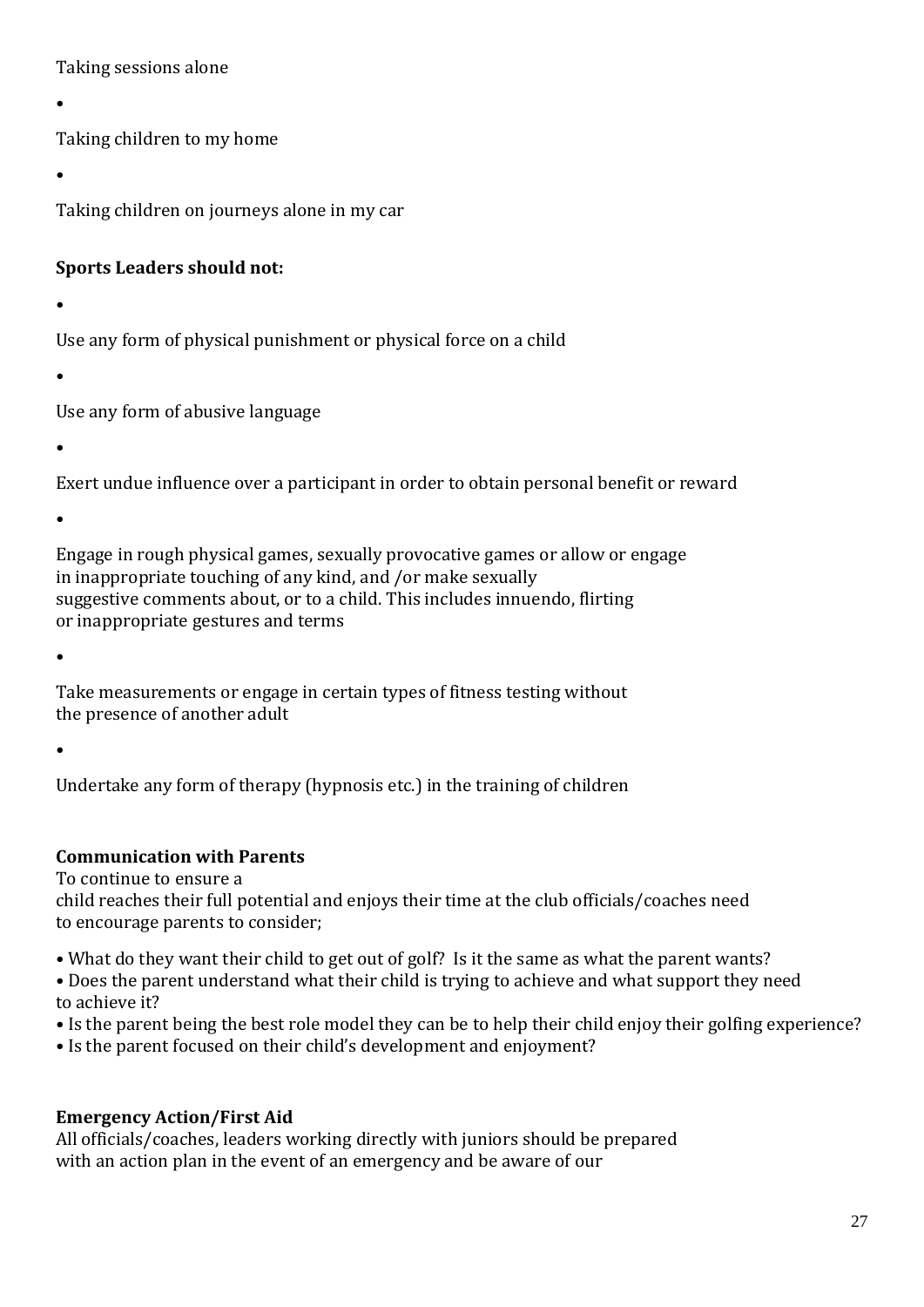First Aid Procedures. This will include:

•

Access to First Aid equipment

•

Telephone contact if the participant is a minor

•

Telephone contact to the Emergency Services

## **Self-Declaration**

Do you agree to abide by the guidelines contained

in Golf's Safeguarding Policy?

Yes []

No []

Have you ever been asked to leave a sporting organization?

Yes []

No []

*(If you have answered yes, we will contact you in confidence)*

Is there any reason you should not be working with young

Yes []

No []

people?

Printed name of official/coach/volunteer

Signature of official/coach/volunteer

\_\_\_\_\_\_\_\_\_\_\_\_\_\_\_\_\_\_\_\_\_\_\_\_\_\_\_\_\_\_

Date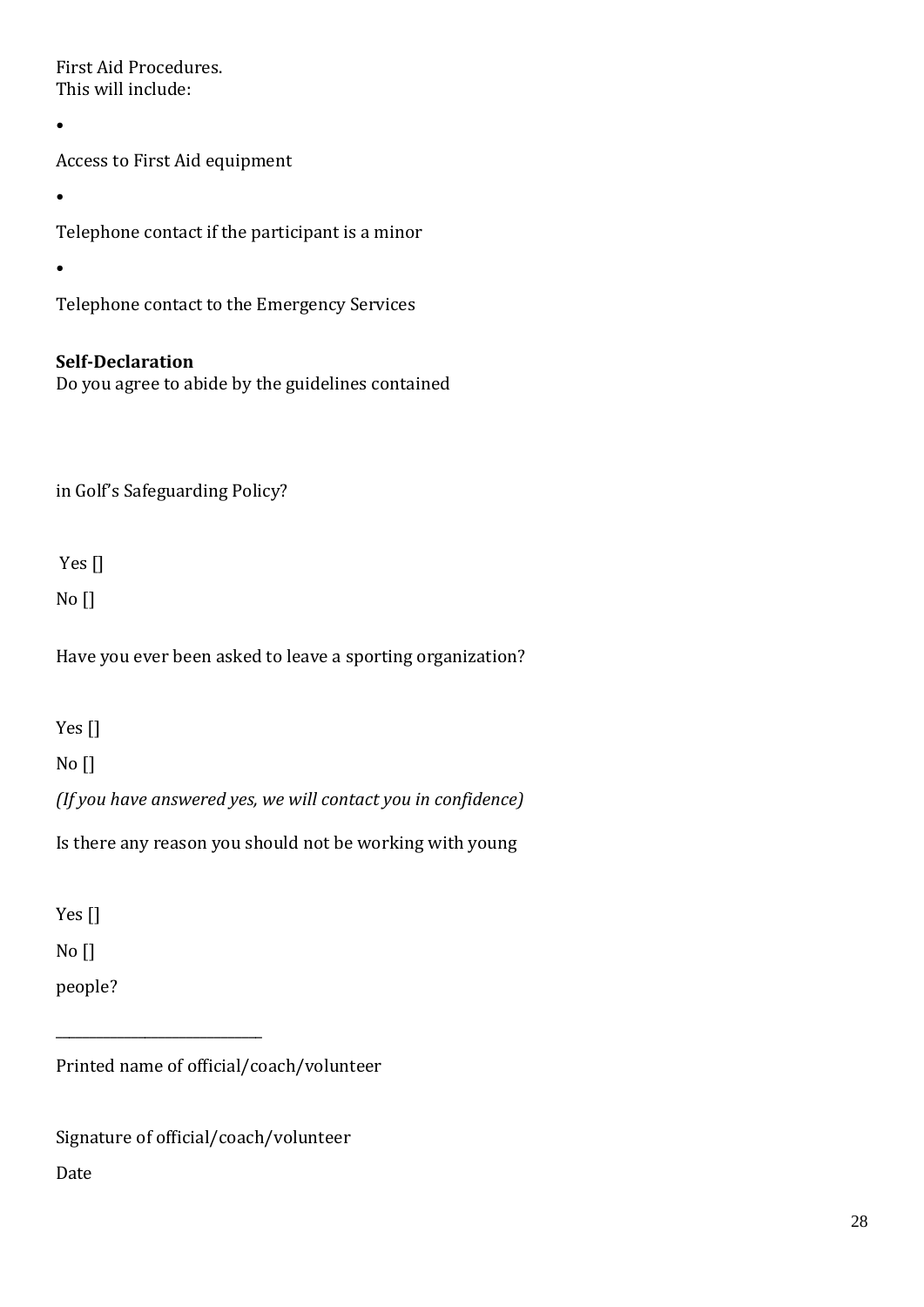## **Appendix 4**

## **Code of Conduct for Juniors**

Golf wishes to provide the best possible environment for all juniors involved in the sport. Juniors deserve to be given

enjoyable, safe sporting opportunities, free of abuse of any kind. These participants have rights, which must be respected, and responsibilities that they must accept. Juniors should be encouraged to realise that they have resp onsibilities to treat

other participants and Golf Leaders with fairness and respect.

Juniors are entitled to:

•

Be safe and to feel safe

•

Be listened to and believed

•

Have fun and enjoy golf

•

Have a voice in relation to their activities within golf

•

Be treated with dignity, sensitivity and respect

•

Participate on an equitable and fair manner, regardless of gender, appearance, age, ability, religion or belief, disability,

social and ethnic background or political persuasion etc.

•

Experience competition at a level at which they feel comfortable

•

Make complaints and have them dealt with

•

Be safe from risk of bullying behavior

•

Say No to things that make them feel unsafe

•

Privacy and Confidentiality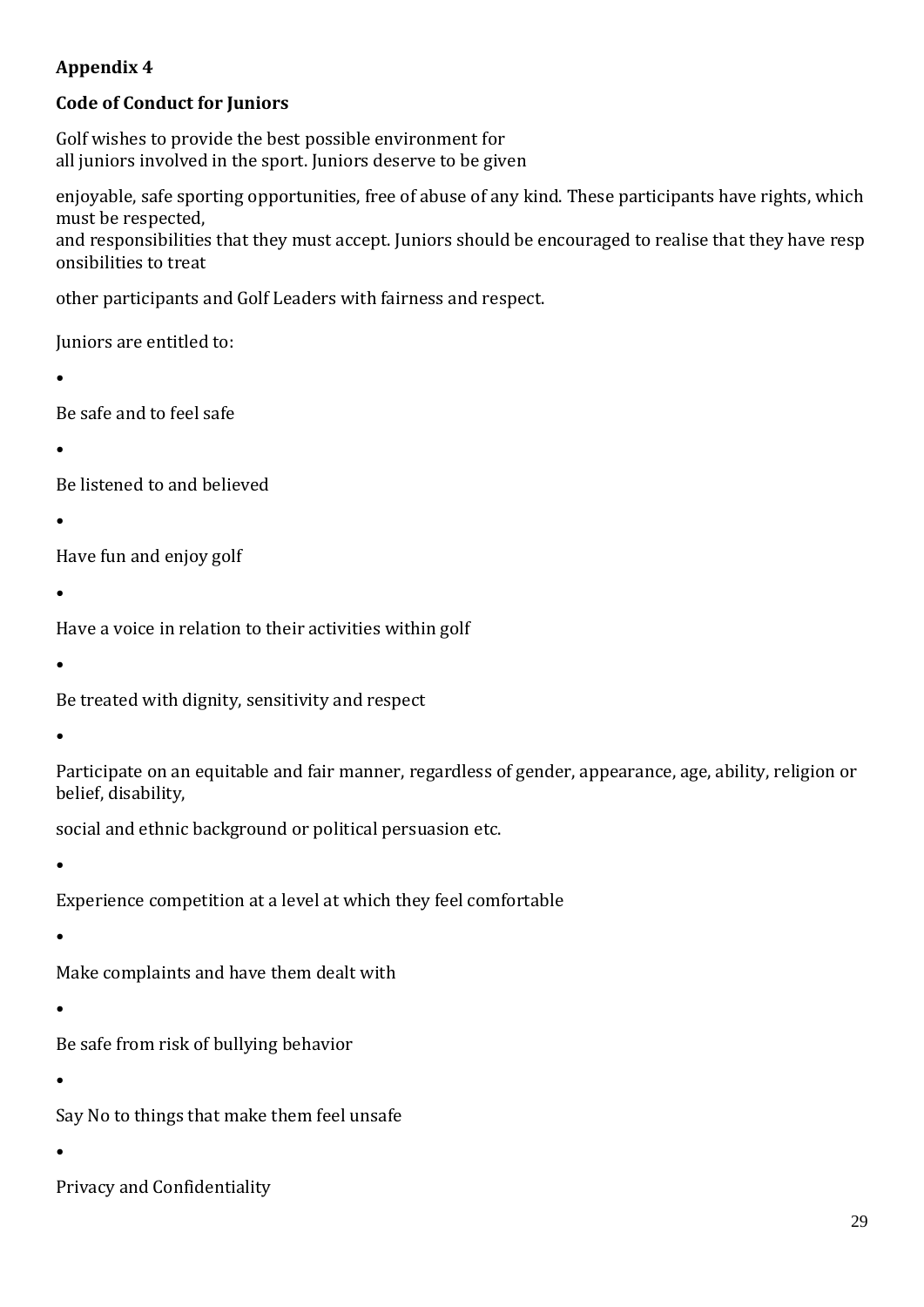Juniors should always:

•

Give their friends a second chance

•

Treat Golf Leaders with respect, (including professionals, coaches, convenors, club officials, etc.)

•

Look out for themselves and the welfare of others

•

Play fairly at all times, do their best

•

Be organised and on time, tell someone if you are leaving a venue or competition

•

Respect team members, even when things go wrong

•

Respect opponents, be gracious in defeat

•

Abide by the rules set down by team managers when travelling to away events, representing the club, school, province or country, etc.

•

Behave in a manner that avoids bringing golf into disrepute

•

Talk to the Children's Officer within the club if they have any problems

Juniors should never:

•

Cheat

•

Use violence or engage in irresponsible, abusive, inappropriate or illegal behavior

•

Shout or argue with officials, team mates or opponents

•

Harm team members, opponents or their property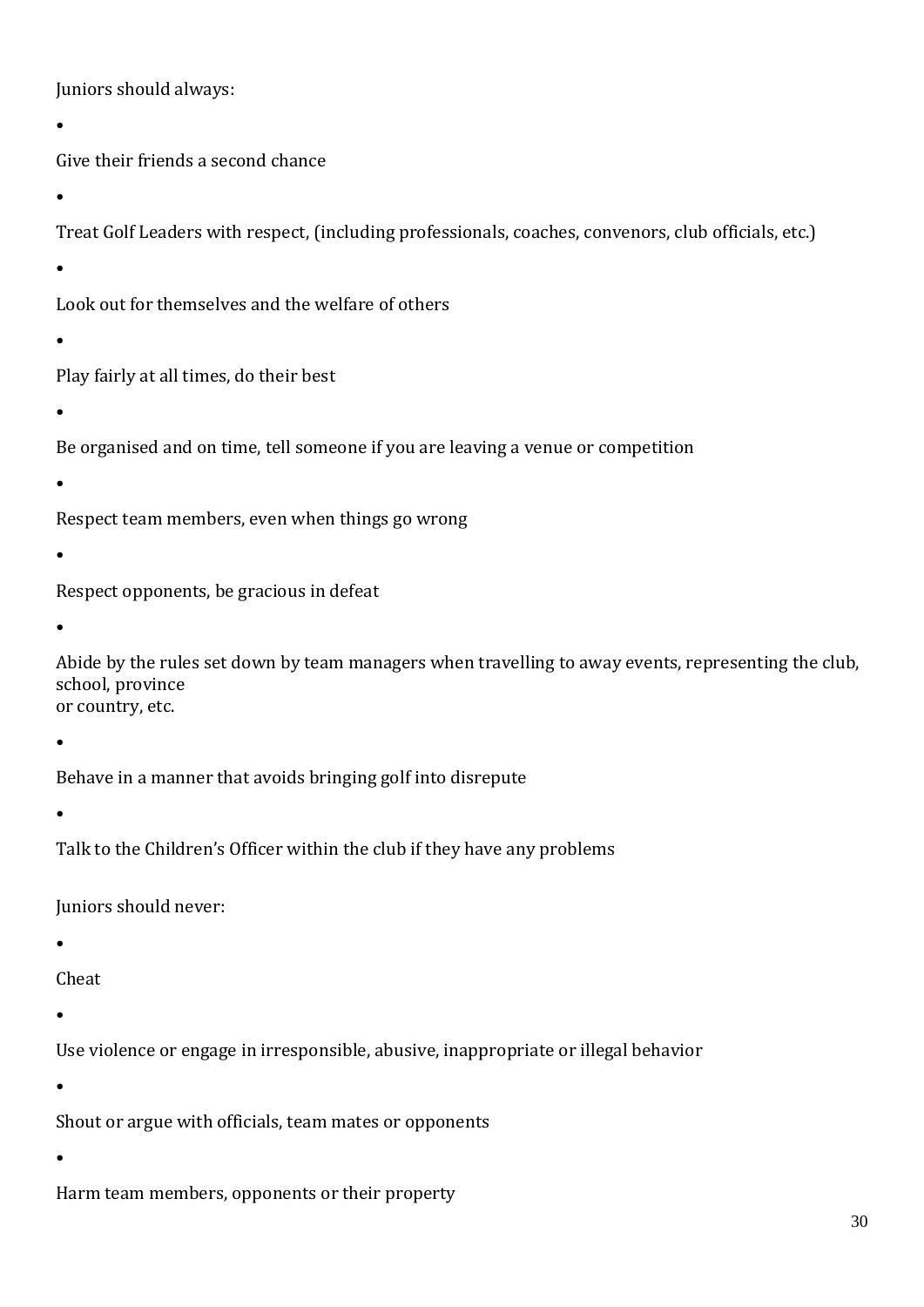•

Bully or use bullying tactics to isolate another player or gain advantage

•

Take banned substances, drink alcohol, smoke or engage inappropriate sexual behaviour

•

Keep secrets, that may leave them or others at risk

•

Tell lies about adults / juniors or spread rumors

•

Discriminate against other players on the basis of gender, appearance, age, ability, religion or belief, di sability, social and ethnic background or political persuasion

Printed name of junior

**\_\_\_\_\_\_\_\_\_\_\_\_\_\_\_\_\_\_\_\_\_\_\_\_**

**\_\_\_\_\_\_\_\_\_\_\_\_\_\_\_\_\_\_\_\_\_\_**

Signature of Junior

\_\_\_\_\_\_\_\_\_\_\_\_\_\_\_\_\_\_\_\_\_\_

\_\_\_\_\_\_\_\_\_\_\_\_\_\_\_\_\_\_\_\_\_\_\_\_

Printed name of Parent/Guardian

Signature of Parent/Guardian

Date \_\_\_\_\_\_\_\_\_\_\_\_\_\_\_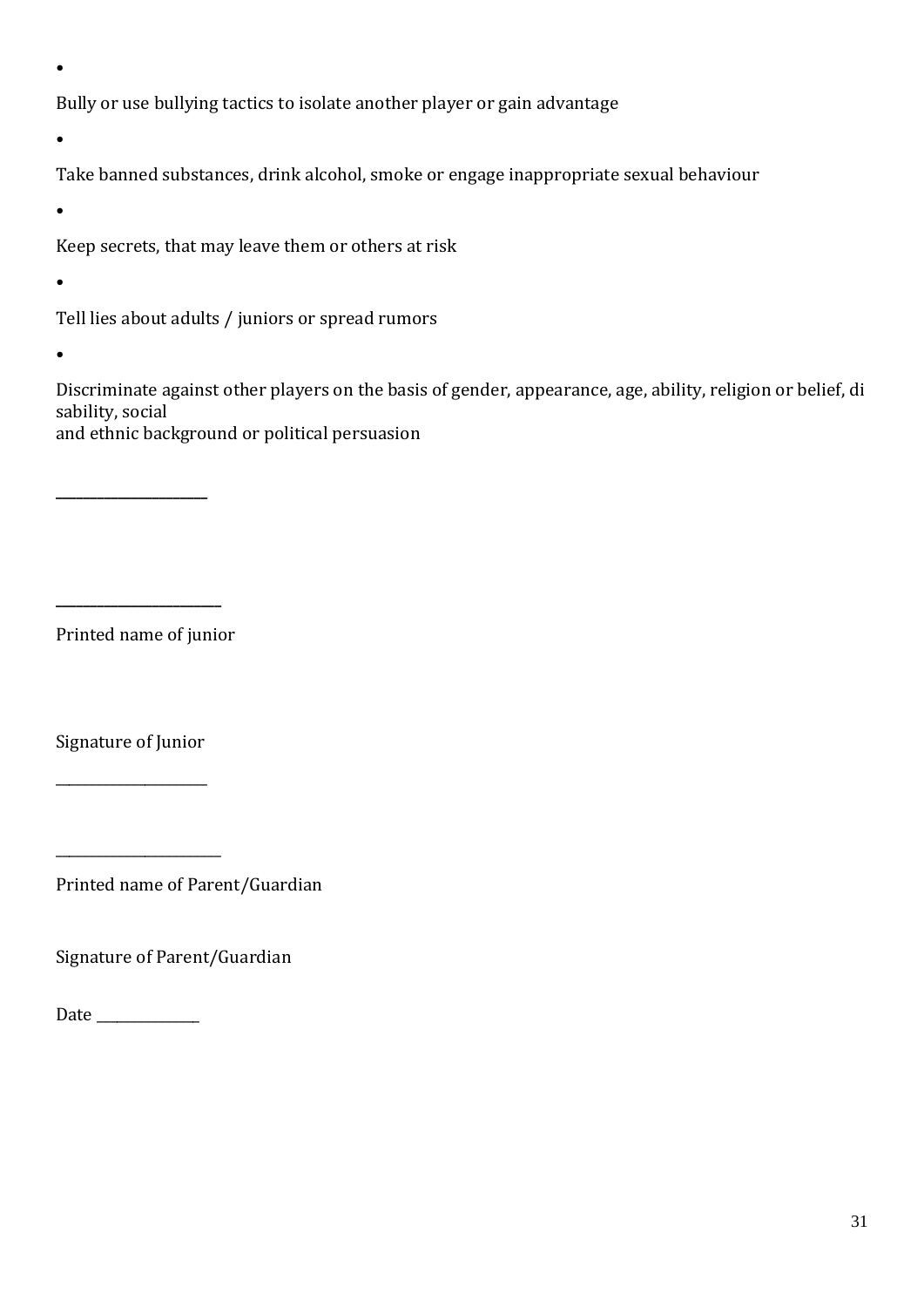## **Appendix 5**

| <b>Parental/Guardian Consent Form</b>                                              |
|------------------------------------------------------------------------------------|
| Please complete this form with a parent/guardian<br>Parental/guardian consent from |
|                                                                                    |
|                                                                                    |
|                                                                                    |
|                                                                                    |
| Players Mobile No (in case of emergency<br>$\mathbf{1}$                            |
|                                                                                    |
|                                                                                    |
| Players E-Mail                                                                     |
| $\mathbf{1}$                                                                       |
|                                                                                    |
|                                                                                    |
| MEDICAL/BEHAVIOURAL INFORMATION                                                    |
|                                                                                    |

*Please include all medical details that might be relevant in dealing with your child in a safe manner, such as allergies, medication,*

\_\_\_\_\_\_\_\_\_\_\_\_\_\_\_\_\_\_\_\_\_\_\_\_\_\_\_\_\_\_\_\_\_\_\_\_\_\_\_\_\_\_\_\_\_\_\_\_\_\_\_\_\_\_\_\_\_\_\_\_\_\_\_\_\_\_\_\_\_\_\_\_\_\_\_\_\_\_\_\_\_\_\_\_\_\_\_\_\_\_

*dietary, special needs, etc.*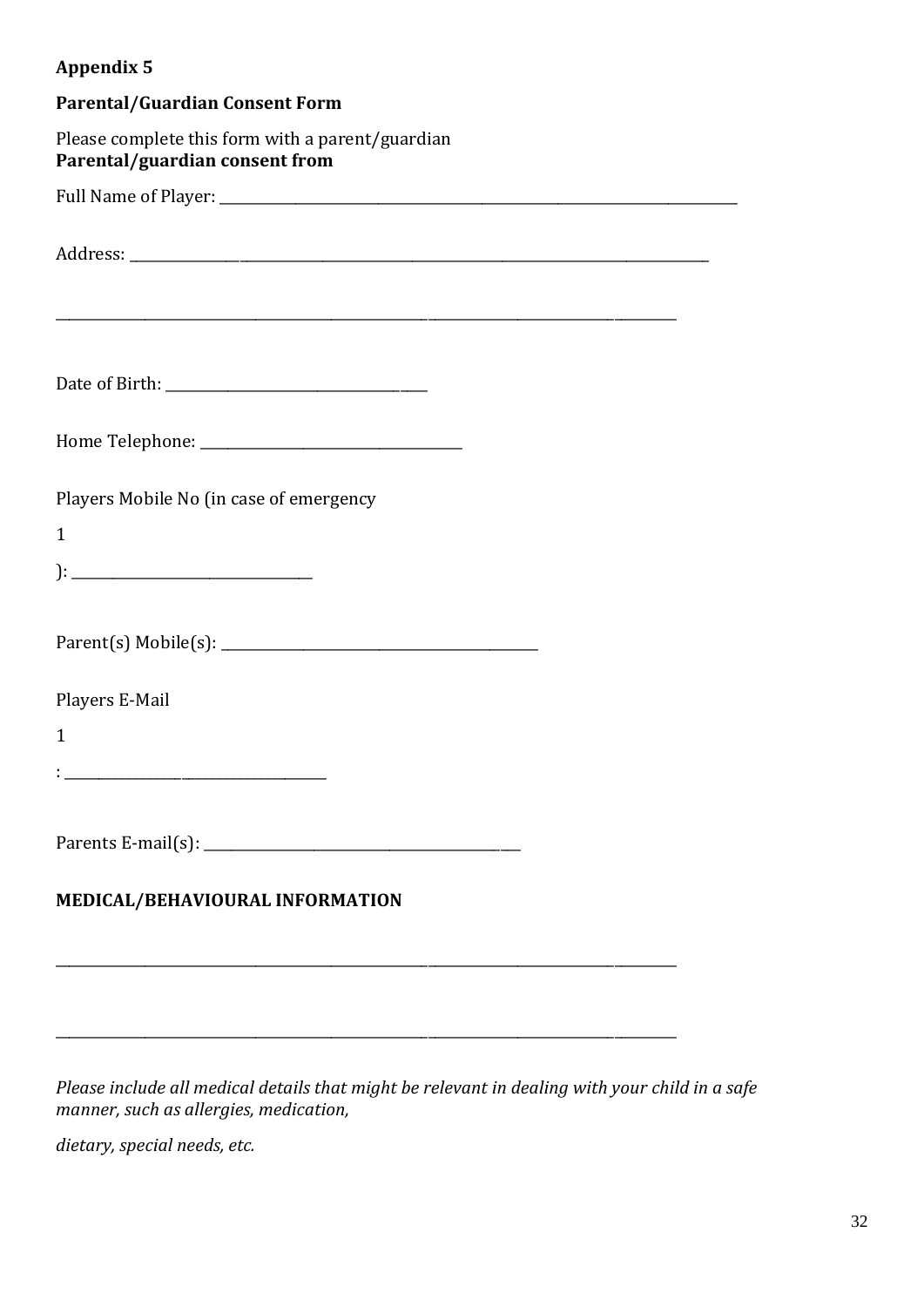| Date of last Tetanus Injection: |  |
|---------------------------------|--|
|---------------------------------|--|

Doctors Name, address and contact phone number: \_\_\_\_\_\_\_\_\_\_\_\_\_\_\_\_\_\_\_\_\_\_\_\_\_\_\_\_\_\_\_\_

\_\_\_\_\_\_\_\_\_\_\_\_\_\_\_\_\_\_\_\_\_\_\_\_\_\_\_\_\_\_\_\_\_\_\_\_\_\_\_\_\_\_\_\_\_\_\_\_\_\_\_\_\_\_\_\_\_\_\_\_\_\_\_\_\_\_\_\_\_\_\_\_\_\_

### **PARENT/GUARDIAN Section**

Full Name of Parent/Guardian:

\_\_\_\_\_\_\_\_\_\_\_\_\_\_\_\_\_\_\_\_\_\_\_\_\_\_\_\_\_\_\_\_\_\_\_\_\_\_

Address (if different from above): \_\_\_\_\_\_\_\_\_\_\_\_\_\_\_\_\_\_\_\_\_\_\_\_\_\_\_\_\_\_\_\_\_\_\_\_\_\_

\_\_\_\_\_\_\_\_\_\_\_\_\_\_\_\_\_\_\_\_\_\_\_\_\_\_\_\_\_\_\_\_\_\_\_\_\_\_\_\_\_\_\_\_\_\_\_\_\_\_\_\_\_\_\_\_\_\_\_\_\_\_\_\_\_\_\_\_

Home Telephone (if different from above): \_\_\_\_\_\_\_\_\_\_\_\_\_\_\_\_\_\_\_\_\_\_\_\_\_\_\_\_\_\_\_\_\_\_\_\_

Name and mobile number of alternative adult to be contacted in case of emergency:

\_\_\_\_\_\_\_\_\_\_\_\_\_\_\_\_\_\_\_\_\_\_\_\_\_\_\_\_\_\_\_\_\_\_\_\_\_\_\_\_\_\_\_\_\_\_\_\_\_\_\_\_\_\_\_\_\_\_\_\_\_\_\_\_\_\_\_\_\_\_\_\_\_\_\_\_\_\_\_\_\_\_\_\_\_\_\_\_\_\_

These details are optional, and contact will be made via the parents directly unless specific consent and reason agreed for direct

communication with young people and even then, this should be done in a group communication.

**Declaration**

I am the Parent/guardian of: \_\_\_\_\_\_\_\_\_\_\_\_\_\_\_\_\_\_\_\_\_\_\_\_\_\_\_\_\_\_\_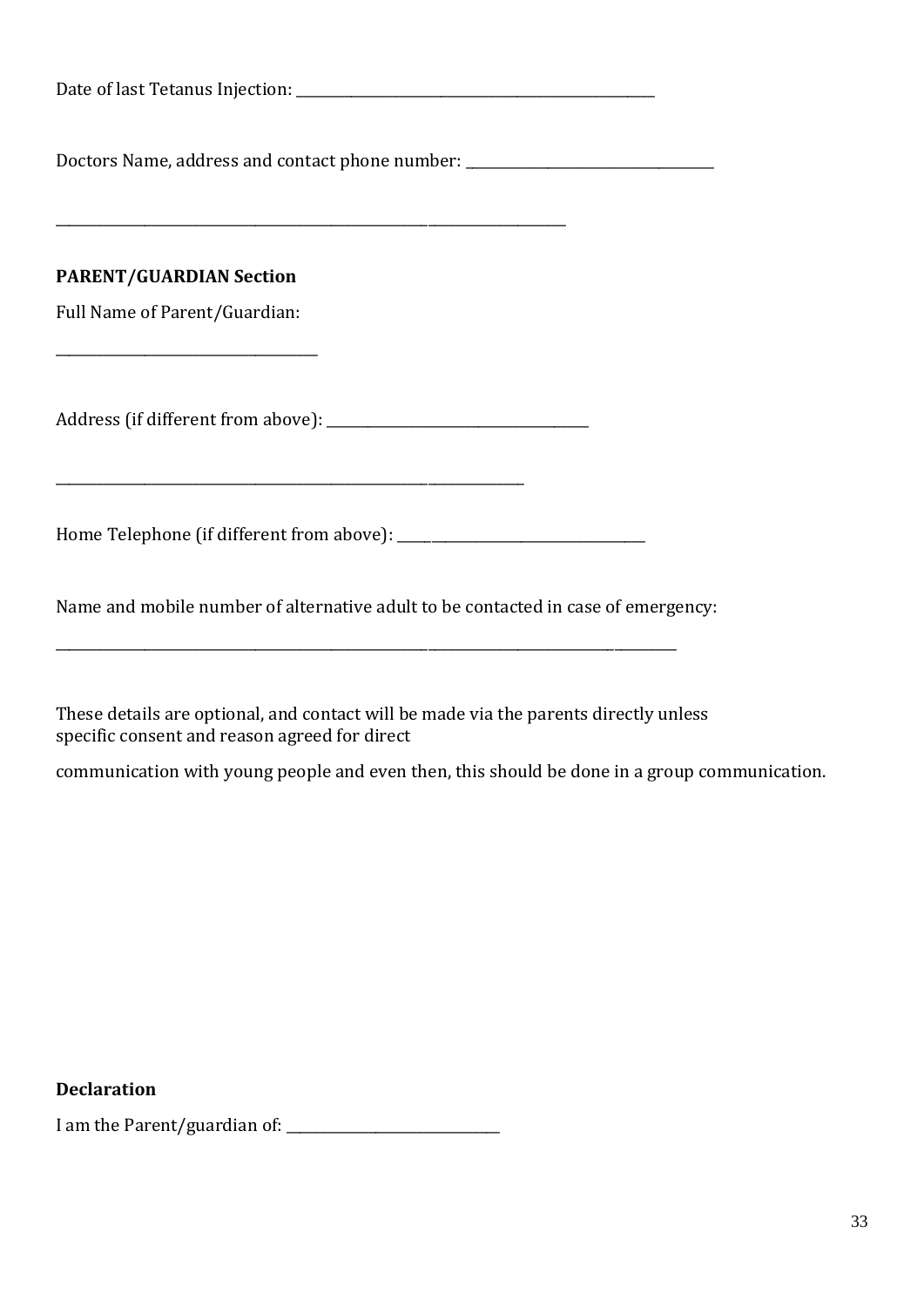• I hereby consent to the above child participating in golf activities of the Union in line with Golf's Safeguarding Policy.

• I confirm that all details are correct, and I can give parental consent for my child to participate in and travel to

all activities.

- I am happy for me, and my child, to receive appropriate communication through text and email.
- I understand that photographs/videos will be taken during or at golf related events and may be used in the promotion

of golf, including social media.

• If selected for teams, I confirm I am happy with the travel arrangements the Union may arrange for my child.

• I acknowledge that the Union is not responsible for providing adult supervision for my child except for formal junior

coaching, matches and competitions.

• I understand and agree that my son/daughter in my care be bound by the above Code of Conduct w hilst representing

the Unions and I absolve all its representatives from all liability and/or claims for illness, injuries and damage that may

arise directly as a result of my son/daughter breaching conditions set out in this document.

## PARENT/GUARDIAN STATEMENT

I will inform the coaches/designated liaison person of any important changes to my child's health, me dication or needs and

also, of any changes to our address or phone numbers given. In the event of illness, having parental responsibility for the above named child, I give permission for medical treatment to be administered where considered necessary by a nominated

first aider, or

by suitably qualified medical practitioners. If I cannot be contacted and my child should require emerg ency

hospital treatment, I authorise a qualified medical practitioner to provide emergency treatment or medication.

SIGNATURE OF PARENT/ GUARDIAN: \_\_\_\_\_\_\_\_\_\_\_\_\_\_\_\_\_\_\_\_\_\_\_\_\_\_\_\_\_\_\_\_\_\_\_\_\_\_\_\_

PRINT NAME OF PARENT/GUARDIAN: \_\_\_\_\_\_\_\_\_\_\_\_\_\_\_\_\_\_\_\_\_\_\_\_\_\_\_\_\_\_\_\_\_\_\_\_\_\_\_\_

DATE: \_\_\_\_\_\_\_\_\_\_\_\_\_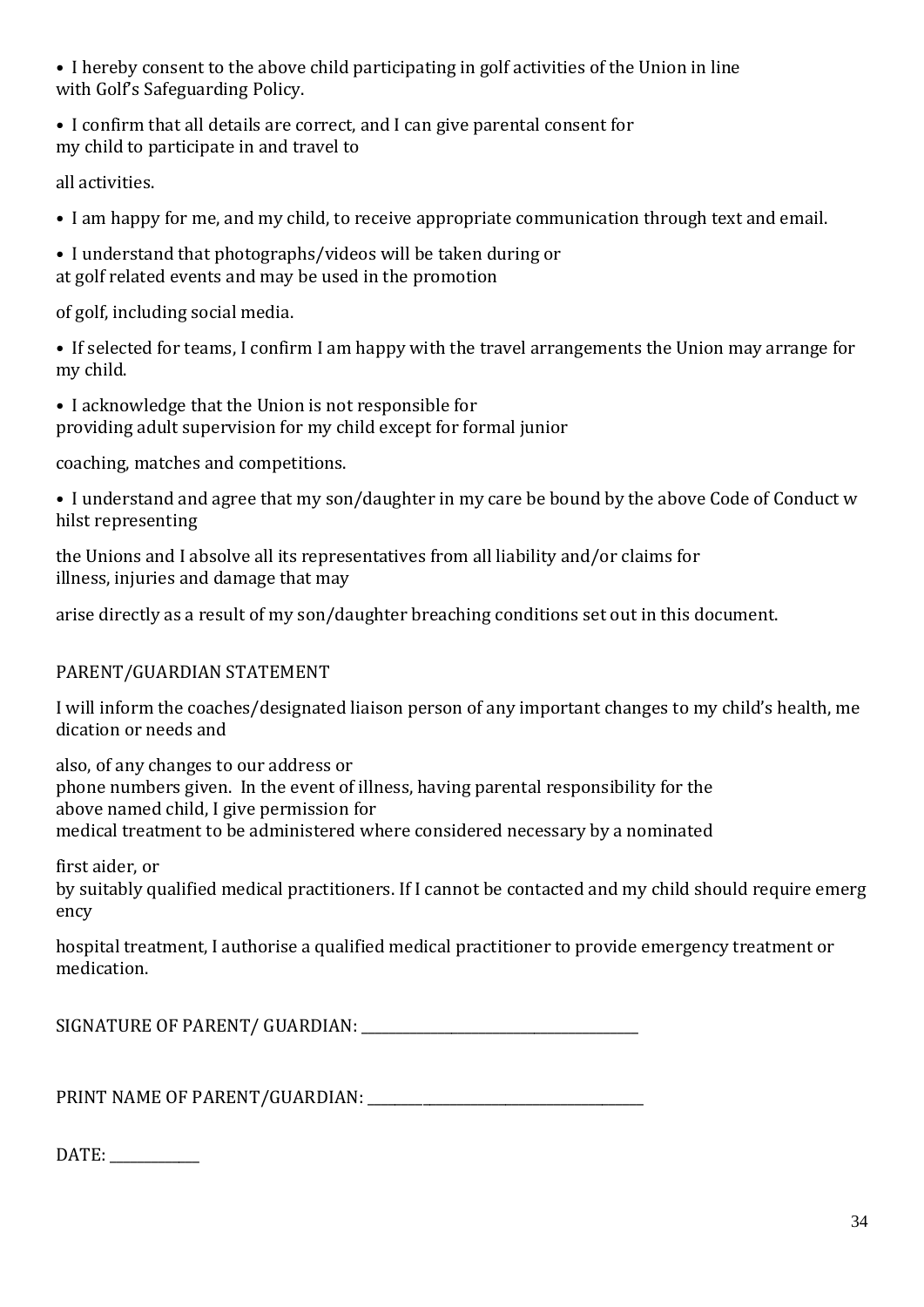## **Guidelines for Parents/Guardian- Appendix 6**

As a parent/guardian of a junior member, we would encourage you to consider the following message s as Golf

wants to help you continue supporting your child to reach their full potential and enjoy their time wit hin golf,

therefore please

To help your child have a positive experience remember to:

- Focus on what your child wants to get out of golf
- Be the best role model you can be
- Help your child achieve their potential
- Be respectful of other children and coaches
- Communicate with the coach and club/organization

Parents are expected to cosign their child's code of conduct form and this specific parental expectation form.

Golf and its affiliated organisations believe that parents should:

• Be a role model for your child and maintain the highest standards of conduct when interacting with juniors, other

parents, officials and organizers.

• Always behave responsibly and do not seek to unfairly affect a player or the outcome of the game

- Never intentionally expose any junior to embarrassment or disparagement using flippant or sarcastic remarks.
- Always recognize the value and importance of the officials and volunteers who provide sporting and recreational

opportunities for your child. Do not publicly question the judgement or honesty of referees, coaches or organizers.

Respect convenors, professionals, coaches, referees, orgainsers and other players. Parents are welcom e to attend

events and coaching sessions but should not interfere with the coach or professional while working with the player.

• Encourage your child to play by the rules. Teach your child that honest endeavor is as important as winning and do all

you can to encourage good sportsmanship.

• Set a good example by applauding good play. Encourage mutual respect for teammates and opponen ts.

• Parents should support all efforts to remove abusive behavior and bullying behavior in all its forms. Please refer to

Anti-bullying policy guidance (appendix 8)

• Respect;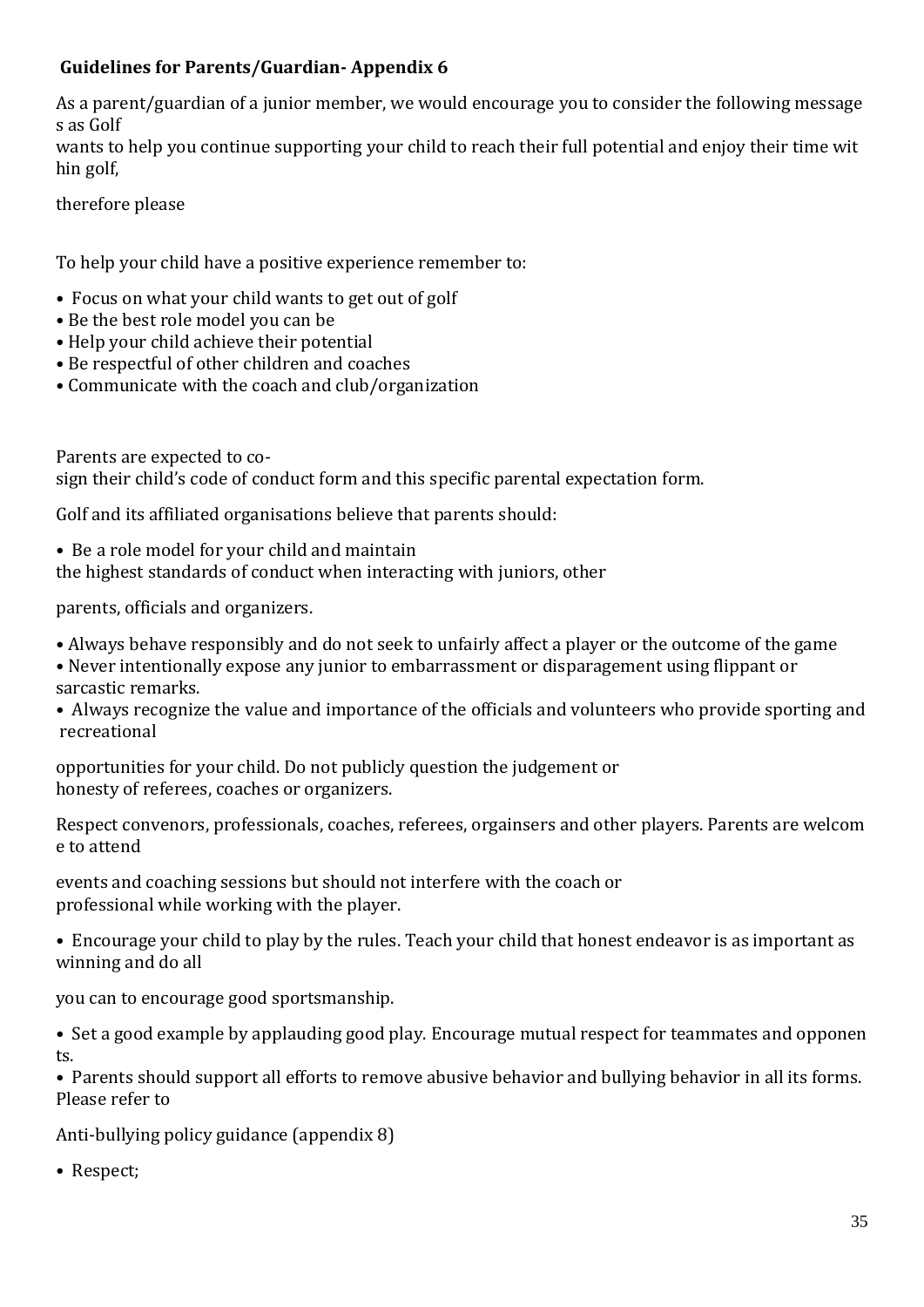o

The rules and procedures set down by Golf.

o

My child's teammates and leaders as well as players, parents and coaches from opposing teams.

• I will never demonstrate threatening or abusive behavior or use foul language.

Any misdemeanours and breach of this code of conduct will be dealt with immediately by a Golf officia l. Persistent

concerns or

\_\_\_\_\_\_\_\_\_\_\_\_\_\_\_\_\_\_\_\_\_

\_\_\_\_\_\_\_\_\_\_\_\_\_\_\_\_\_\_\_\_\_\_\_

breaches will result in the parent/guardian being asked not to attend competitions if their attendance is

detrimental to the child's welfare.

 $\overline{\phantom{a}}$ 

Signature of Parent/Guardian

Printed name of Parent/Guardian

Date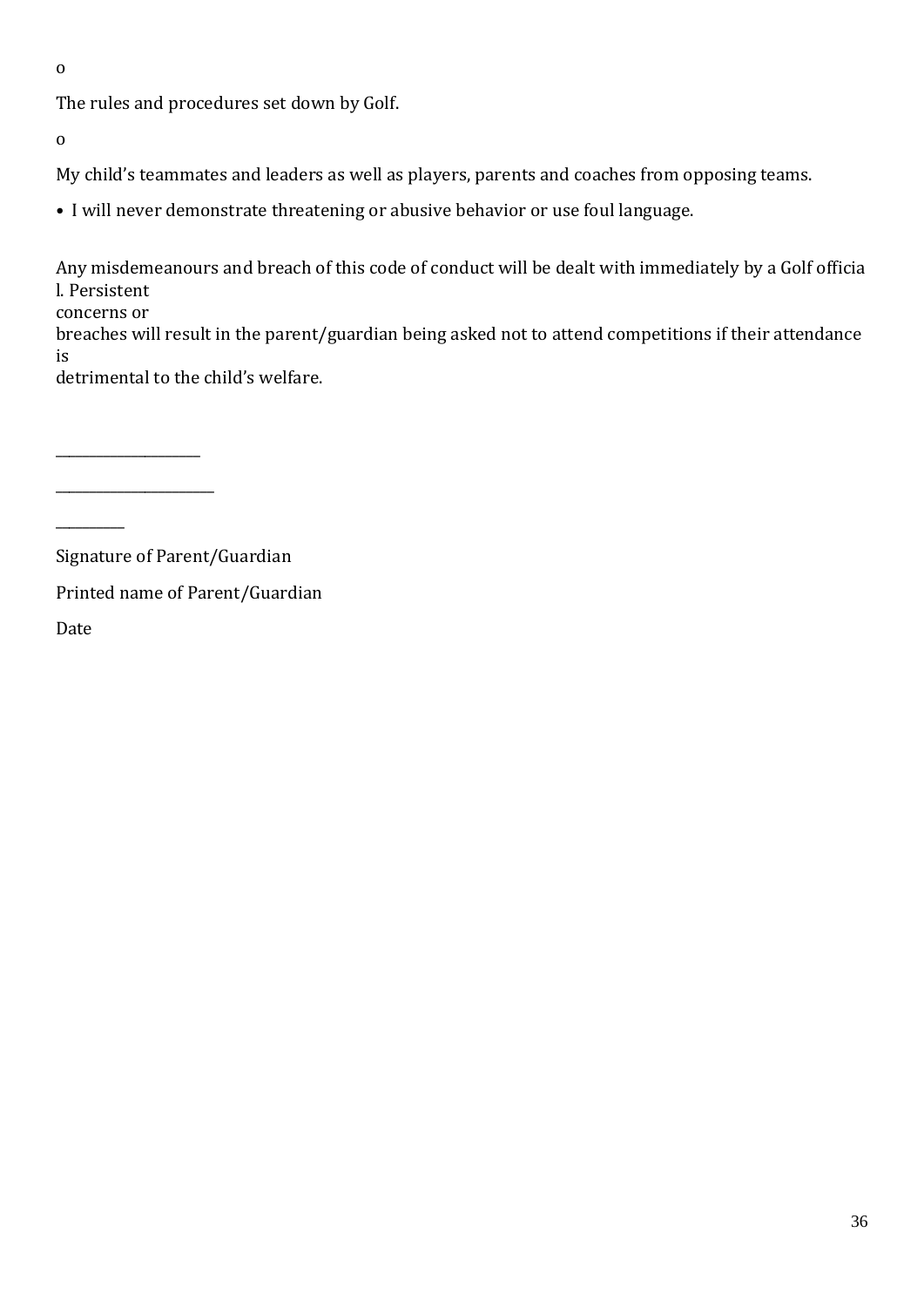## **Appendix 7**

## **Players selected to represent golf agreement**

## **Introduction**

You have been selected to represent your Country and/or Province. As a result, you must show the highest standard of behaviour – on and off the golf course. You are an ambassador for your Country and/or Province, and for the game of golf in general. It is important that you understand what is required of you at all times when representing your Country and/or Province. You should be safe and feel safe while representing the *GUI/ILGU/CGI*. Team Captains and Managers a re there to help you.

If you have any problems, you should talk to the Team Captain and/or

Manager. You can expect to have all concerns

listened to, and to have any problems treated with confidentiality.

## **Code of Conduct – What you must commit to:**

To observe any instructions or restrictions requested by your Team Captain or Manager

To behave to the highest standard both on and off the golf course

To behave in a sporting manner at all times

To comply with the *GUI/ILGU/CGI* Social Media Policy (available from National Headquarters)

To display a professional attitude, and to be organized, prepared and properly dressed

To arrive promptly for all meetings as directed by the Team Captain or Manager

To report all incidents, no matter how trivial, to the Team Captain or Manager

To adhere to all travel arrangements made for you by the *GUI/ILGU/CGI*

Never to be absent from the golf course, golf club or accommodation without the express permission o f the Team

Captain/Team Manager.

Never to leave your room at night without the permission of the Team Captain / Team Manager Never to use bad language either on or off the golf course

Never to use any drug (performance enhancing or recreational substance)

Never cheat

Smoking and drinking of alcohol by players on an under 18 team is strictly forbidden.

## **Agreement**

I understand the points above.

I understand that if I breach this Code of Conduct, or behave in a manner which, in the view of the Tea m Captain or

Manager, damages the *GUI/ILGU/CGI*, I may be withdrawn from the event and sent home.

I agree to accept all the points above, as well as all reasonable instructions

and requests made by the Team Captain or

Manager, at all times.

SIGNATURE OF PLAYER: \_\_\_\_\_\_\_\_\_\_\_\_\_\_\_\_\_\_\_\_\_\_\_\_\_\_\_\_\_\_\_\_\_\_\_\_\_\_

PRINT NAME: \_\_\_\_\_\_\_\_\_\_\_\_\_\_\_\_\_\_\_\_\_\_\_\_\_\_\_\_\_\_\_\_\_\_\_\_\_\_

DATE: \_\_\_\_\_\_\_\_\_\_\_\_\_\_\_\_\_\_\_\_\_\_\_\_\_\_\_\_\_\_\_\_\_\_\_\_\_\_\_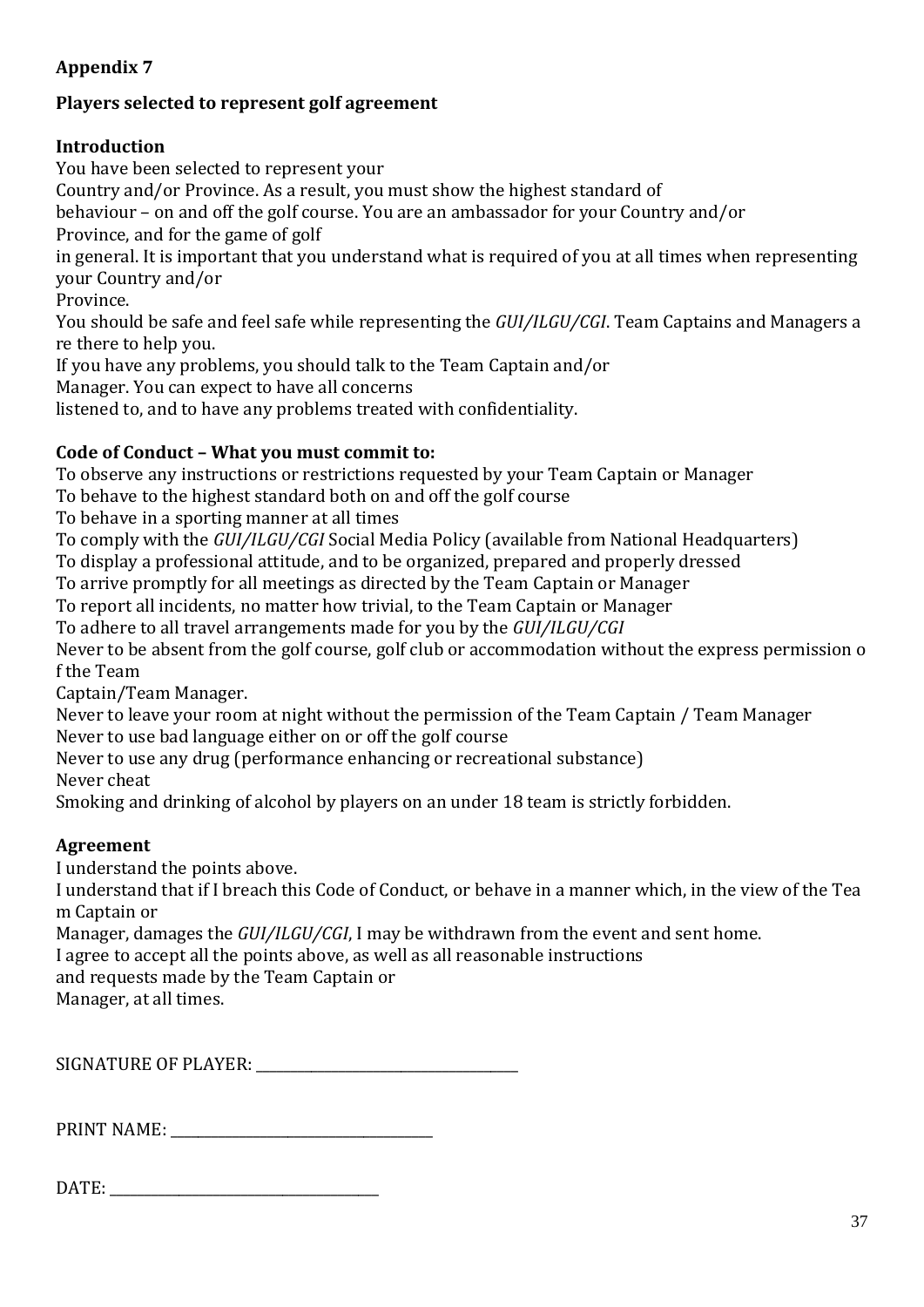## **Golf Anti-Bullying Policy and Guidance – Appendix 8**

### **What is Bullying Behavior**

Bullying behavior can be defined

as unwanted negative behavior, verbal, psychological or physical, conducted by an individual or group

against another person (or persons) and which is repeated over time.

### **Types of Bullying Behavior**

Bullying behavior exists in many different forms, some are not as obvious as others, but are just as damaging to the victim. Listed

below are some of the more common types of bullying, one or more method may be used by the person displaying bullying behavior.

### **Physical**

Physical bullying includes any physical contact that would hurt or injure a person like pushing, hitting, kicking, punching, tripping, etc. Physical bullying can put the person experiencing bullying behavior

at risk of injury and makes them feel powerless. Taking something

that belongs to someone else and destroying it would also be considered a type of physical bullying.

## **Verbal**

Verbal bullying usually takes the form of name-calling or making nasty remarks or jokes about a person's religion, gender, appearance,

sexuality, ethnicity, socio-economic status, or the way they look. It can also include freezing the victim out by exclusion or spreading rumors

**Threats**

Making threats against a person or their property is also a type of bullying. It can be a threat to damage or take something belonging to

the victim or to hurt them physically. Often the threat is not actually carried out, but the fear created by the threat can be enough to upset the person experiencing bullying behavior.

### **Cyber**

Cyber bullying is done by sending messages, pictures, or information using electronic media, computers (email & instant messages), mobile phones (text messaging & voicemail) and social networking websites. This activity can be upsetting and harmful to the person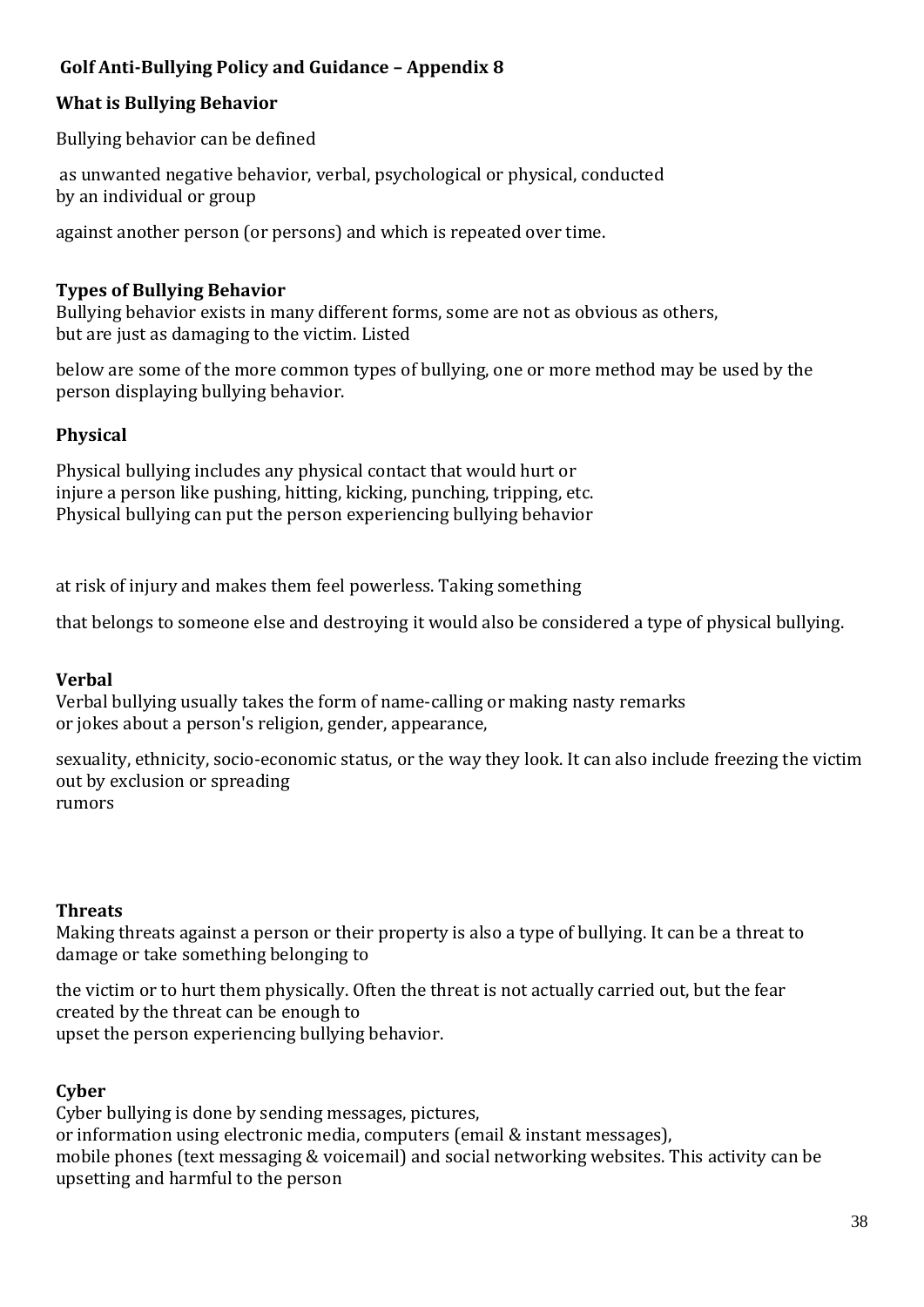targeted. This type of bullying can allow the person who is displaying bullying behavior to hide their identity which may have a bigger

impact on the person experiencing bullying behavior.

## **Homophobic**

Homophobic bullying is motivated by prejudice against a person's actual or perceived sexual orientation and gender identity- lesbians,

gay males, bisexual, transsexual, or transgender people.

### **Racist**

Racist bullying is motivated by prejudice against a person's skin color, cultural or religious background or ethnic origin.

## **The Impact of Bullying behavior**

The damage inflicted by bullying behavior can frequently be underestimated. It can cause considerable distress to juniors, to the extent it effects their health and development, or at the extreme, causes them significant harm.

## **Recognizing Bullying Behavior**

There are several signs that may indicate a person is being bullied:

- Reluctance to come to a venue or take part in activities
- Physical signs (unexplained bruises, scratches, or damage to belongings)
- Stress-caused illness headaches, and stomach aches which seem unexplained
- Fearful behavior (fear of walking to a meeting, going different routes, asking to be driven)
- Frequent loss of, or shortage of, money with vague explanations
- Having few friends or drop out of newer members
- Changes in behavior (withdrawn, stammering, moody, irritable,

upset, distressed, not eating, reduced concentration, drop in

performance)

• Anxiety (shown by nail-biting, fearfulness, tics)

*This list is not exhaustive and there are other possible reasons for many of the above. The presence of one or more of these indicators is not proof that bullying is taking place*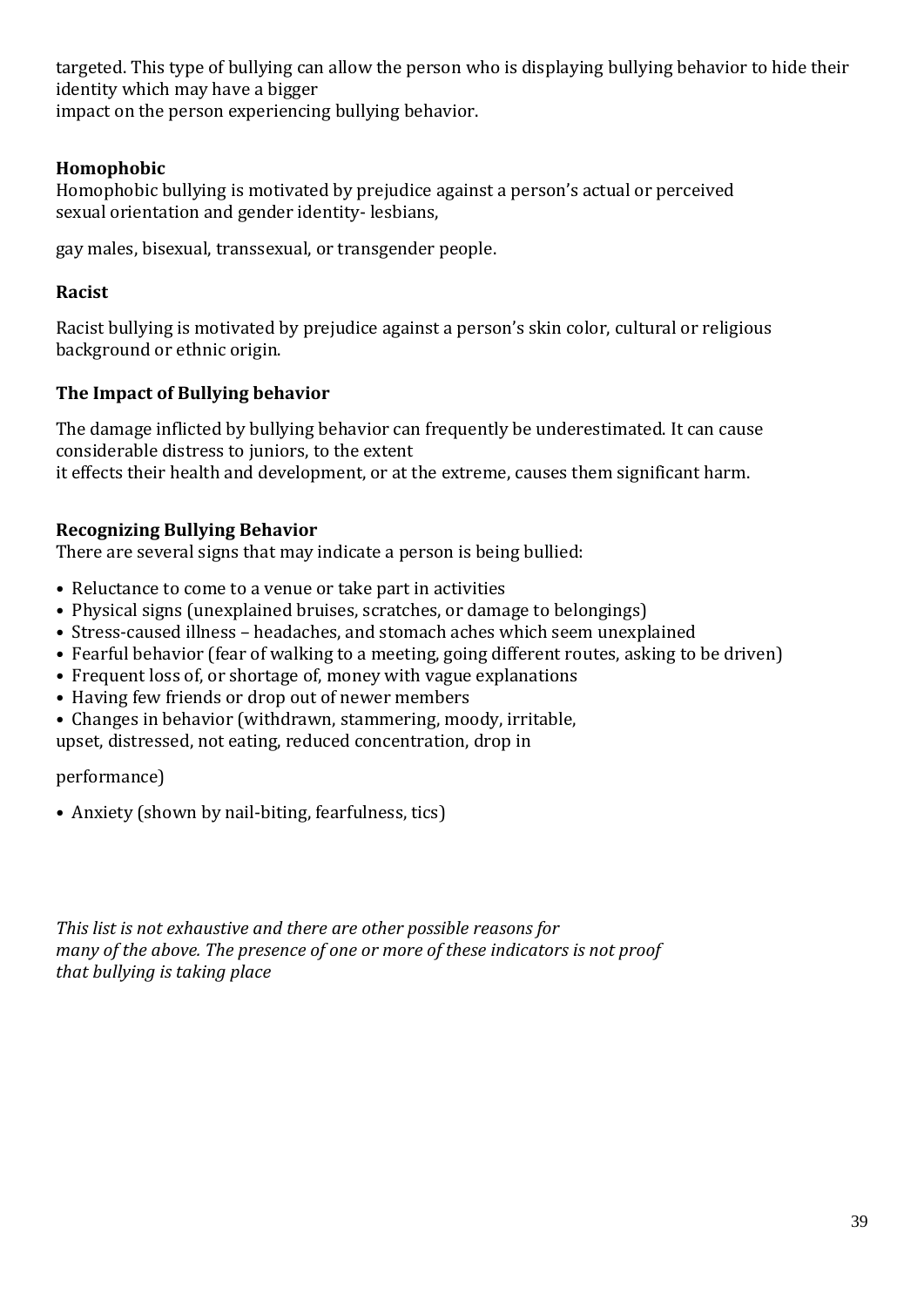### **How to prevent Bullying Behavior**

- Ensure that all members follow the Code of Conduct, which promotes the rights and dignity of each member
- Deal with any incidents as soon as they arise

• Use a whole group policy or 'no-blame approach', i.e. working with person(s) displaying the bullying behavior and the group of

juniors, helping them to understand the hurt they are causing, and so make the problem a 'shared concern' of the group

- Encourage juniors to negotiate, co-operate and help others, particularly new or children with specific needs
- Offer the person experiencing bullying behavior immediate support and put the 'no blame approach' into operation
- Never tell a young person to ignore bullying, they can't ignore it, it hurts too much
- Never encourage a young person to take the law into their own hands and beat the person(s) displaying the bullying behavior at

his/her own game

• Reassure the person experiencing bullying behavior they have done nothing wrong. Reinforce that there is 'a right to tell' culture

within the club

## **Who should deal with bullying?**

While the more extreme forms of bullying would be regarded as physical or emotional abuse and are reported to the Statutory

Authorities, dealing with bullying behavior is normally the responsibility of all Leaders within golf. You should also liaise with the appropriate National Children's Officer & DLP.

## Using the NO BLAME Approach

The NO BLAME approach seeks to find a resolution for the young people involved in the bullying behavior whilst maintaining their relationship within the club or the group.

This is important for young people who often simply want the behavior to stop, without a need for punishments to be imposed.

The NO BLAME approach encourages young people to recognize the impact of their behavior and then to take responsibility for changing it. By using this approach, a previous relationship between or within a team can often be reestablished; this is often a

preferred option for the young people involved.

The ethos behind the NO BLAME approach is to: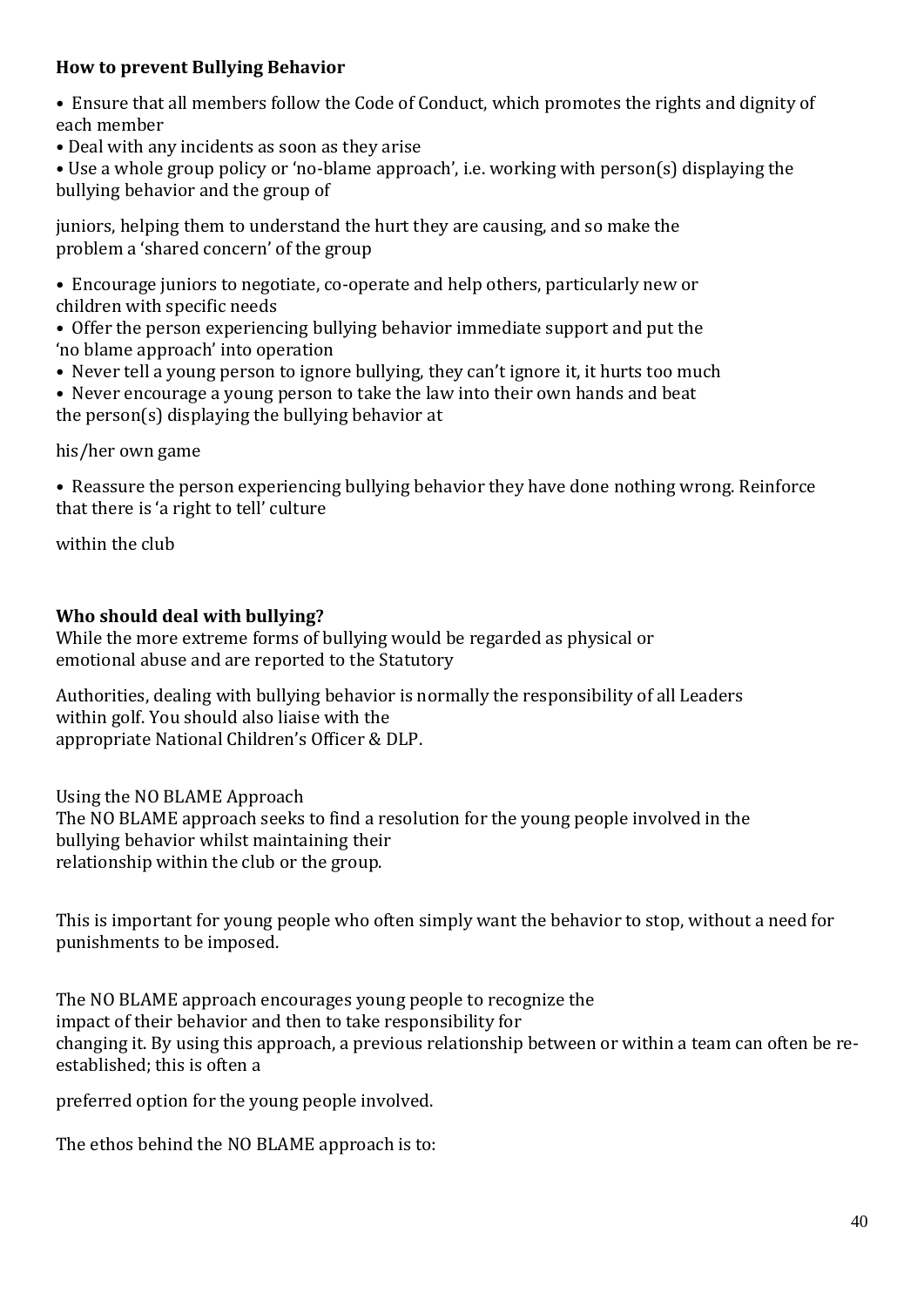EXPLAIN the problem, i.e. that someone seems to be unhappy in the club, seems to be picked on etc. and explain how that person is feeling; this should not accuse anyone.

ASK for ideas as to how to help this person

LEAVE the individuals involved to check how the behavior has changed

SHARE the responsibility of changing the behavior and encouraging everyone to speak to a trusted adult if there is bullying behavior

in the club

*The NO BLAME approach does not attempt to get 'confessions', it seeks to get an acknowledgement of behaviour and provides an opportunity for*

*young people to change hurtful behavior.* 

There may be issues that are not resolved through the NO BLAME approach, where behavior continues. Bullying behavior is a breach of a code of conduct and may have to be dealt with through a disciplinary process. However, the outcome for young people is far better when issues can be resolved through the NO BLAME approach.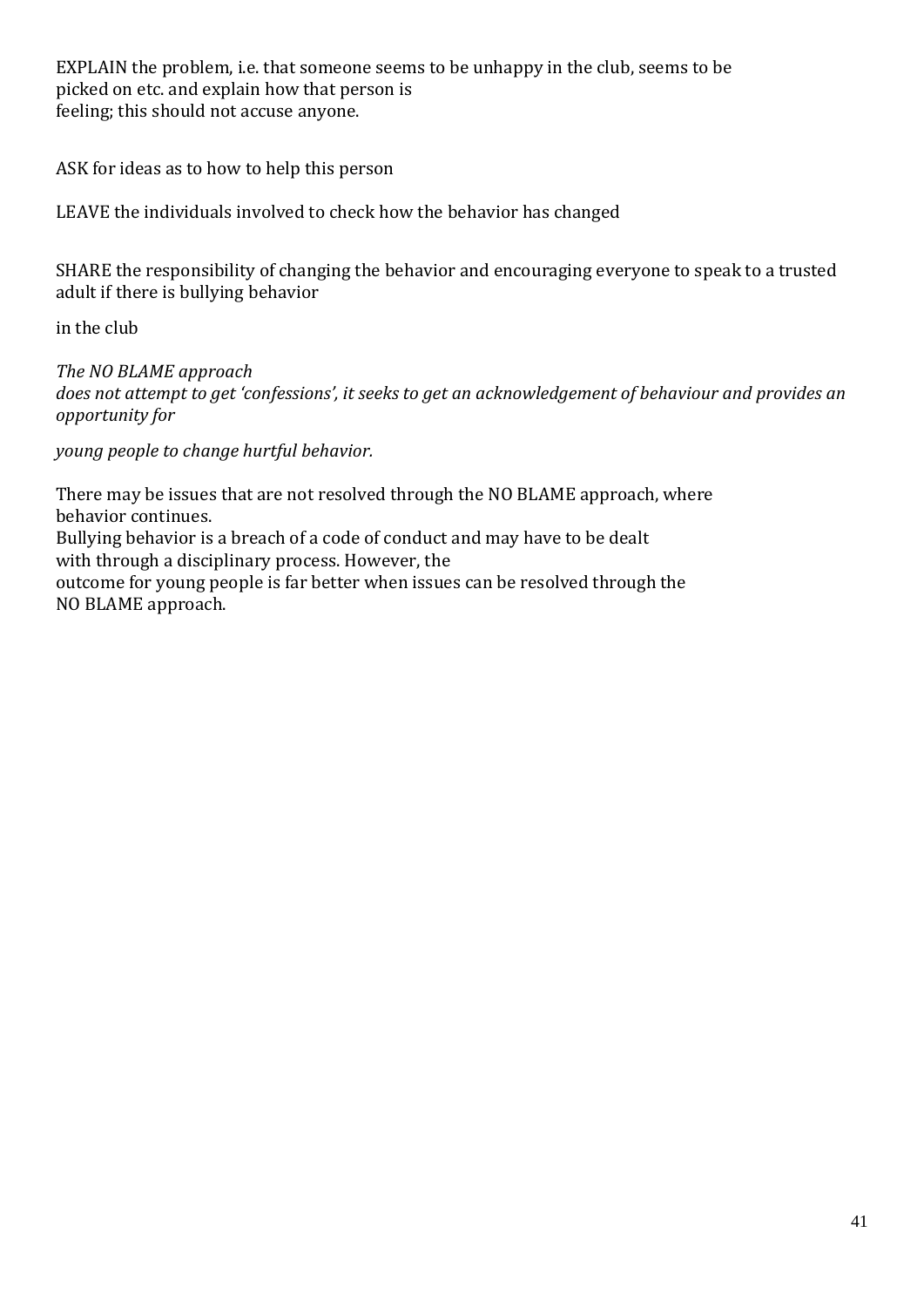### **STEP 1: MEET WITH THE JUNIOR WHO IS THE TARGET OF THE BULLYING BEHAVIOUR**

If you find that there has been an incident of bullying behavior, first talk to the young person who is the target of the behavior. At

this stage finds out who was involved and what the young person is now feeling. Try asking the following questions:

- What was the behavior that has caused upset?
- Are you emotionally/physically hurt and/or how are you feeling?
- Who was involved in the behavior, i.e. was it in your own peer group?
- When and where did it happen?
- Make sure you actively listen and advise the young person of the next steps that will be taken

### **STEP 2: MEET WITH ALL INVOLVED**

Arrange to meet with all those involved; this should include those who initiated the bullying behavior, some of the backup and if

necessary you might want to ask the audience.

The meeting should be informal, and it is better to try to meet the individuals before meeting as a group. If you meet with a group keep the number controllable and you should only deal with the topic. Make sure everyone knows

you are there to get their point of view

and find their solutions.

### **STEP 3: EXPLAIN THE PROBLEM**

Talk about the hurt caused in general terms without apportioning blame, e.g. you might suggest the target of the bullying behavior

doesn't seem to be happy in the club, and you have heard they have been called names/left out/picked on etc. It might be helpful to ask questions like:

- What do you think they are feeling?
- How would you feel if it was you?
- What would you do if it happened to you?
- What could we do to see it does not happen again?

You should not use specific details of the incident or allocate blame, however explain the feelings of loneliness, feeling left out, being

rejected, laughed at and how that the person may be feeling.

Listen and watch out for reactions and pick up on comments without accusing or if in a group without isolating anyone; this is an

opportunity to find out how others in the group feel about bullying behavior.

### **STEP 4: ASK THE GROUP/INDIVIDUAL FOR THEIR IDEAS**

At this stage the group or individual is encouraged to suggest ways that would make a target of the bullying behavior feel happier. Use

phrases like: "if it were you what would help you….", to encourage a response.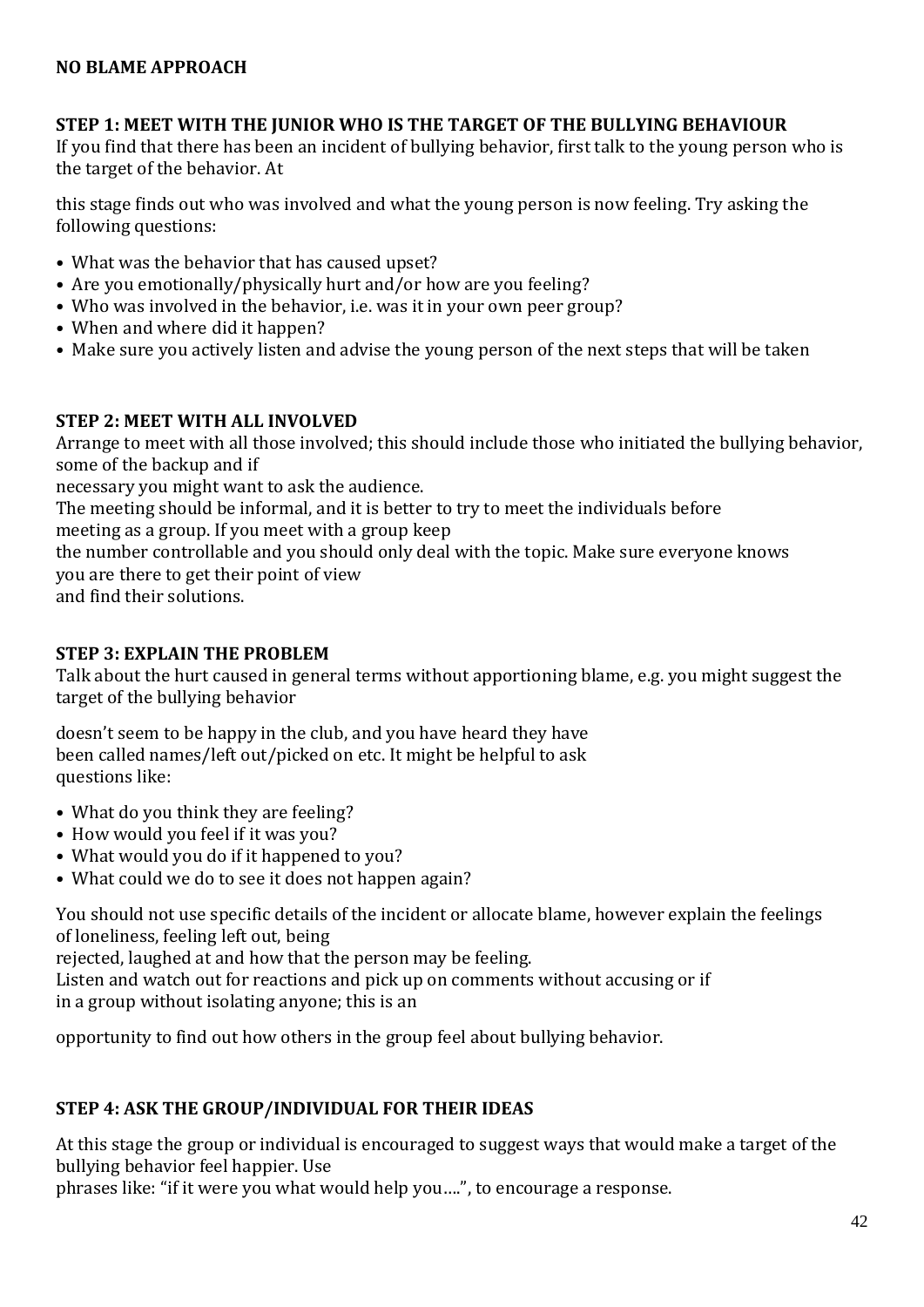Listen to all suggestions and note them, especially positive responses as these will help create an environment for young people involved to work together.

### **STEP 5: LEAVE IT TO THE GROUP OR INDIVIDUAL**

Now the problem has been identified and solutions suggest it is now handed over to the group/individual to act on. Arrange what actions they will take and to meet again a certain time frame. You have now passed the responsibility over to the group or the

individual to take the suggested action within that time.

#### **STEP 6: MEET THEM AGAIN**

Meet everyone, including the person who had been responsible for the bullying behavior and the target of the behavior; discuss how things are going and check if there have been other incidents. This allows for continual monitoring and keeps everyone involved in the process.

The parents of the young people involved should be informed of the actions taken.

#### **STEP 7: SHARE THE RESPONSIBILITY**

Meet with the wider group or team to discuss what should be in place to help prevent further incidents and what impact bullying behavior may have on everyone, e.g. less free time or social activities, or other actions might need to be imposed as a preventative

measure. Any action should be used in the spirit of prevention, not as a punishment.

Childline ROI Tel: 1800 66 66 66 or Text Talk to 501[01](http://www.childline.ie/)

[www.childline.ie](http://www.childline.ie/)

[www.kidscape.org.uk](http://www.kidscape.org.uk/)

[www.endbullying.org.uk](http://www.endbullying.org.uk/)

[www.cpsu.org.uk](http://www.cpsu.org.uk/)

[www.bullying.co.uk](http://www.bullying.co.uk/)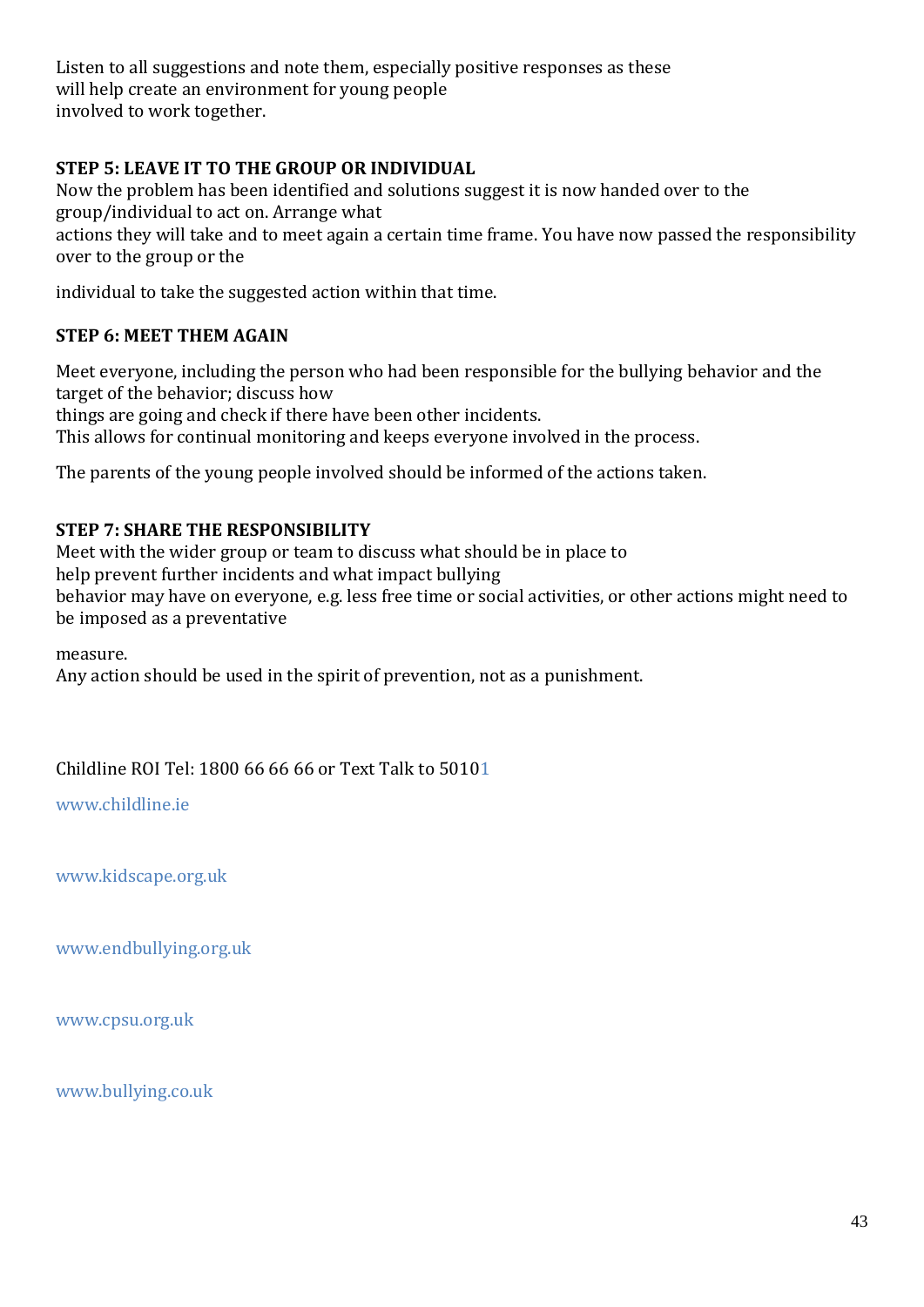## **Appendix 9**

### **Photographic Image Guidelines**

#### **Using photographs and videos of children and young people in golf for publication, promotion, press, or for coaching purposes.**

This guidance is for anyone with responsibility for developing policies and procedures about the use and publication of official

photography (including videos) of children involved in sports activities or events.

Golf clubs benefit from using images of young participants to promote and celebrate activities, events and competitions. Parents and

children generally welcome opportunities to celebrate or publicize their achievements. Some sports coaches may want to use

photographs or videos as a tool to support a young athlete's skill development.

However, the use of photos and videos on websites and social media, and in posters, the press or other publications, can pose direct and indirect risks to children and young people if not managed correctly.

Organizations wishing to use or permit the use of images of children involved in their activities must therefore have a policy in place to

safeguard them.

### **What are the risks?**

Children may be identified, located, groomed

2

or contacted

Including the child's personal identity (full name, address) can make them identifiable and therefore vulnerable to individuals looking to

locate, contact and 'groom' children for abuse.

Even if these details are kept confidential, any other details accompanying the images (such as the organization, school or club they

belong to, or their favorite sports person or team) can also be used to groom the child.

This also increases the risk of identification of, and contact with, a child by someone in circumstances where there are legal restrictions or this could otherwise be potentially harmful. For example, if the child is in statutory care or placed in an adoptive family; or where it is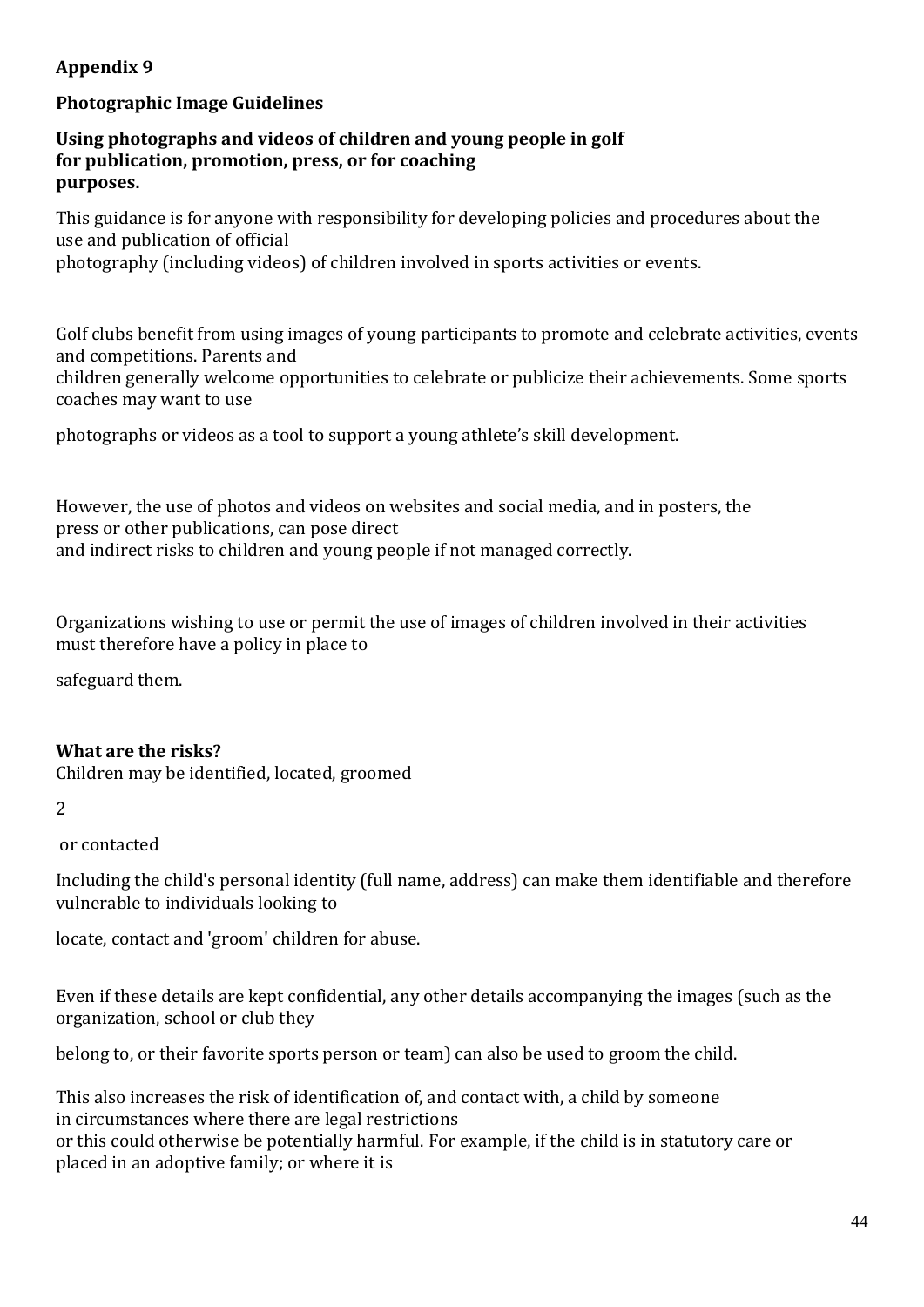potentially dangerous to reveal the child's whereabouts to an estranged parent due to previous concerns about domestic violence.

### **Taking or producing inappropriate or illegal images of children**

Photo or video content may themselves be inappropriate (for example images of children changing); or images may be used inappropriately, or out of context. Images can easily be copied and adapted, perhaps to create child abuse images, which can then find their way into the public domain on websites or social media.

### **Potential impact on children affected**

The effects on children and young people of grooming or sexually abusive experiences can be devastating and life changing. Young

people who have experienced online grooming or whose images have been misused and/or shared through social media often find this as traumatic and damaging as other, more direct, forms of sexual abuse.

There have been instances where

identification of children through images and information appearing in public media have resulted in the breakdown of children's foster or adoptive family placements due to the intervention of adults who have subsequently traced them.

Some children have also been put at risk when identified and traced by adults (known to them or not) with bad intent.

The term "grooming" refers to the process of a potential abuser using their knowledge of and/or relationship with a child to manipulate the child

(and often adults around them) in order to create opportunities for sexually abusive behavior.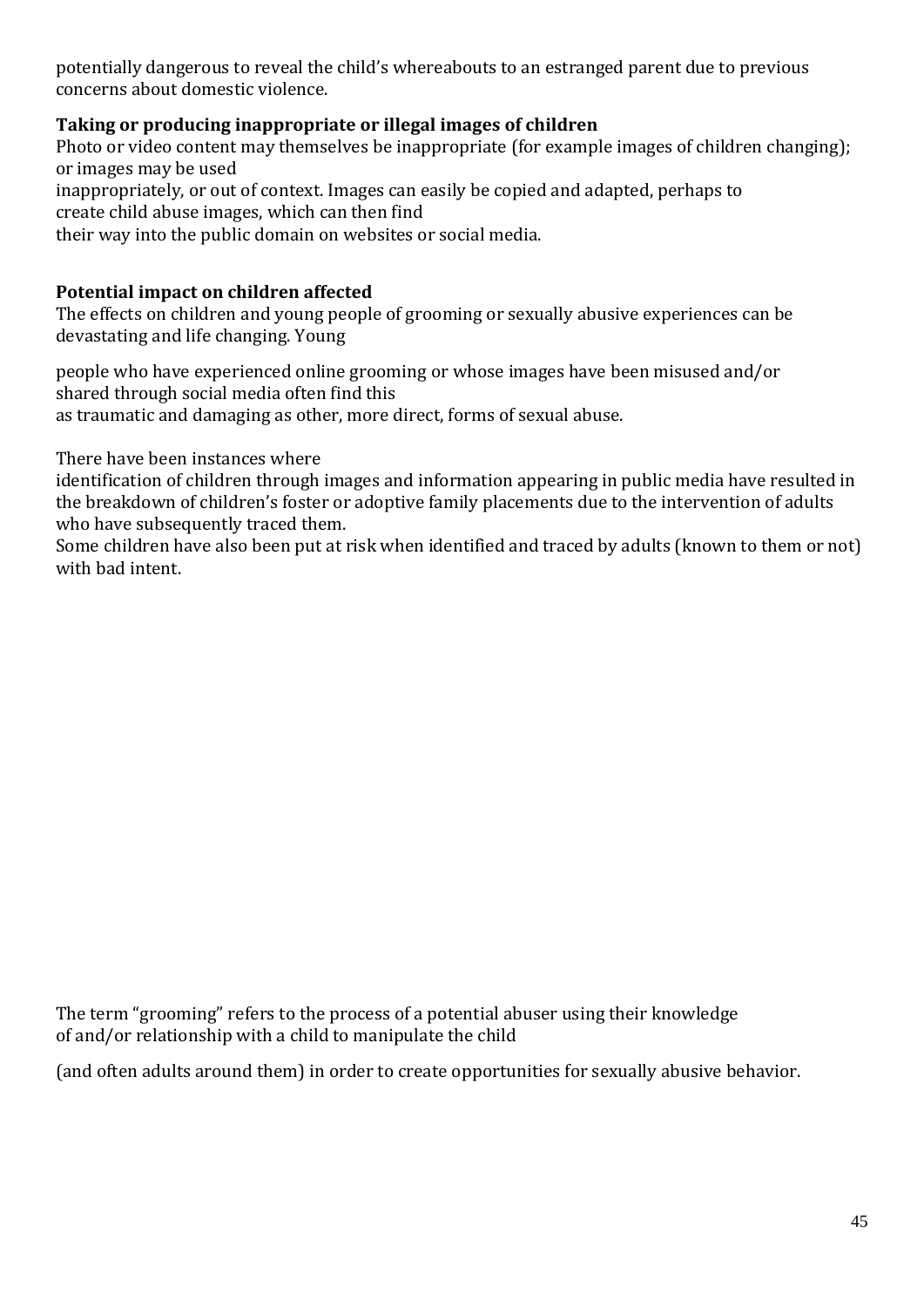### **How can the risks be minimized?**

• Think carefully before using any images showing children and young people on your website, social media, or in your publications.

• Establish the type of images that present the activity in a positive light and promote the best aspects of the sport and organization.

• Avoid supplying the full name(s) of the child or children along with the image(s), unless this is considered necessary, is in the

child's best interests, and the child and parent have consented.

- Only use images of children in suitable dress/kit.
- Where possible images of these activities should:
- focus on the activity rather than a particular child
- avoid images and camera angles that may be more prone to misinterpretation or misuse than others.
- Consider using models or illustrations if you are promoting an activity, rather than the children who are involved in it.
- Link to guidance on talented young athletes and open, public sites (below)

• Provide coaches who wish to use images of young athletes for development purposes with clear guidelines they are required to

comply with. Cover: consents, retention, safe storage, confidentiality, and use.

## **What to do when using official/professional photographers**

•

Ensure that children and parents are aware that a photographer will be active at the event, and consent has been obtained.

•

Check the photographer's identity, the validity of their role, and the purpose/use of the images to be taken.

•

Issue the photographer with identification, which must be worn always.

•

Provide the photographer with a clear brief about what is considered appropriate in terms of image content and their behavior (as above) \*.

•

Clarify areas where all photography is prohibited (toilets, changing areas, and so on)

•

Inform the photographer about how to identify and avoid taking images of children without the required parental photography consent

(this will depend on the process in place at each event) \*.

•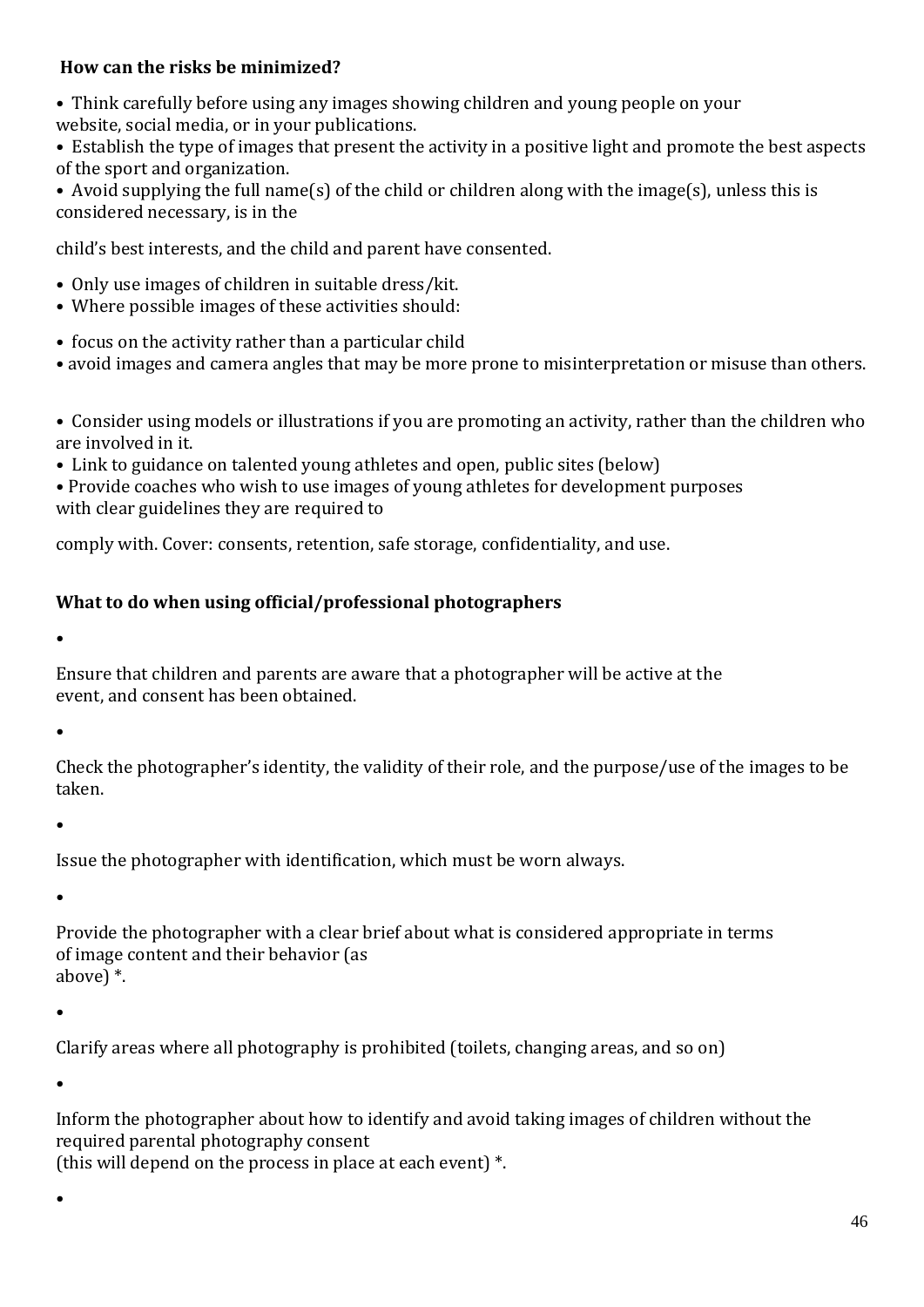Do not allow unsupervised access to children or one-to-one photo sessions at events\*.

•

Do not allow photo sessions away from the event, for instance at a young person's home\*.

•

Clarify issues about ownership of and access to all images, and for how long they will be retained and/or used

\*(establish/clarify during commissioning/contracting process).

## **Do I need parental permission?**

### **Close images**

Organizers should seek parents' consent to take and use images of individual or smaller groups of participants in which their child would easily be recognizable.

Parents should understand how, where and in what context an image may be used (for example on a public website, through social media, or in a printed resource).

They should be aware of and support your policy on using children's images, and of the way these represent the organization or activity.

This can be recorded on a parental consent form for use of images of children, possibly as part of the process for registering and consenting the child's participation in the activity/event.

You should also ask for the child's permission to use their image. This ensures that they are aware of the way the image is to be used to represent the activity. A children's permission form is one way of recording their consent.

Examples of consent forms are available on the

## **Child [Protection](https://thecpsu.org.uk/download/media/1090/photography-and-filming-consent-form.pdf) in Sport Unit**

[we](https://thecpsu.org.uk/download/media/1090/photography-and-filming-consent-form.pdf)bsite.

When using a photographer (even if this is undertaken by someone already involved in the club or activity) inform parents and children that a photographer will be in attendance and ensure they consent to both the taking and publication of films or photos.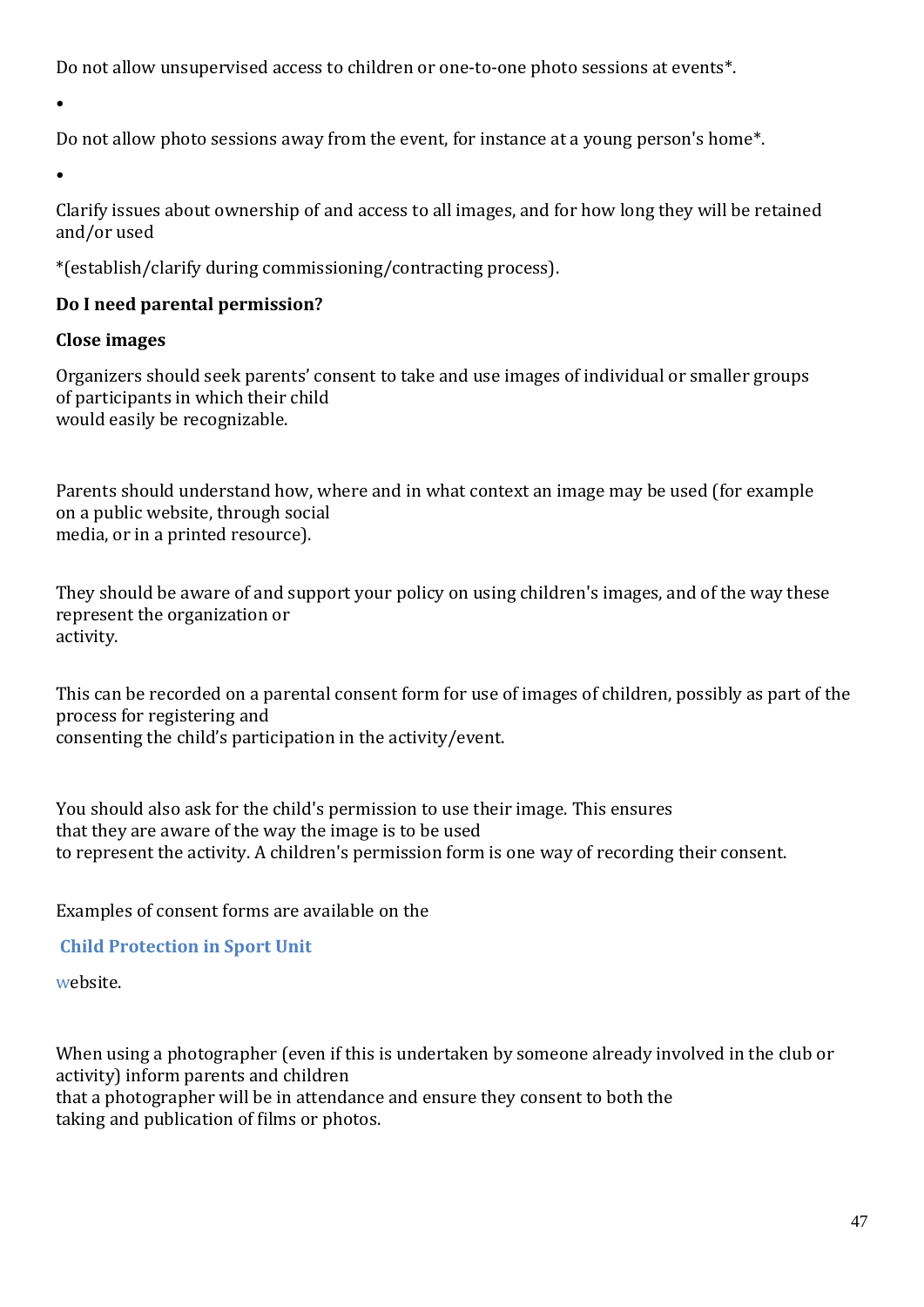### **General (e.g. wide angle) images of events**

At many events organizers will quite reasonably wish to take wide angle, more general, images of the event, site/s, opening and closing

ceremonies, and so on. It is usually not reasonable, practical or proportionate to secure consents for every participating child in order to take such images, or to preclude such photography on the basis of the concerns of a small number of parents.

In these circumstances organizers should (before and during the event) make clear to all participants and parents that these kinds of

images will be taken, and for what purposes.

## **Talented young athletes**

As young athletes progress up the competitive ladder within their sport, elite level events are increasingly likely to take place in a public arena. Event organisers and golfing organisation will quite reasonably seek publicity to positively promote their activity, and elite young athletes receiving endorsements or sponsorship may well welcome positive media coverage on a local, regional or national level.

In this case some aspects of the guidance around the use of images detailed above (for example avoiding the inclusion of names and some other personal details alongside photographs) are neither practical nor desirable. Organizers retain their duty of care to these

athletes and a responsibility to safeguard them and must ensure that parents and young athletes understand and consent to images being taken and information used in these circumstances.

It is important that other practice guidance (for example about the nature, content and use of images; and about ensuring that photography sessions are supervised) are still considered and applied. It is important for the athletes, their parents and media

representatives to be clear about appropriate arrangements and ground rules for interviews, filming and photo sessions.

Young elite athletes and their parents will be supported by the golfing organizations and prepared to manage these and a range of other

issues (including safeguarding concerns) that may arise as a result of their sporting success and increased public profile.

Parents of high performance young people should contact their golfing union for, guidance and support to help athletes manage the

media, for example in planning for media interviews.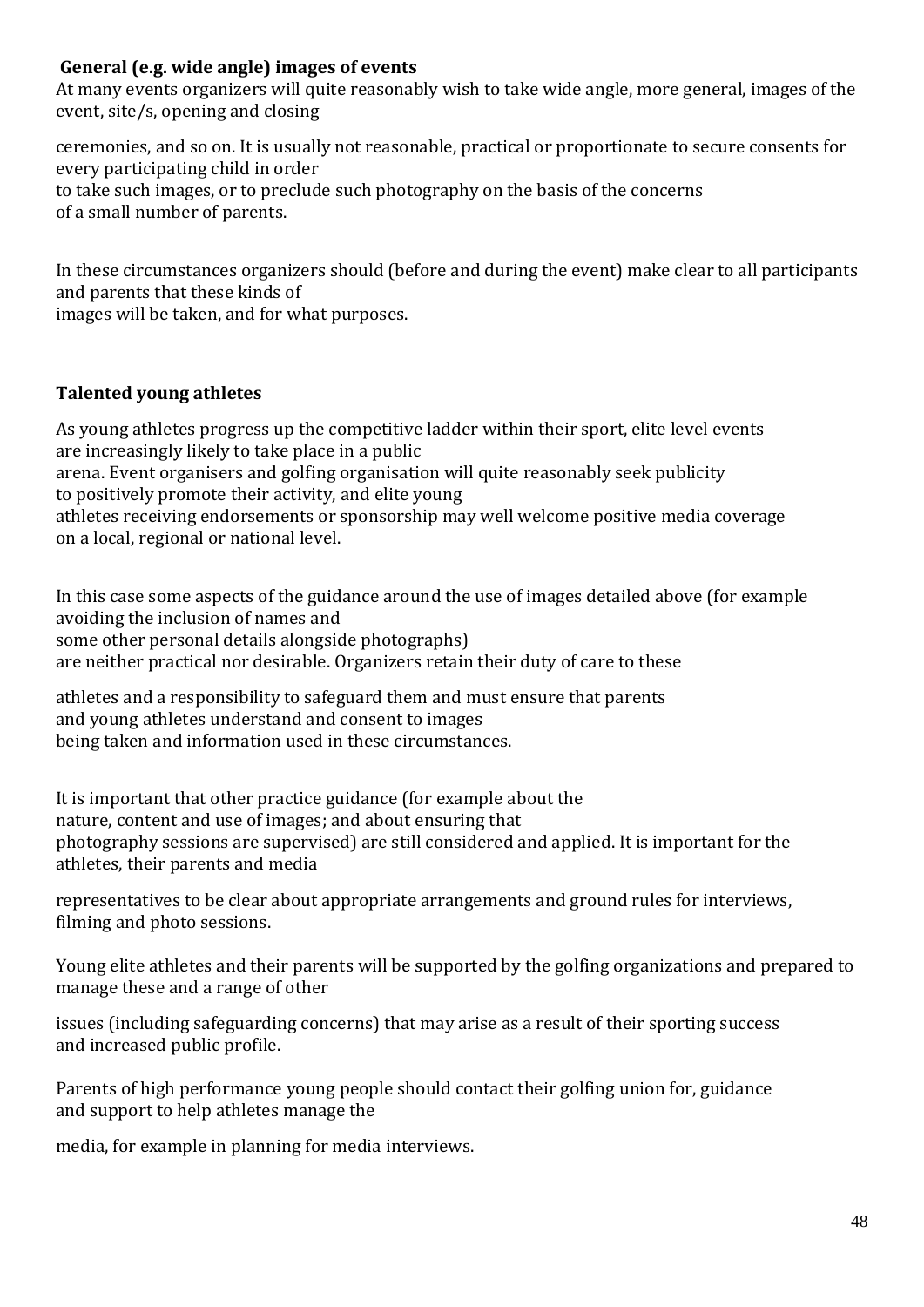### **When parental consent is not given**

Organizers have a responsibility to put in place arrangements to ensure that any official/professional photographers can identify or be informed about which children should not be subject to close-up photography.

This could involve providing some type of recognizable badge, sticker or wrist band (perhaps a different color to 'consented' young

people – ideally something easily recognizable but not stigmatizing for the child), and/or a system for photographers to check with the activity organizer and/or team manager to clarify which groups or individuals should not feature in images. It must be emphasized to any

photographer that the use of images with these 'unconsented' children included will not be permitted.

### **How should I respond to concerns?**

All staff, volunteers, children and parents should be informed that if they have any concerns regarding inappropriate or intrusive

photography (in terms of the way, by whom, or where photography is being undertaken), these should be reported to the event organizer or another official.

There must be an appropriate safeguarding policy and procedure in place to ensure that any reported concerns are dealt with in the

same way as any other child protection issue, ensuring that your club/event or

lead child protection or safeguarding officer is informed.

If there are concerns or suspicions about potentially criminal behavior this should include referral to the police.

Concerns about professional photographers should also be reported to their employers.

## V[isit](https://thecpsu.org.uk/resource-library/2013/guidance-on-photographing-and-videoing-children-in-sport/)

### [www.thecpsu.org.uk](https://thecpsu.org.uk/resource-library/2013/guidance-on-photographing-and-videoing-children-in-sport/)

[f](https://thecpsu.org.uk/resource-library/2013/guidance-on-photographing-and-videoing-children-in-sport/)or further information on;

- Photography by parents/spectators at events
- Photography in changing rooms/showers

Information adapted with permission from the Child Protection in Sport Unit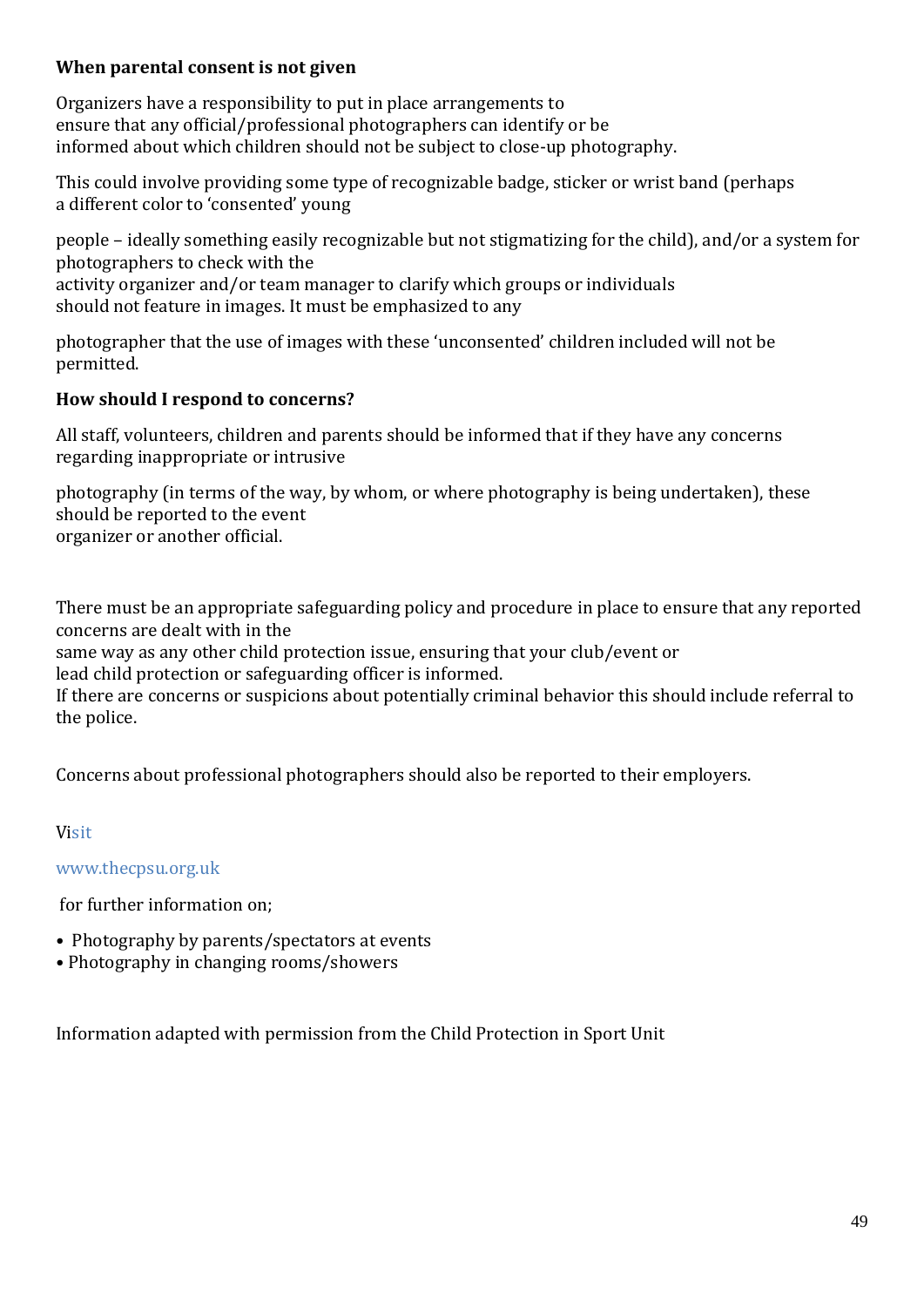**Appendix 10 Standard Report Form for ROI**

(For reporting Safeguarding and poor Practice Concerns) INCIDENT RECORD FORM: SAFEGUARDING *Name of Club* Record completed by: Position: Date: Child/Young Persons Name:

Child/Young Persons Address:

Child/Young Persons Date of Birth:

Parents/Guardian's Names and Address:

Date and time of any incident: Date: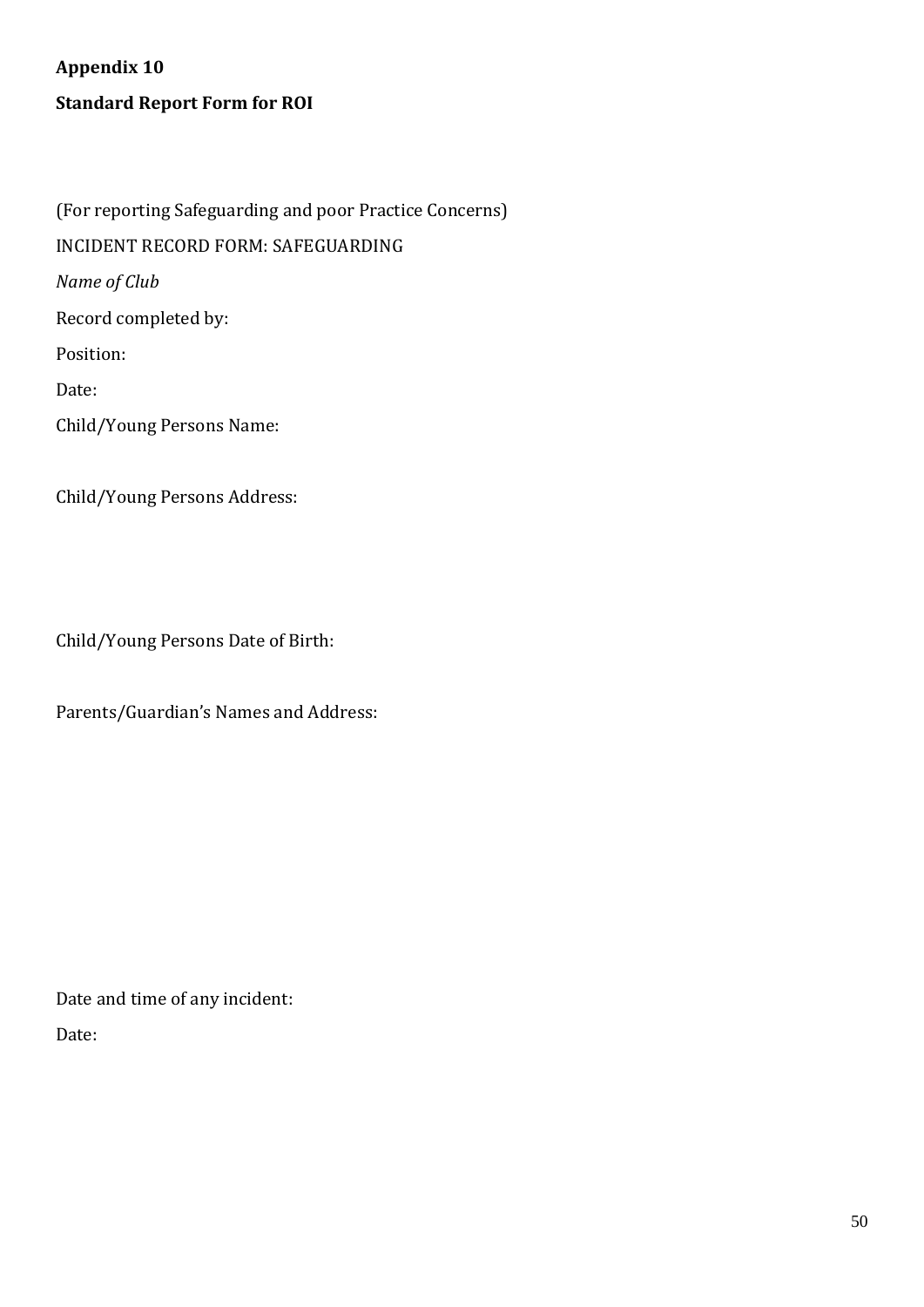### Time:

Your Observations:

Detail exactly what the child/young person said and what you said:

(Remember do not lead the child/young person – record actual details. Continue a separate sheet if necessary)

Action taken so far:

Designated Liaison Person informed?

Yes

No

External Agencies contacted

Police

Yes

No

Branch contacted:

Details of advice received:

Name:

Contact no:

Social Services/Gateway

Yes

No

Branch contacted:

Details of advice received:

Name: Contact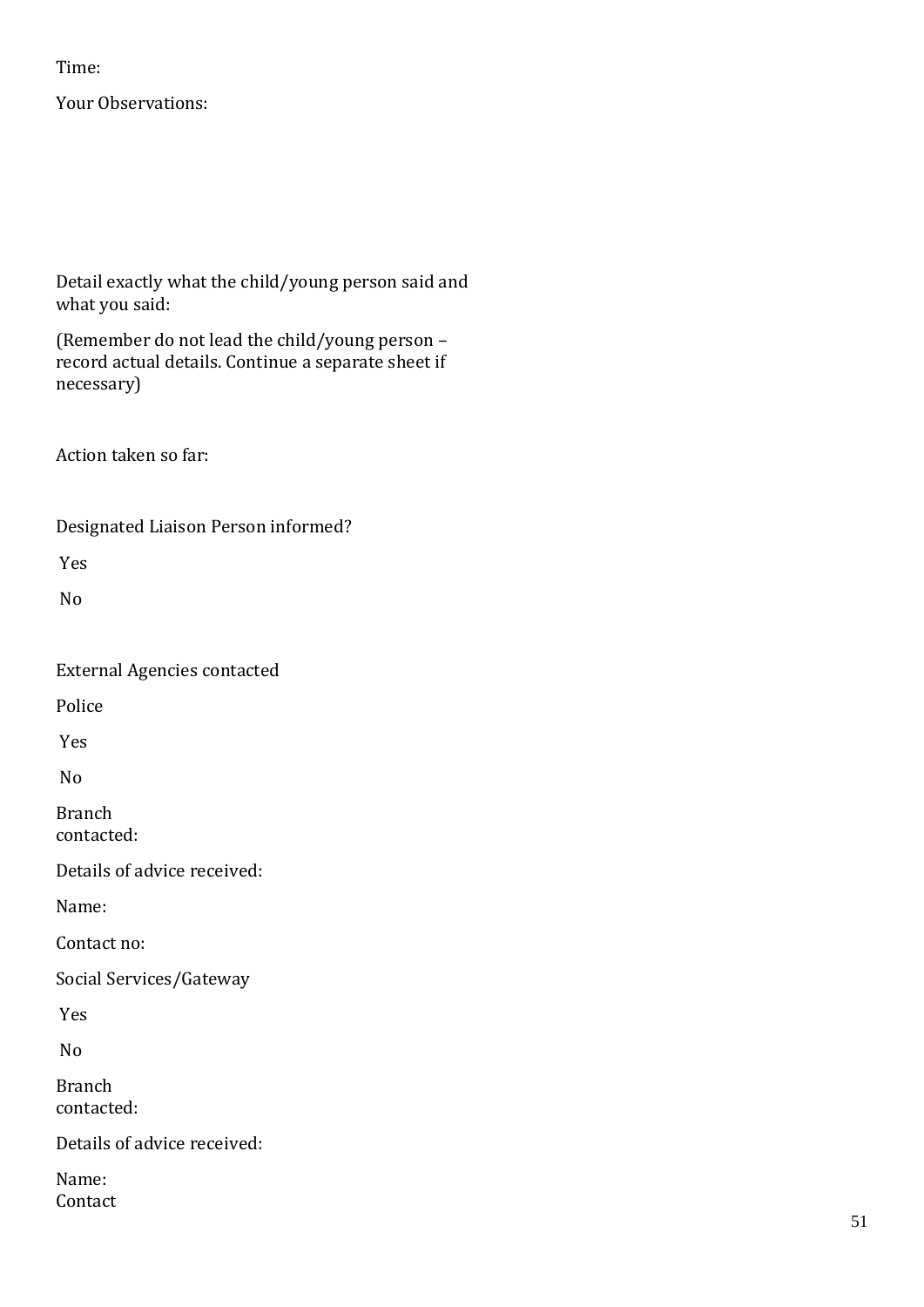number:

Sport's Governing Body

Yes

No

Details of advice received:

Name: Contact number:

Local Council or Education Authority (if appropriate)

Yes

No

Org name:

Details of advice received:

Name: Contact number:

Other (e.g. NSPCC)

Yes

No

Details of advice received:

Name: Contact

number:

Signature

Date

Remember to maintain confidentiality on a need to know basis – only if it will protect the child/young person. Do not discuss this incident with anyone other than those who need to know.

## **N.B. A copy of this form should be sent to social services after the telephone report and to the governing body Designated**

**Liaison Person for monitoring purposes.**